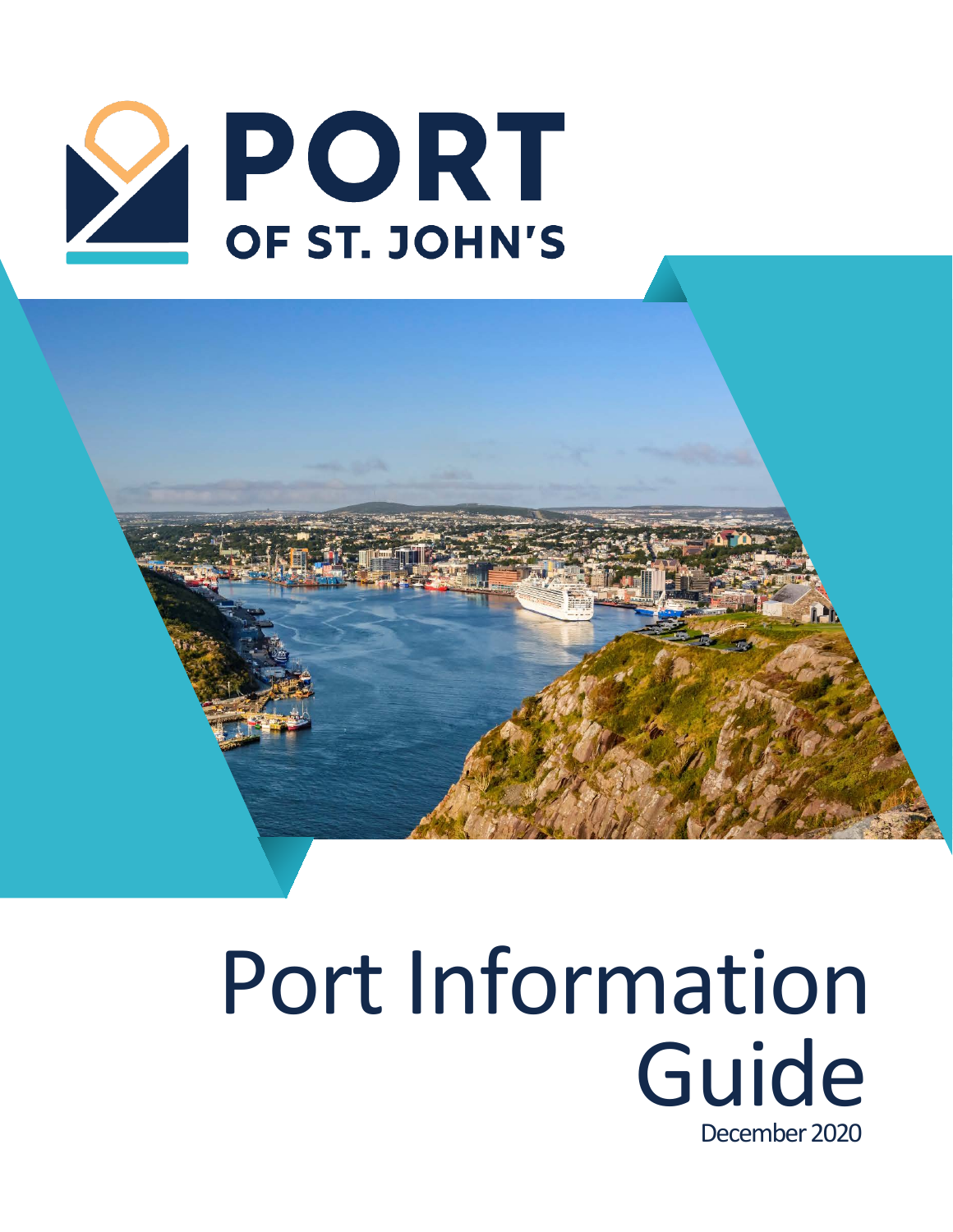## **GENERAL INTRODUCTION**

## **CONTACT INFORMATION AND REGULATIONS LEGAL DISCLAIMER**

*The St. John's Port Authority makes every effort to ensure the contents of this document are as up-to-date, accessible, error-free and complete as possible; however, the correctness and completeness of these contents cannot be guaranteed. The Port Authority accepts no liability for the occurrences and/or consequences of errors, faults or incompleteness, or any other omission in connection with the information provided by this document. In case of any discrepancies or inconsistencies between this document and the applicable legislation, including port regulations, the latter will prevail.*

## **CONTACT PORT**

*The St. John's Port Authority is a port authority established pursuant to the Canada Marine Act, S.C. 1998 C.10 as amended and is registered in the International Maritime Organization (IMO) Global Integrated Shipping Information System (GISIS) with the Port Identification Number 221514 and the United Nations (UN) Locator code CASJF.*

## **CONTACT NUMBERS FOR PORT INFORMATION**

Regular Working hours: (0800-1600 hrs) (709) 738-4782

Port Security: (24/7/365) (709) 682-5196

Marine Operations: (24/7) (709) 682-5197

E-mail (General): [info@sjpa.com](mailto:info@sjpa.com)

E-mail (Marine Operations): [ops@sjpa.com](mailto:ops@sjpa.com)

Website: [www.sjpa.com](http://www.sjpa.com/)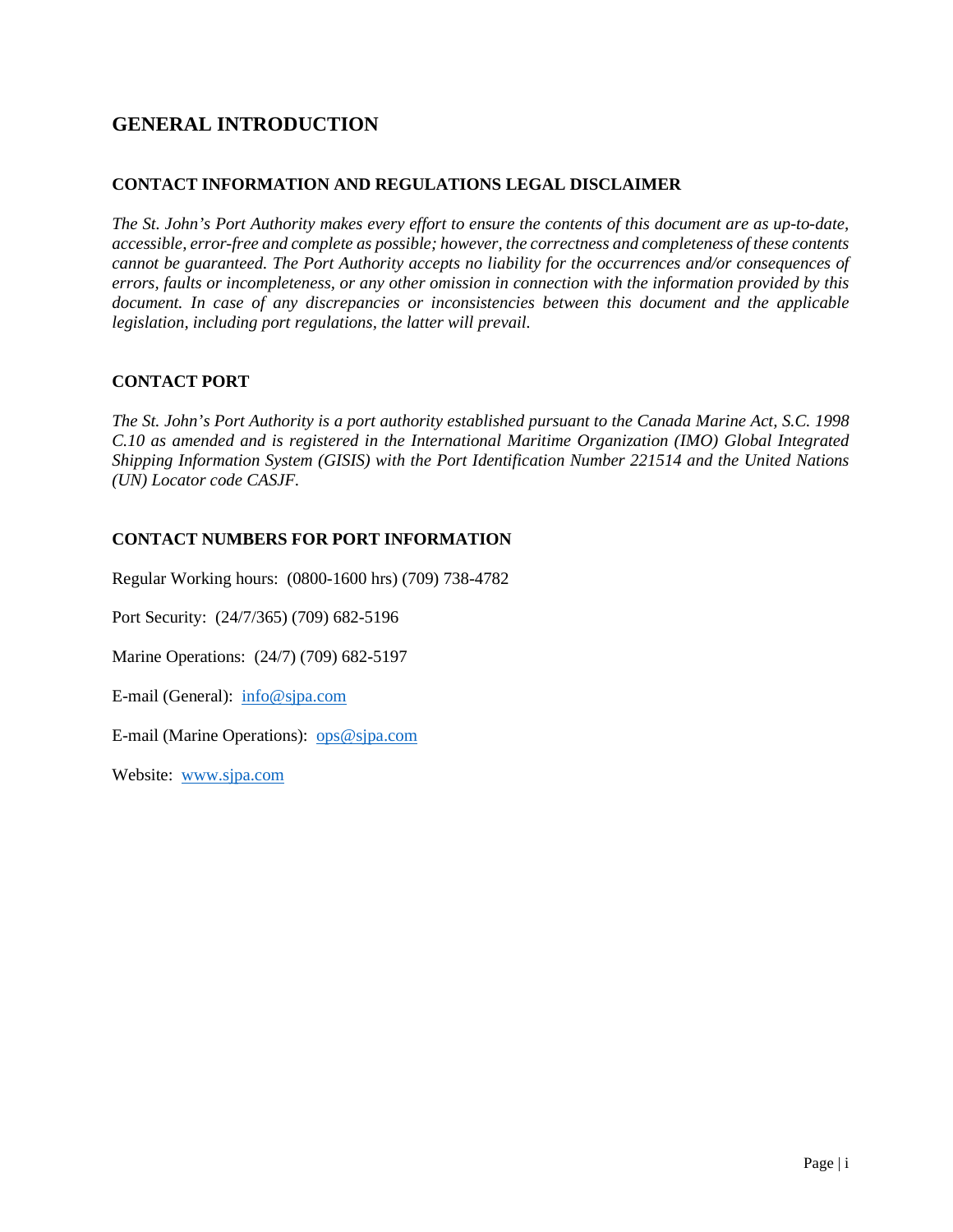## **TABLE OF CONTENTS**

| 1.               |     |                                                                                |  |
|------------------|-----|--------------------------------------------------------------------------------|--|
|                  | 1.1 |                                                                                |  |
| 2.               |     |                                                                                |  |
|                  | 2.1 |                                                                                |  |
|                  | 2.2 |                                                                                |  |
|                  | 2.3 |                                                                                |  |
|                  | 2.4 |                                                                                |  |
|                  | 2.5 |                                                                                |  |
|                  | 2.6 | Environmental Policy, Port Environmental Response Organization and Authority 5 |  |
|                  | 2.7 |                                                                                |  |
| 3.               |     |                                                                                |  |
|                  | 3.1 |                                                                                |  |
|                  | 3.2 |                                                                                |  |
|                  | 3.3 |                                                                                |  |
|                  | 3.4 |                                                                                |  |
|                  | 3.5 |                                                                                |  |
|                  | 3.6 |                                                                                |  |
|                  | 3.7 |                                                                                |  |
|                  |     |                                                                                |  |
|                  |     |                                                                                |  |
|                  |     |                                                                                |  |
|                  |     | 3.7.4 Precautionary Measures to be observed when handling explosives 9         |  |
|                  |     |                                                                                |  |
|                  |     |                                                                                |  |
|                  |     |                                                                                |  |
|                  |     |                                                                                |  |
|                  |     |                                                                                |  |
|                  | 3.8 |                                                                                |  |
|                  |     |                                                                                |  |
|                  |     |                                                                                |  |
|                  |     |                                                                                |  |
| $\overline{4}$ . |     |                                                                                |  |
|                  | 4.1 |                                                                                |  |
|                  | 4.2 |                                                                                |  |
|                  | 4.3 |                                                                                |  |
|                  | 4.4 |                                                                                |  |
|                  | 4.5 |                                                                                |  |
|                  |     |                                                                                |  |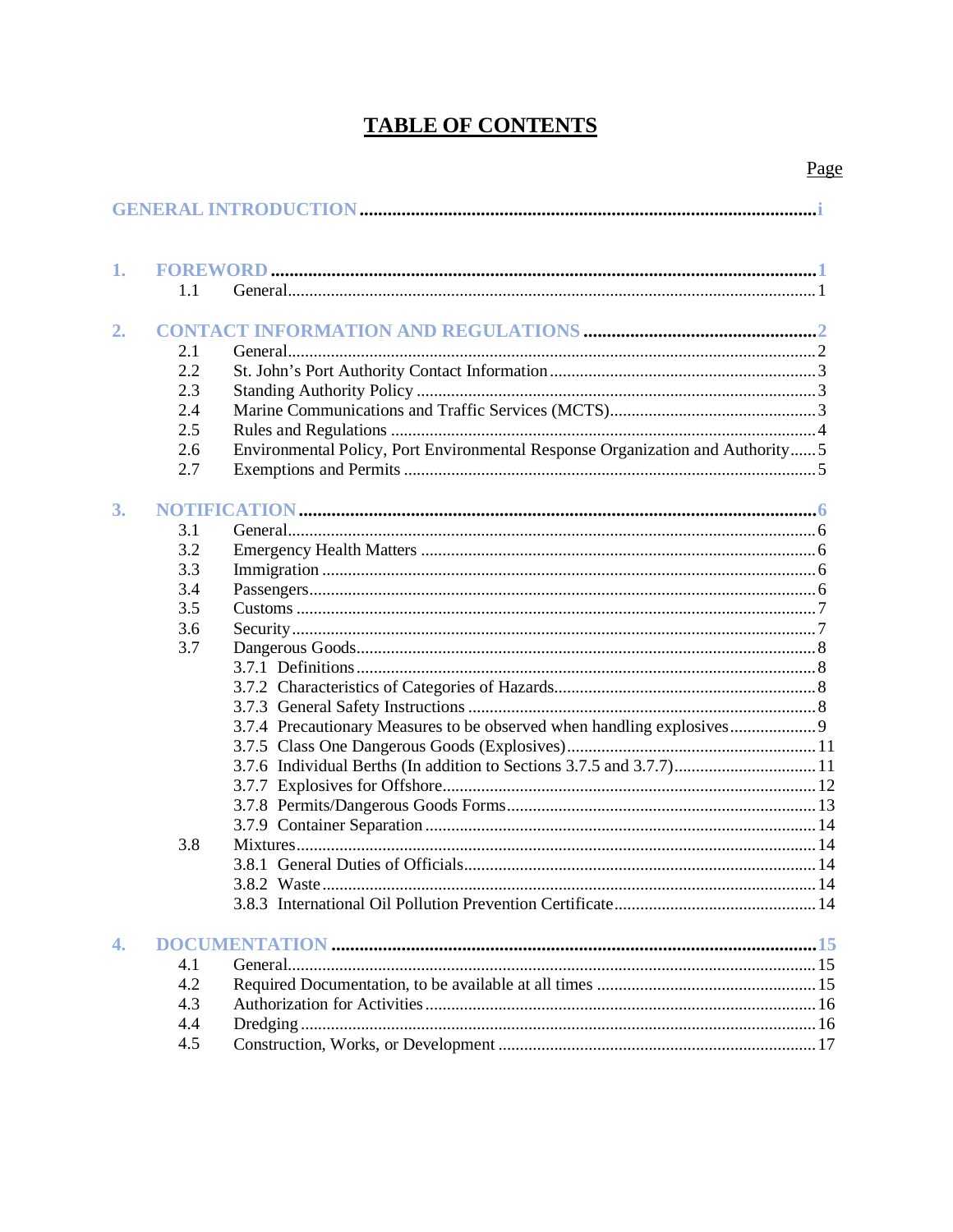| 5. |      |  |
|----|------|--|
|    | 5.1  |  |
|    | 5.2  |  |
|    | 5.3  |  |
|    | 5.4  |  |
|    | 5.5  |  |
|    | 5.6  |  |
|    | 5.7  |  |
|    | 5.8  |  |
|    | 5.9  |  |
|    | 5.10 |  |
|    | 5.11 |  |
|    | 5.12 |  |
|    | 5.13 |  |
|    | 5.14 |  |
| 6. |      |  |
|    | 6.1  |  |
|    | 6.2  |  |
|    | 6.3  |  |
|    | 6.4  |  |
|    | 6.5  |  |
|    | 6.6  |  |
|    | 6.7  |  |
|    | 6.8  |  |
|    | 6.9  |  |
|    | 6.10 |  |
|    | 6.11 |  |
|    | 6.12 |  |
|    | 6.13 |  |
|    | 6.14 |  |
|    | 6.15 |  |
|    | 6.16 |  |
| 7. |      |  |
|    | 7.1  |  |
|    | 7.2  |  |
|    | 7.3  |  |
|    | 7.4  |  |
|    | 7.5  |  |
|    | 7.6  |  |
|    | 7.7  |  |
| 8. |      |  |
|    | 8.1  |  |
|    | 8.2  |  |
|    | 8.3  |  |
|    | 8.4  |  |
|    | 8.5  |  |
|    |      |  |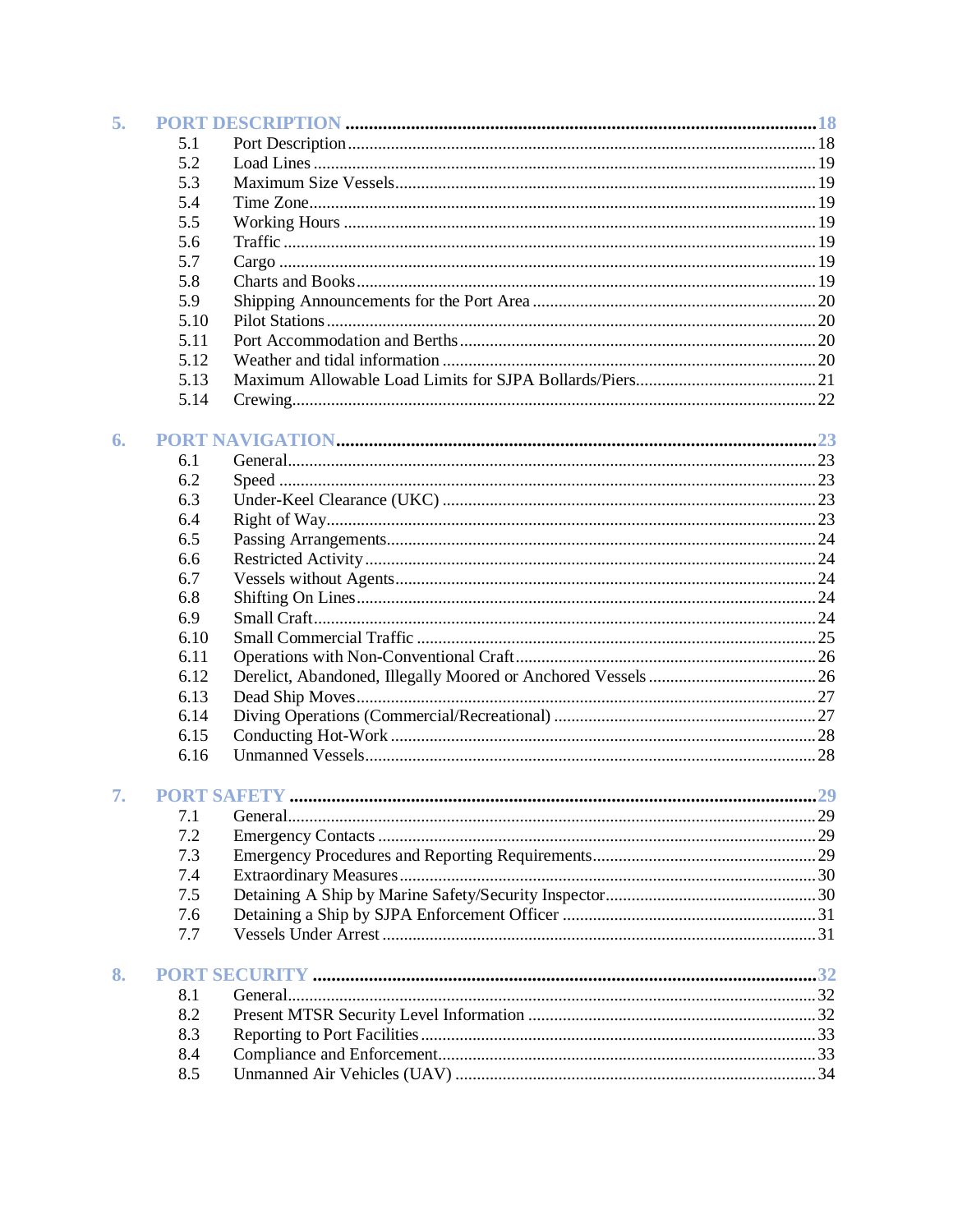| 9.  |      |                                                                          |  |
|-----|------|--------------------------------------------------------------------------|--|
|     | 9.1  |                                                                          |  |
|     | 9.2  |                                                                          |  |
|     | 9.3  |                                                                          |  |
|     | 9.4  |                                                                          |  |
| 10. |      |                                                                          |  |
|     | 10.1 |                                                                          |  |
|     | 10.2 |                                                                          |  |
|     | 10.3 |                                                                          |  |
| 11. |      |                                                                          |  |
|     | 11.1 |                                                                          |  |
|     | 11.2 |                                                                          |  |
|     | 11.3 | Transporting, Loading, Unloading or Transshipping Explosives, Radiation  |  |
|     |      | Sources, and/or other Dangerous Goods, Industrial Waste or Pollutants 39 |  |
|     | 11.4 |                                                                          |  |
|     | 11.5 |                                                                          |  |
|     | 11.6 |                                                                          |  |
| 12. |      |                                                                          |  |
|     | 12.1 |                                                                          |  |
|     | 12.2 |                                                                          |  |
|     | 12.3 | Equipment Protruding Beyond a Vessels Outboard Side While Berthed  42    |  |
|     | 12.4 |                                                                          |  |
|     | 12.5 |                                                                          |  |
|     | 12.6 |                                                                          |  |
|     | 12.7 |                                                                          |  |
|     | 12.8 |                                                                          |  |
| 13. |      |                                                                          |  |
|     | 13.1 |                                                                          |  |
|     | 13.2 |                                                                          |  |
|     | 13.3 |                                                                          |  |
| 14. |      |                                                                          |  |
|     | 14.1 |                                                                          |  |
|     | 14.2 |                                                                          |  |
|     | 14.3 |                                                                          |  |
|     | 14.4 |                                                                          |  |
|     | 14.5 |                                                                          |  |
|     | 14.6 |                                                                          |  |
|     | 14.7 |                                                                          |  |
|     | 14.8 |                                                                          |  |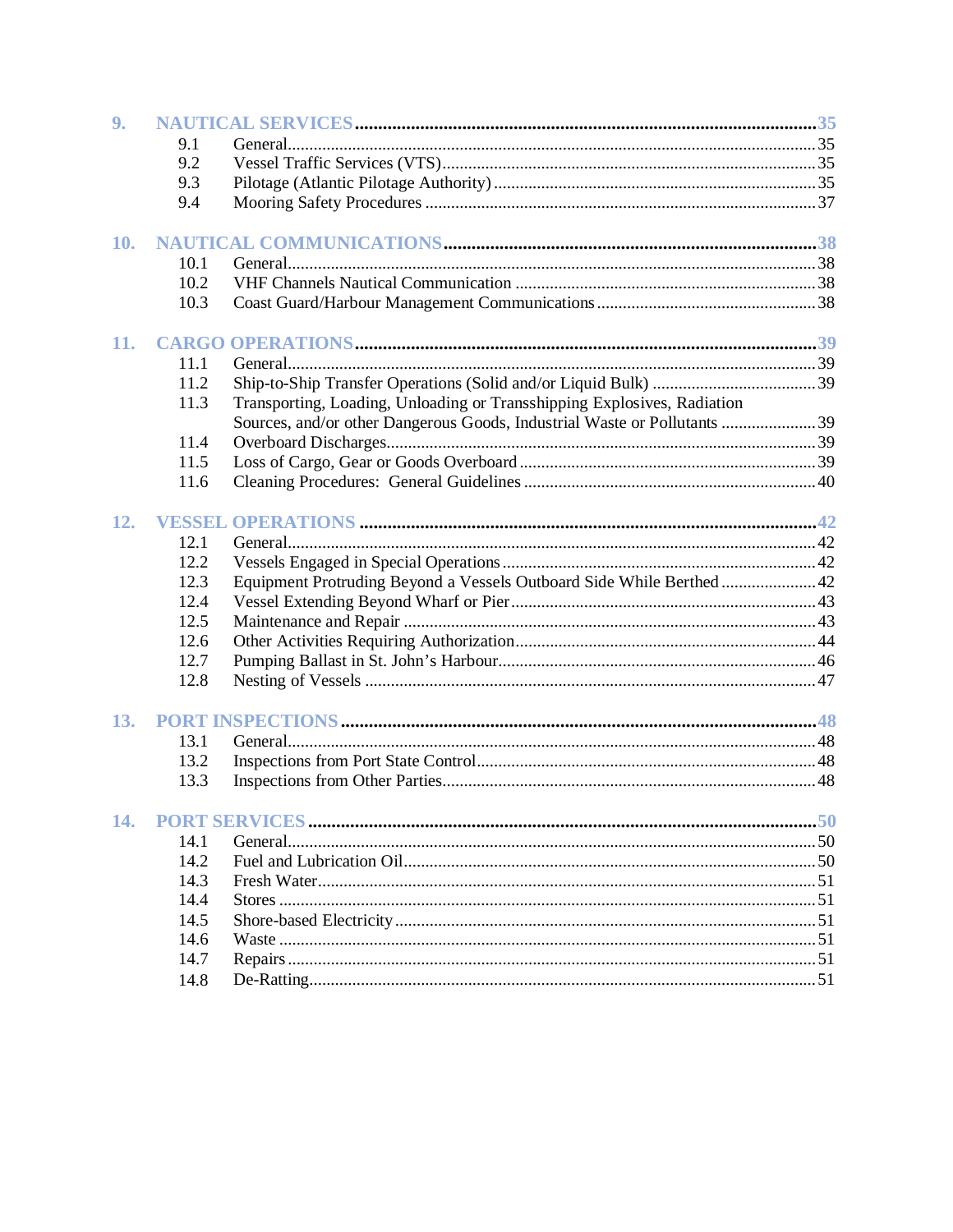## 1. FOREWORD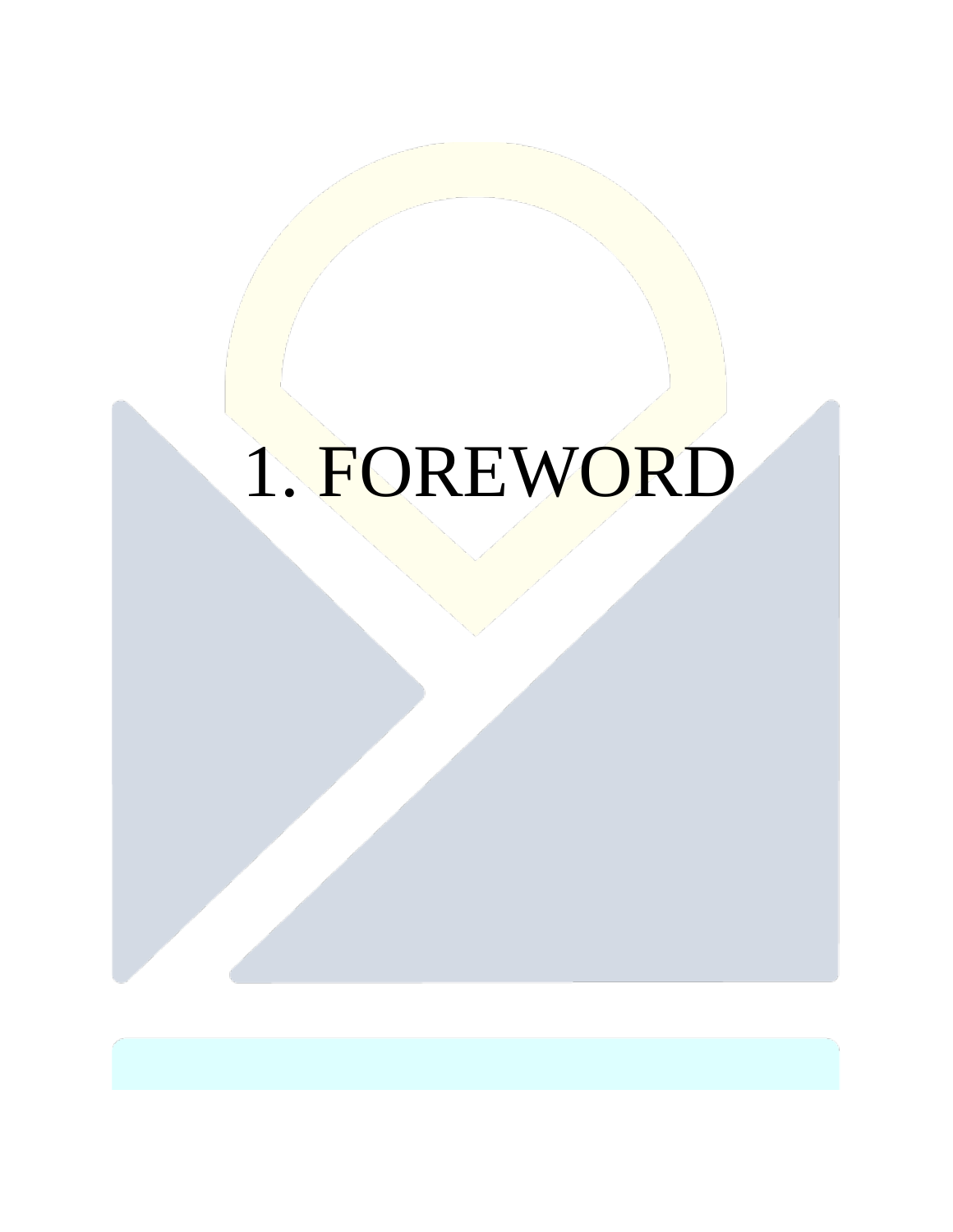## **1.1 GENERAL**

This document titled "Port Information Guide" which contains St. John's Port Authority (SJPA) Practices and Procedures was created pursuant to Section 56 of the Canada Marine Act (CMA) and aligned with the standards of the International Harbour Masters Association. It contains a set of localized practices and procedures designed to promote safe and efficient navigation within the waters of the port and support efforts to protect the marine environment. The practices and procedures contained in the manual apply to all vessels in the port, including pleasure craft and recreational vessels, as well as other users of the port, including tenants, and may be amended from time to time by the Port Authority.

For more information and/or other technical details, please visit [www.sjpa.com.](http://www.sjpa.com/)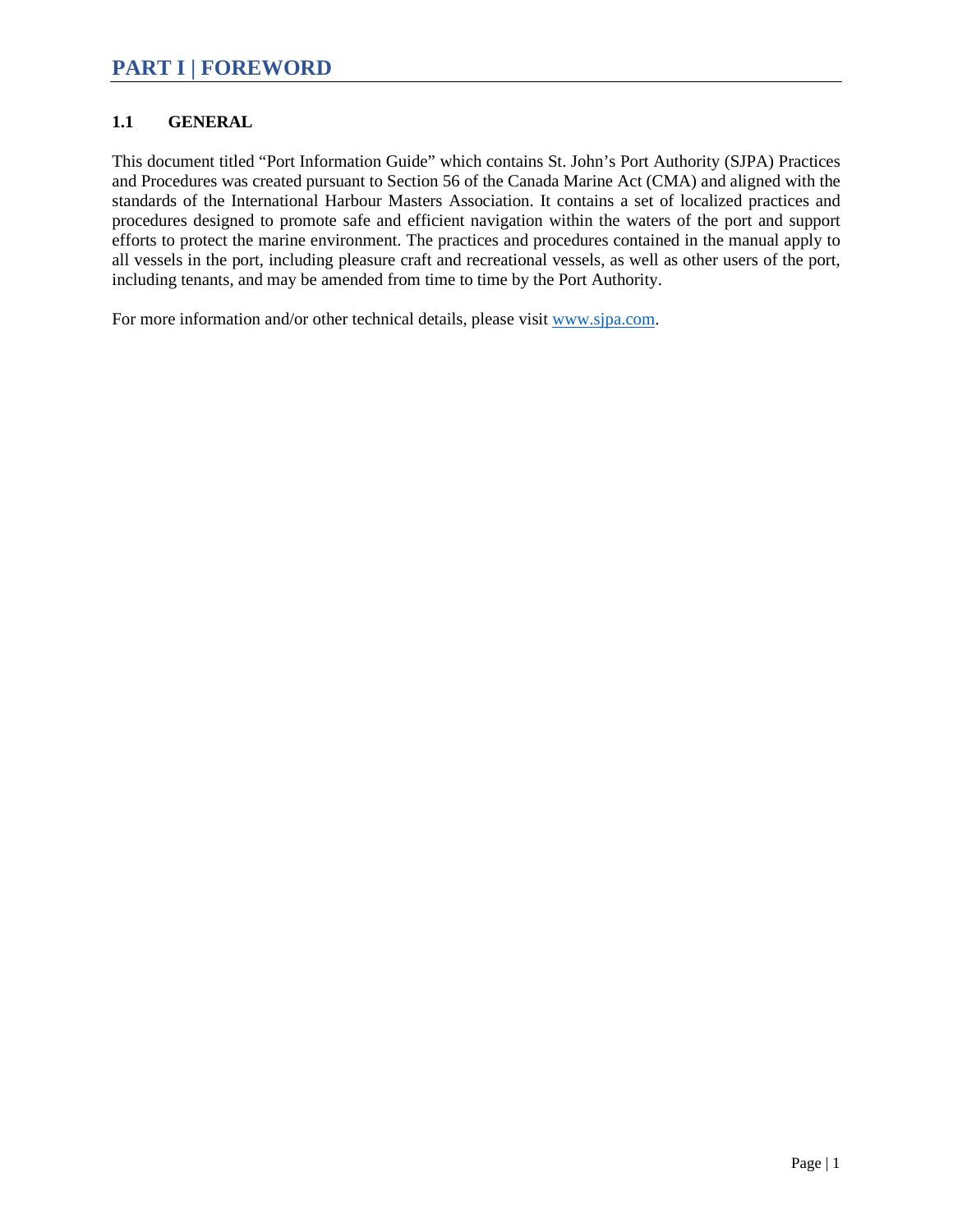# 2. CONTACT INFORMATION AND REGULATIONS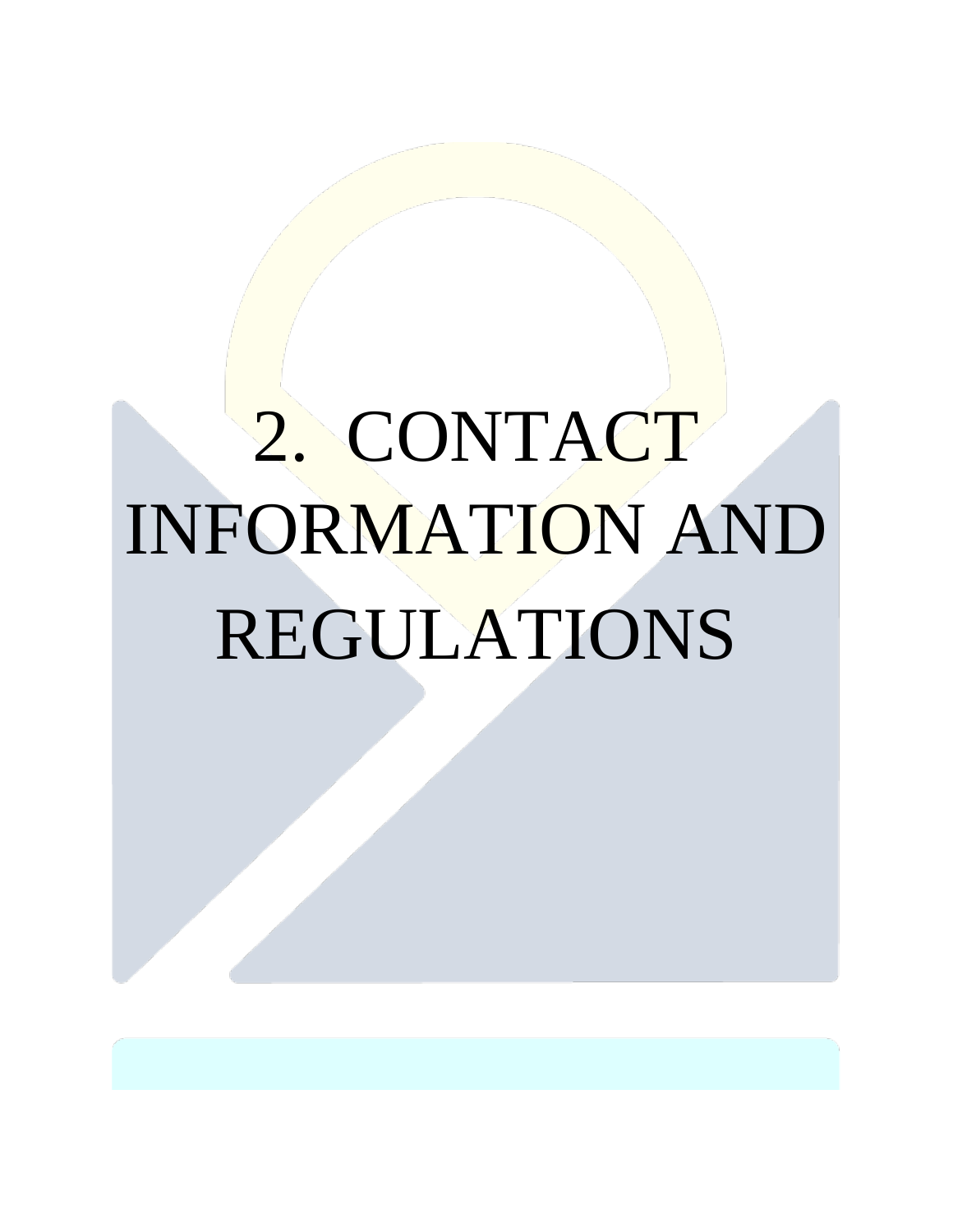## **2.1 GENERAL**

| St. John's Port Authority |                |
|---------------------------|----------------|
| Postal Address:           | P.O. Box 6178  |
|                           | St. John's, NL |
|                           | Canada A1C 5X8 |

Mailing Address: 1 Water Street, St. John's, NL, Canada A1C 1A1

This document is designed to provide port users with a single point of reference for port operational practices and procedures. The Port Information Guide is applicable to all vessels operating in the jurisdictional waters of the Port of St. John's. Except in an emergency, nothing in this guide shall supersede any requirement of the Canada Marine Act (CMA), the Canada Shipping Act (CSA), the Pilotage Act, the Canadian Environmental Protection Act, the Marine Transportation Security Act (MTSA) and/or regulations made pursuant to these Acts.

The Port Information Guide has been developed for the purpose of promoting safe and effective use, navigation and environmental stewardship within the Port of St. John's. They are to be followed by all port users, including all ships entering, maneuvering, berthed, departing, and/or at anchor.

No person(s) shall, by act or omission, do anything, or permit anything to be done in St. John's Harbour that has, or is likely to have, any of the following results:

- 1. jeopardize the safety or health of persons;
- 2. cause damage to property;
- 3. adversely affect the environment (e.g. sediment, soil, air or water quality);
- 4. interfere with navigation;
- 5. adversely affect harbour operations;
- 6. obstruct or threaten any part of the harbour;
- 7. interfere with an authorized activity;
- 8. cause a nuisance;
- 9. cause damage to ships;
- 10. cause damage to privately owned boats and/or watercraft; and
- 11. divert the flow of a river or stream, cause or affect currents, cause silting or the accumulation of material or otherwise reduce the depth of the waters.

Under the Canada Marine Act, Section 59, Subsection  $(1)(a)$ , it is an offence, subject to financial penalty, if a person or ship does not adhere to these Port Practices and Procedures.

The SJPA has authority over all vessels (commercial and/or recreational), underway, making way, maneuvering, and/or at anchor within the port jurisdiction, and over all vessels moored at SJPA operated and/or leased facilities.

#### **HARBOUR MASTER'S AUTHORITY**

All vessels in waters of the Port of St. John's shall comply with the Practices and Procedures of the SJPA. The Port Authority has designated the Harbour Master and its authorized representatives to be the person(s) responsible for ensuring the adherence to these Practices and Procedures. Instructions to vessels may be made directly to the vessel by the Harbour Master or through the Canadian Coast Guard Marine Communications and Traffic Services (MCTS), "St. John's Traffic Centre" on VHF Channel 11.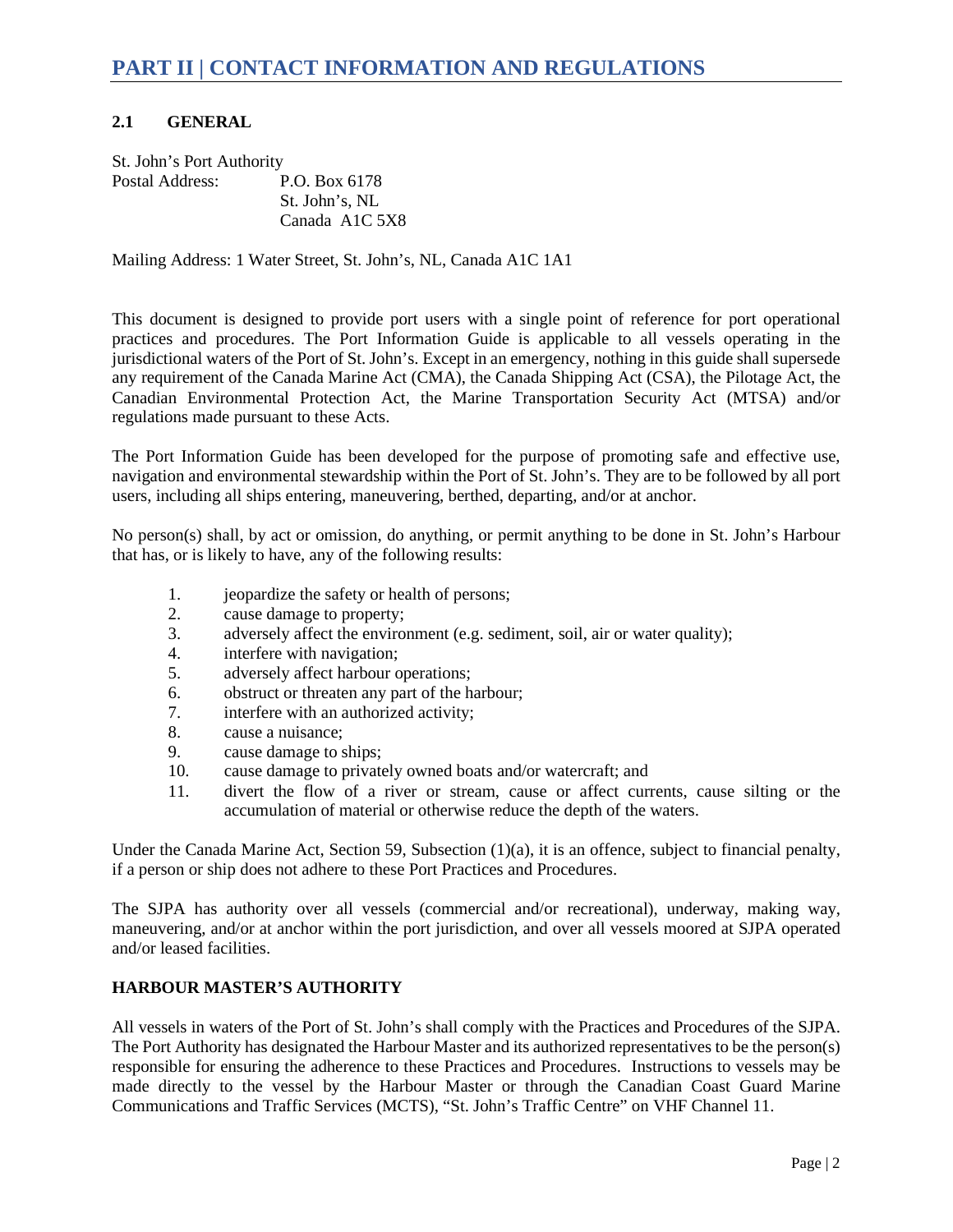## **PART II | CONTACT INFORMATION AND REGULATIONS**

The Port Information Guide is intended to be a dynamic operations guide for all users of the port and shall be updated regularly to reflect ongoing development in the port. Subsequently, from time to time, and/or if and/or when circumstances dictate, an emergency amendment(s) may be made to this document without notice. However, under normal circumstances, advance notice of no less than thirty (30) days shall be given for an amendment to be made.

## **2.2 ST. JOHN'S PORT AUTHORITY CONTACT INFORMATION**

For questions relating to port security, marine operations, drills, requests, permits, messages, incident reports and repairs and for notifications such as ETA, ETD of ships and reports regarding port security, environmental spills, emergencies, etc., please contact the Harbour Master's Office.

- *Main Office Telephone:* (709) 738-4782
- *E-mail:* [ops@sjpa.com](mailto:ops@sjpa.com)
- *Regular Working hours (0800-1600 hrs)*: (709) 738-4782
- *Port Security (24/7/365)*: (709) 682-5196
- *Marine Operations (24/7)*: (709) 682-5197

The primary responsibility of SJPA's Marine Operations Department is to ensure the safe, secure and efficient operations of marine traffic in St. John's Harbour. This is achieved through assigning berths in the port area, enforcing regulations, patrolling the port area, keeping commercial traffic lanes clear and coordinating information on traffic movements. The SJPA executes the Port Information Guide in accordance with the Canada Marine Act.

In conjunction with the SJPA, the CCG Marine Communications and Traffic Services Centre (St. John's Traffic) provides all the necessary information regarding positions of ships and traffic movements on VHF Channel 11/16.

#### **2.3 STANDING AUTHORITY POLICY**

A primary mechanism for port security is the confirmation of compliance certificate for SOLAS registered vessels verified by Transport Canada and reported to CCG-MCTS through the ECAREG vessel information system. Should confirmation of this certification be absent for any vessel so required making plans to enter the Port of St. John's, CCG-MCTS shall inform Transport Canada Marine Security who will advise the Port Authority of the situation. MCTS will advise dispatched pilots to delay entrance until proper port clearance has been confirmed. Similarly, should a vessel make contact with CCG-MCTS and indicate the lack of an agent or programmed pilot, the vessel will be advised of the means by which required services can be obtained.

#### **2.4 MARINE COMMUNICATIONS AND TRAFFIC SERVICES (MCTS)**

The Canadian Coast Guard MCTS Centre (St. John's Traffic) provides vessel co-ordination which is vital to the safety of port operations in the Port of St. John's. Consistency of these services is essential to marine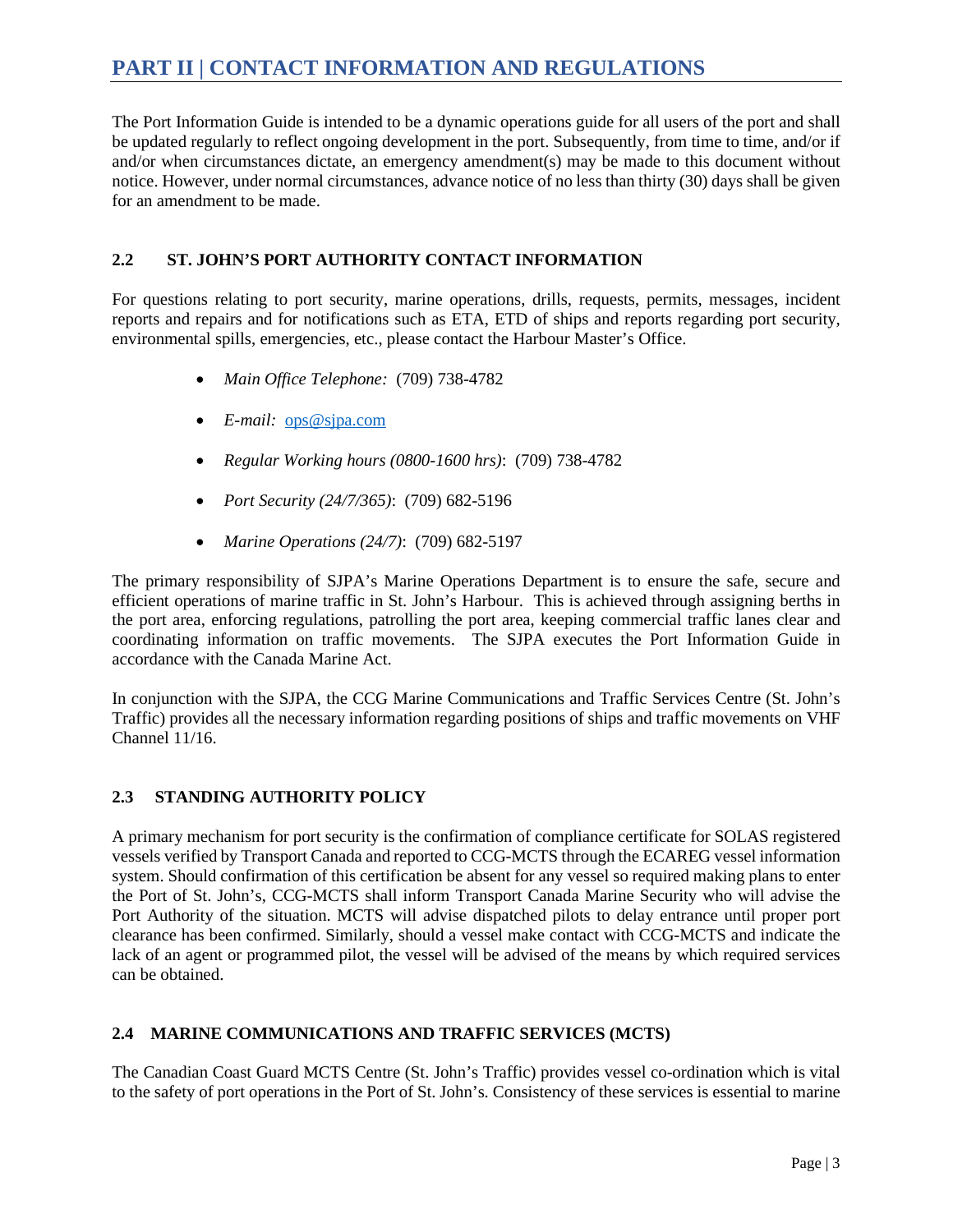## **PART II | CONTACT INFORMATION AND REGULATIONS**

safety and to facilitate the smooth flow of commercial marine traffic in the harbour. MCTS can be contacted via;

- *Marine Radio:* (VHF Channel 11 or Channel 16), and/or
- *Telephone:* (709) 227-2181

MCTS (St. John's Traffic Centre) shall maintain information about current and expected port activities and maintain a close working relationship with the SJPA. This information shall be retained for the period during which it is valid, and shall include:

- Expected vessel movements
- Berthage and anchorage commitments
- Bunkering and de-ballasting operations
- Special operations or instructions
- Marine events
- Contingency plans in effect
- Move as scheduled
- Broadcast Service (e.g. Notices to Mariners)

## **2.5 RULES AND REGULATIONS**

The rules and regulations in the Port contribute to the safe, efficient, and environmentally responsible handling of shipping traffic. The Canadian rules and regulations that are in force in the Port such as the Canada Marine Act, and the Marine Transportation Security Regulations (MTSR), as well as Practices and Procedures pursuant to Section 56 of the Canada Marine Act are aligned with international rules and standards as the SOLAS convention as amended, and its supporting codes (e.g. IMDG and IBC code). This Port Information Guide applies to all vessels within the port, and to all persons responsible for the planning, operation, conduct and safe navigation of such vessels.

The Canadian Coast Guard (CCG) Notices to Mariners (NOTMAR) provide necessary information to updates of all charts and nautical publications. It will advise you of new initiatives, services and also some important announcements concerning the maritime community.

In accordance with the Canada Marine Act and the Port Authorities Operations Regulations, the port authority will direct entry, departure, anchorage, berthing and movement.

#### **(A) APPLICABLE REGULATIONS:**

- Canada Marine Act (S.C. 1998, c.10)
- Canada Shipping Act, 2001 (2001, c. 26)
- Canada Transportation Act (S.C. 1996, c.10)
- Coasting Trading Act (S.C.1992, c.31)
- Marine Transportation Security Act (S.C.1994, c.40)
- Canada Customs Act [R.S.C.,1985, c.1(2nd Supp)]
- Navigable Waters Protection Act (R.S.C., 1985, c.N-22)
- Pilotage Act (R.S.C., 1985, c.P-14)
- Transportation of Dangerous Goods Act, 1992 (c.34)
- Marine Transportation Security Regulations (MTSR)
- Cargo, Fumigation and Tackle Regulations (SOR.2007-128)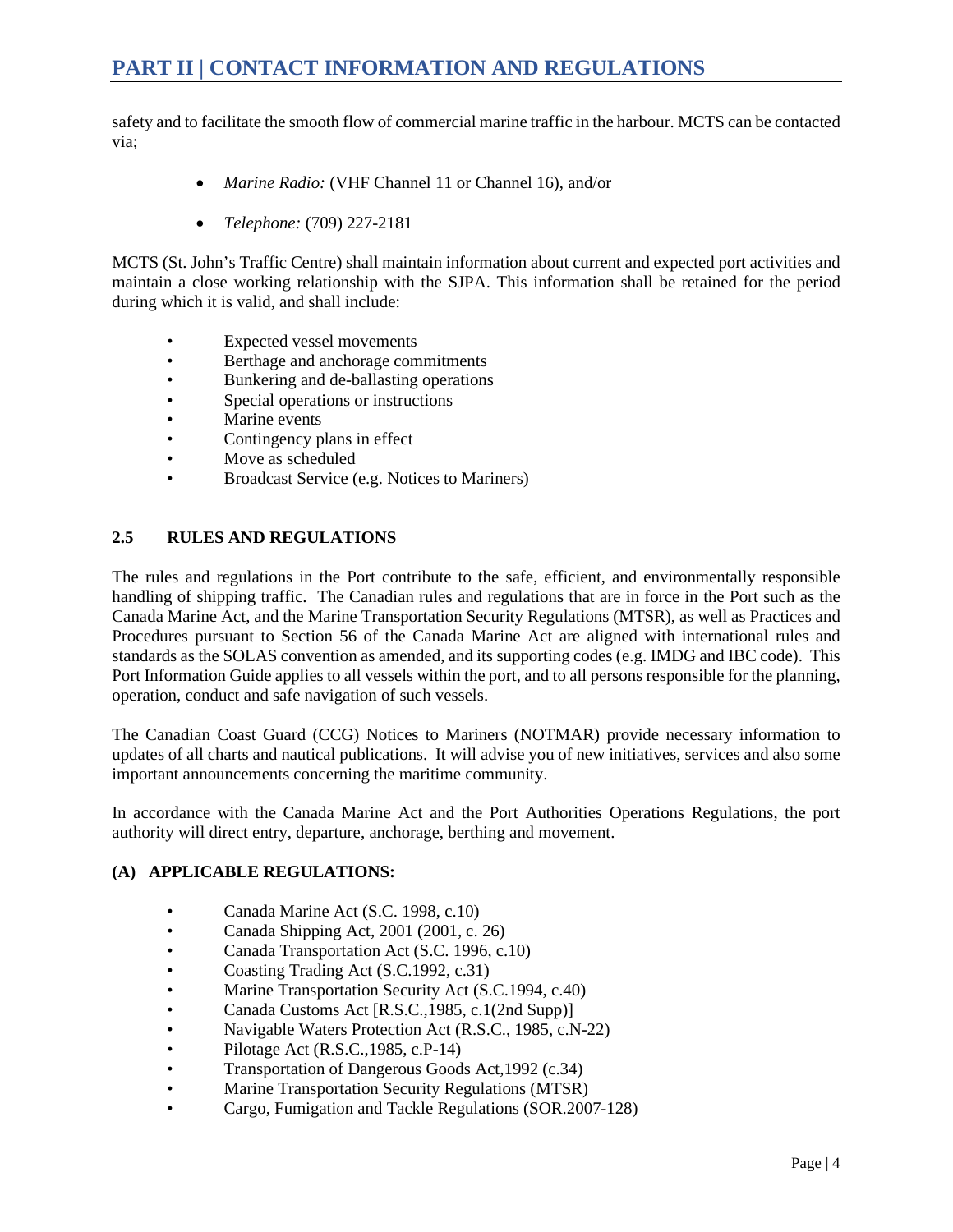- Port Authorities Management Regulations (SOR/99-101)
- Port Authorities Operations Regulations (SOR/2000-55)
- Collision Regulations (C.R.C., c.1416)
- Transportation Safety Board Regulations

## **(B) PORT TARIFF**

Information regarding port tariffs is located at <https://sjpa.com/forms-tariffs/>

## **2.6 ENVIRONMENTAL POLICY, PORT ENVIRONMENTAL RESPONSE ORGANIZATION AND AUTHORITY**

The SJPA recognizes that operating in an environmentally responsible manner is an important part of the organization's overall mandate. The SJPA is committed to sustainable development and to the health and safety of the environment, local community and its employees.

Environment Canada Officers are not currently designated as Pollution Prevention Officers pursuant to the Canada Shipping Act. Environment Canada Enforcement Officers have authority under the Canadian Environmental Protection Act (CEPA), the General Prohibitions (Section 23) of the Fisheries Act, and the Migratory Birds Convention Act (MBCA). In cases of ship source pollution, Environment Canada works cooperatively with Transport Canada, and since the Canada Shipping Act, 2001 has specific provisions relating to ship releases, Transport Canada will normally lead any regulatory action that is required against an offender.

In certain cases, Environment Canada may investigate and take punitive action against offenders in cooperation with Transport Canada, through the use of Section 23 of the Fisheries Act or the MBCA. Furthermore, action by Transport Canada may not limit additional or further action by Environment Canada in certain specific circumstances.

#### **2.7 EXEMPTIONS AND PERMITS**

The Port may grant exemptions to the Practices and Procedures on a case-by-case basis or in emergencies. Any request for exemptions must be made in writing to: <u>ops@sjpa.com</u>.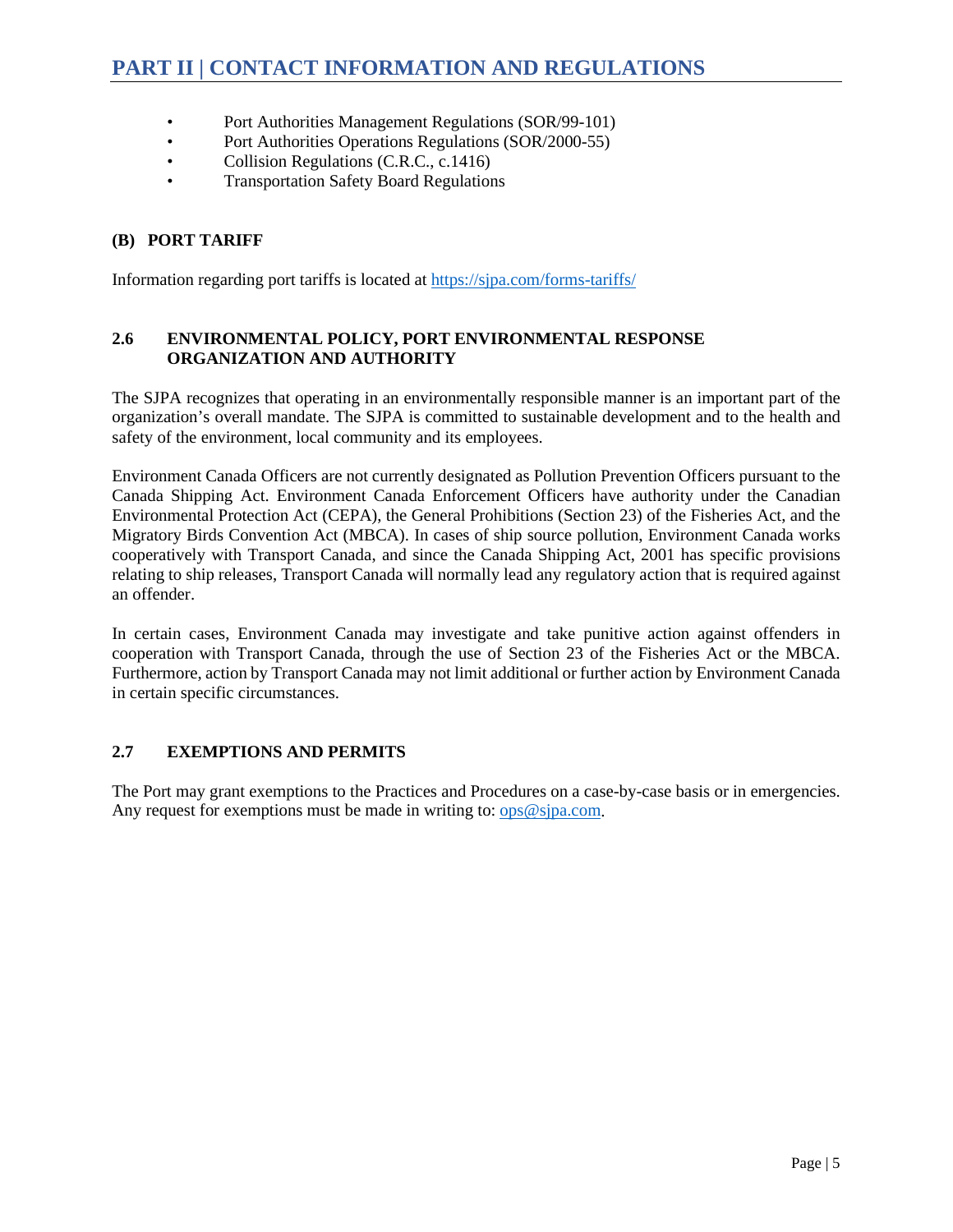# 3. NOTIFICATION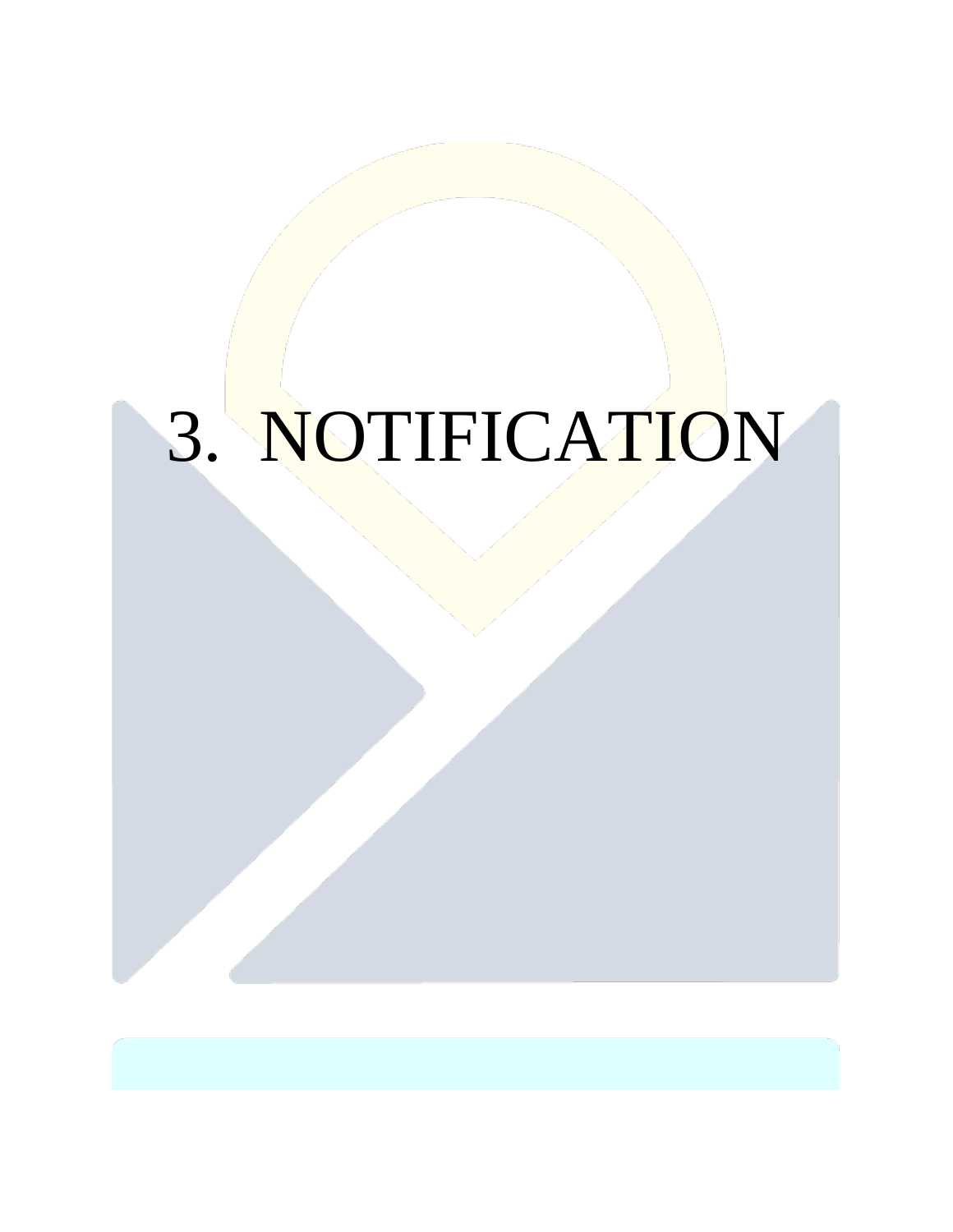## **3.1 GENERAL**

Masters of ocean-going vessels arriving at, staying in, or departing from the Port of St. John's are obliged to make previous notification on a variety of subjects as outlined in this section.

## **3.2 EMERGENCY HEALTH MATTERS**

The procedure established in the marine protocol for reporting illness and/or death on board ship to Quarantine Services has not changed. Please refer to the existing protocol as well as the Quarantine Act under Conveyances.

In the event that any vessel or marine transportation stakeholder identifies a potential health issue onboard related to infectious diseases (or any medical situation that may require investigation and assessment by quarantine response officials), the Public Health Agency of Canada (PHAC), Quarantine Service, should be contacted. They will then determine if any follow-up action is required.

For gastrointestinal-related illness, the Public Health Agency of Canada is the responsible lead agency. In the event that crew and/or passengers onboard a vessel are experiencing these types of symptoms, the vessel and/or their agent should contact:

• Public Health Agency of Canada (PHAC) Duty Quarantine Officer (24/7) for quarantine-related issues is: (514) 229-2561.

Note (APA): If a pilot is to be dispatched to a ship which has been identified by PHAC as having a public health concern, APA dispatch shall be notified by the appropriate party (e.g. master, PHAC, agent, SJPA, etc.) well in advance. Advance notice must be made to ensure the APA is made aware of the situation and that all appropriate safety precautions can be taken if required before the pilot boards the vessel.

## **3.3 IMMIGRATION**

As of December 2013, citizens from certain countries/territories need to have five biometrics (fingerprints and photograph) when they apply for a visa. Depending on citizenship, individuals that plan to travel through Canada without stopping or those who are visiting for 48 hours or less may require a transit visa. A transit visa may not be required if travel is from the United States.

For more information visit Transit Without Visa Program or the China Transit Program [https://www.canada.ca/en/immigration-refugees-citizenship/services/visit-canada/transit/without](https://www.canada.ca/en/immigration-refugees-citizenship/services/visit-canada/transit/without-visa.html)[visa.html](https://www.canada.ca/en/immigration-refugees-citizenship/services/visit-canada/transit/without-visa.html) for details.

#### **3.4 PASSENGERS**

Any passengers onboard will be required to clear Customs through Canada Border Service Agency (CBSA) at the same time as the rest of the crew. Passengers may proceed ashore subject to the same restrictions as crew.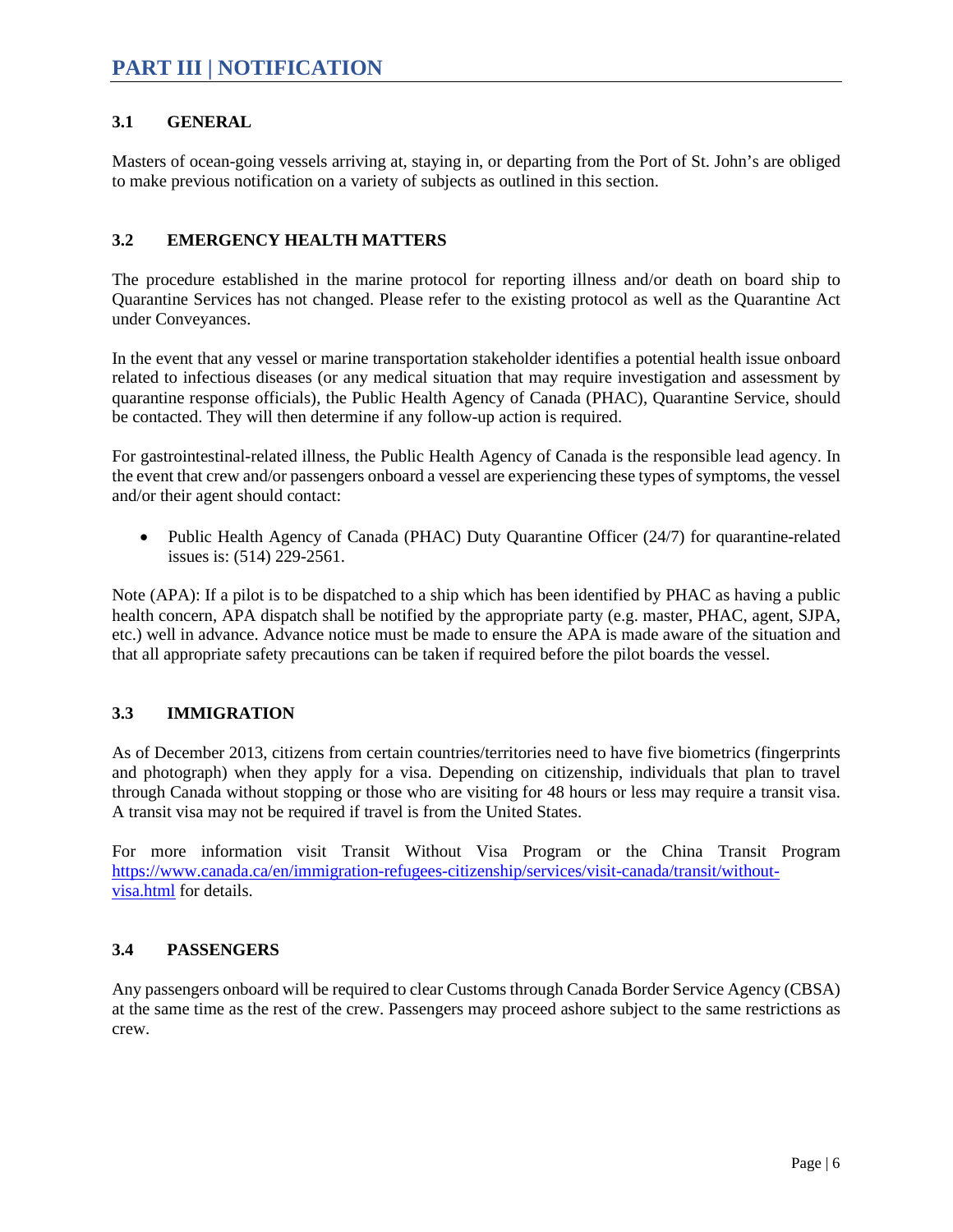## **3.5 CUSTOMS**

St. John's is a designated first Canadian port of entry and as such has customs facilities operated by CBSA [https://www.cbsa-asfc.gc.ca/menu-eng.html.](https://www.cbsa-asfc.gc.ca/menu-eng.html) The Advance Commercial Information (ACI) <https://www.cbsa-asfc.gc.ca/prog/aci-manif-ipec/menu-eng.html> program requires marine carriers to electronically transmit vessel and cargo information in advance of arrival at the first port in Canada. Reporting timeframes, which vary depending on the type of cargo and origins, are outlined in this link. Recreational boaters can call (888) CAN-PASS (888) 226-7277.

## **(A) PRE-ARRIVAL INFORMATION REPORT (PAIR)**

Note: Pursuant to Marine Transportation Security Regulations, the following pre-arrival information requirement does not apply to fishing vessels, pleasure craft and government vessels.

The Master of a vessel listed below, engaged on a voyage from a port in one country to a port in another country, shall ensure their vessel does not enter Canadian waters unless the Master submits their Pre-Arrival Information Report (PAIR) to Transport Canada MARSEC East [\(marsec@tc.gc.ca\)](mailto:marsec@tc.gc.ca) before entering Canadian waters.

Vessels required to submit a PAIR to Transport Canada:

- SOLAS (International Convention of the Safety of Life at Sea) vessel of 500 tonnes gross tonnage or more or is carrying more than 12 passengers;
- NON-SOLAS vessel that is more than 100 tonnes gross tonnage, other than towing vessel;
- NON-SOLAS vessel that carries more than 12 passengers; or
- NON-SOLAS vessel that is a towing vessel engaged in towing a barge astern or alongside or pushing ahead, if the barge is carrying certain dangerous cargoes.

#### CANADA'S MARITIME ZONES

Canada measures its territorial waters from baseline (low-water line).

Canadian Territorial Seas consists of a belt of sea 12 nautical miles from the low-water line (baseline) along Canada's coast.

The contiguous zone of Canada consists of an area of sea from 12 nautical miles to an outer limit of 24 nautical miles from the low-water line (baseline). Federal law enforcement officials may prevent the entry of person(s) in the contiguous zone of Canada from entry into Canada if there is reasonable grounds to believe an offence may be committed.

The exclusive economic zone of Canada consists of an area of the sea beyond and adjacent to the territorial sea of Canada extending to 200 nautical miles from low-water line along Canada's coast.

#### **3.6 SECURITY**

All commercial vessels over 350 GRT and all pleasure craft over 500 GRT (subject to compulsory pilotage), that are proceeding to any terminal directly administered by the SJPA and within the port, must be prepared to provide Port Officials with a copy of the following documents:

• International Ship Security Certificate (ISSC)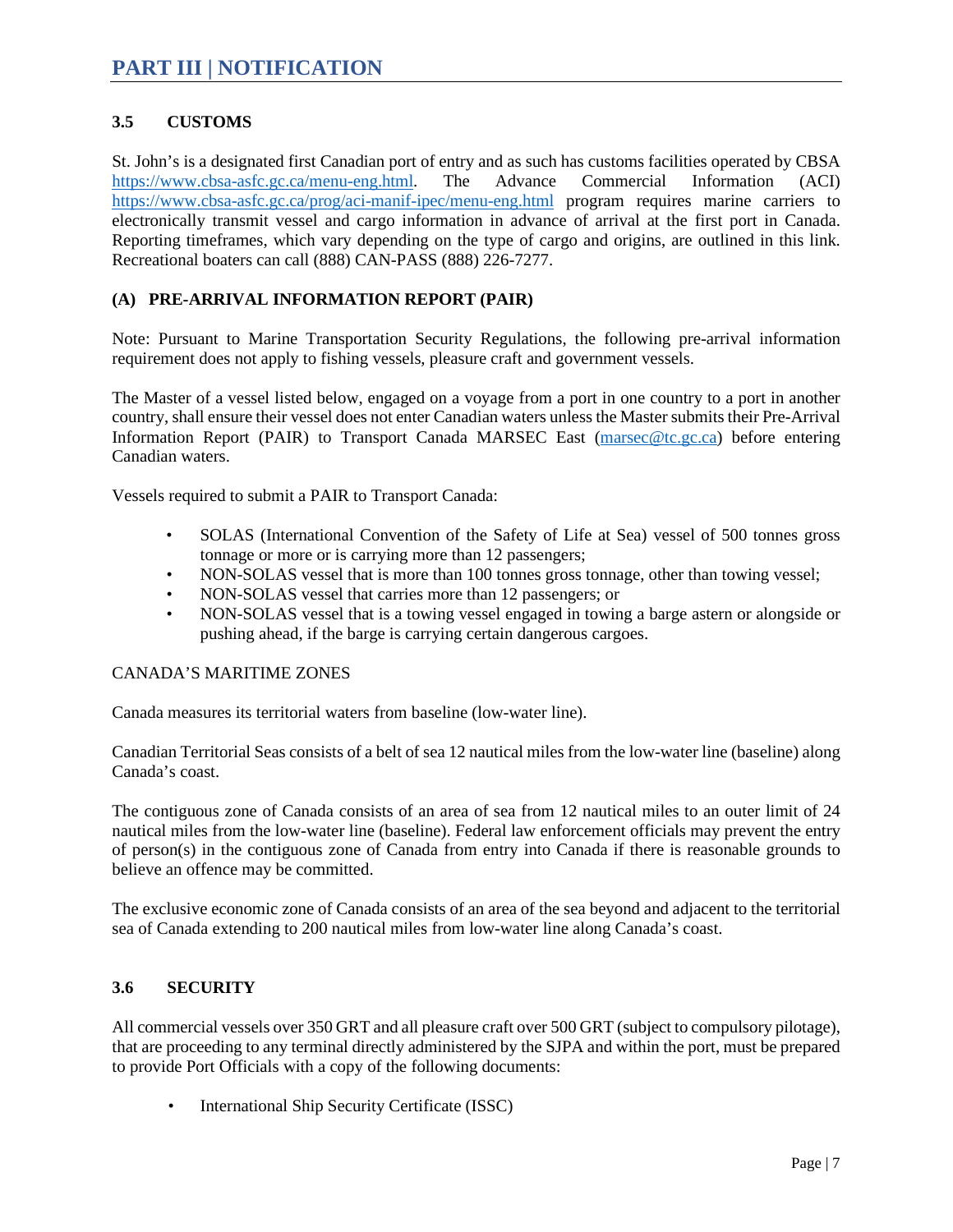- Crew & Passenger List
- Visitor List
- List of DG and/or CDC's onboard the vessel

For further information see Section 10.

## **3.7 DANGEROUS GOODS**

The Port of St. John's local requirements and practices for handling dangerous goods are as follows:

#### **3.7.1 DEFINITIONS**

(i) "Gross" means total weight in kilograms of the shipment, including explosives, castings, packing materials and containers;

(ii) "Net Explosive" means total weight in kilograms of the actual Quantity (NEQ) explosive substance contained;

(iii) "Maximum Quantity" means the NEQ in each division that may be moved for ship loading or discharge operations at designated locations; and

(iv) "Harbour Master" means in the absence of such person, a person designated by the CEO to perform equivalent duties.

## **3.7.2 CHARACTERISTICS OF CATEGORIES OF HAZARDS**

(i) Explosives with mass explosion risk;

(ii) Explosives which do not explode in mass, having a projection hazard, but minor explosion effects;

- (iii) Explosives having a fire hazard with minor or no explosion effects;
- (iv) Explosives which present no significant hazard;

(a) Items in this sub-division are so packed or designed as to present only a small hazard in the event of ignition during transport. The effects are largely confined to the package and no projection of fragments of appreciable size or range is to be expected. An internal fire would not cause mass explosion of the package; and

(b) Items so packed or designed that any explosive effect during transport is confined within the item or package, unless the package is degraded by external causes.

(v) Very insensitive substances which have a mass explosion hazard.

## **3.7.3 GENERAL SAFETY INSTRUCTIONS**

(i) Only in exceptional circumstances will vessels that are carrying explosives on board in excess of the maximum quantity prescribed for the vessels' berthing allocations be permitted to remain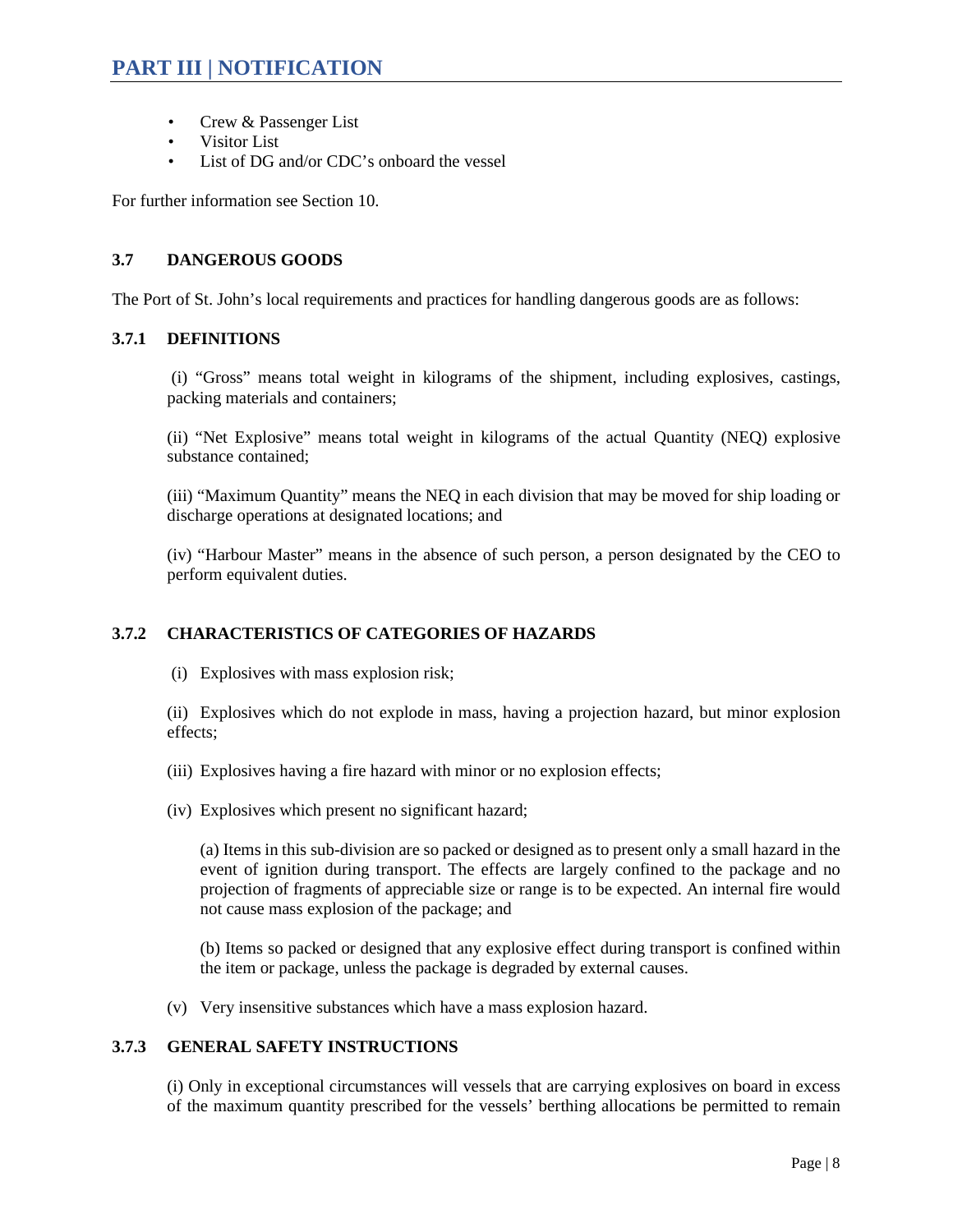within harbour limits. In every such case where the vessel is carrying explosives in excess of the maximum quantity permitted for its allocated berth, the vessel shall be subject to a special inspection and shall comply with any additional temporary regulations that may be prescribed by the Harbour Master.

(ii) Vessels carrying more than 25 kg of 1.1/1.5 explosives shall not:

(a) berth alongside any wharf or shed where flammable goods are stored, or alongside a wharf constructed of combustible materials; and

(b) berth closer than 450 meters from ships carrying dangerous materials or designated as such in IMDG Code or in bulk having a flash point of less than 61 degrees Celsius.

(iii) Vessels carrying more than 50 kg NEQ of classes 1.1/1.5 explosives when bunkering, shall remain at the bunkering berth for only the minimum time required. During such time, the vessels shall be on full standby for proceeding to sea with the continuous attendance of tug and in full firefighting readiness.

#### **3.7.4 PRECAUTIONARY MEASURES TO BE OBSERVED WHEN HANDLING EXPLOSIVES**

(i) Explosives shall be handled on a first-off, last-on basis from and to a vessel and shall not be moved to the designated berth until loading/discharging is to commence.

(ii) Regardless of the maximum quantity prescribed for a berth, no greater quantity of explosives shall be accumulated at the berth than is necessary to ensure an uninterrupted loading operation.

(iii) Explosives shall be removed from the harbour immediately after discharge. No storage allowed on the harbour property.

(iv) Explosives shall be transferred directly from one carrier to another. Temporary storage is not permitted. Storage may be permitted by the Port Authority in the properly constructed magazines subject to strict observance of all safety precautions and segregation requirements.

(v) Explosives shall not be handled when passenger vessels are berthed within a distance less than 450 meters.

(vi) Vessels loaded with explosives shall only remain in the harbour area for as long as it is absolutely necessary. If, due to bad weather or other circumstances, a vessel cannot sail, it may be directed to a suitable anchorage.

(vii) Fire precautions when loading/discharging explosives shall include:

(a) "No Smoking" signs displayed at the area of handling. Smoking allowed only in designated areas;

(b) Smoke or fire detecting system in use;

(c) Ship's funnel and exhaust must be equipped with anti-spark emission device;

(d) Sniffing pipes as an alternative to be used if necessary;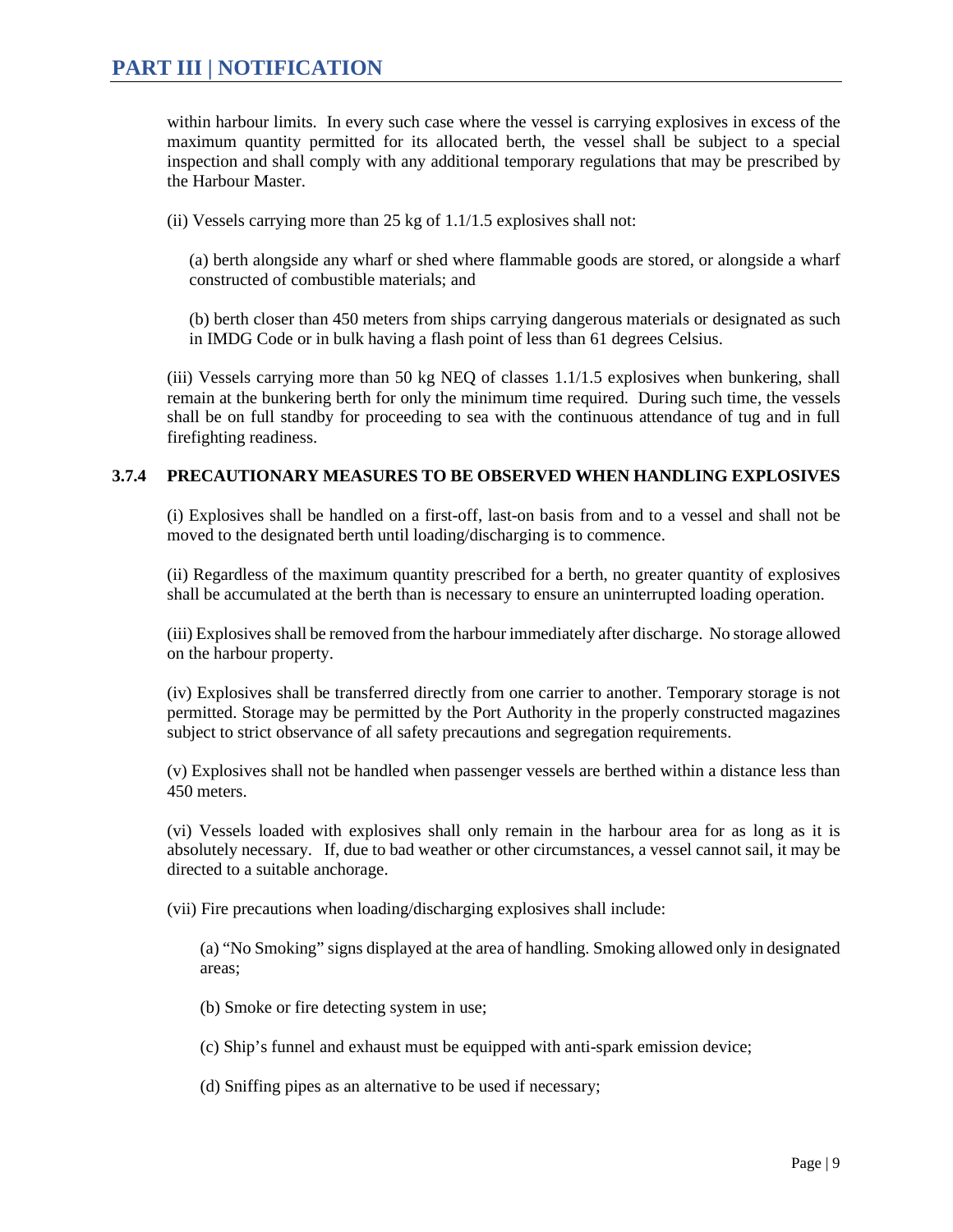(e) The master of the ship shall ensure that the ship's hoses are rigged and ready for immediate use, sufficiently long to reach into compartments containing explosives;

(f) All firefighting appliances, including fire pumps and their operators are to be in a continuous state of readiness; and

(g) Ventilation systems to be checked before explosives handling operations commence.

(viii) During the entire period in port, a ship carrying, or handling explosives shall have sufficient crew on board and be ready to depart without delay.

(ix) When explosives are in a hold or magazine of any vessel, the Master of the vessel shall ensure that, except during loading or unloading operations, the hatches of that hold are kept closed and securely covered or that the magazine is kept closed and locked.

(x) Ship's Master shall ensure that all firefighting personnel and watchmen are familiar with the locations of the nearest telephones. The personnel of the ship should be instructed in regulations pertaining to ship's special fire signal which appears in the St. John's Port Emergency Plan.

(xi) Ships shall be bunkered before explosives are loaded or after explosives are unloaded.

(xii) (a) All repair work in a hold or magazine of a vessel which will contain explosives shall be carried out before the explosives are loaded and the area of repair thoroughly cleaned after completing this work; and (b) Welding, cutting or burning or any other operation creating a risk of fire or explosion shall not be carried out on board any vessel carrying explosives unless the work is essential to the safety of the ship and has special authorization of the Harbour Master. If the work is authorized, a ship's officer shall supervise all phases of the work, shall ensure all instructions of the Harbour Master are complied with, and that there is adequate suitable fire extinguishing equipment available for immediate use where the work is being carried out.

(xiii) No oil tankers shall be berthed within 30 meters of any vessel carrying explosives.

(xiv) Tools, equipment, and wearing apparel in use by personnel in loading zone should be of nonsparking material.

(xv) Damaged packages of explosives as well as any material escaping therefrom shall be removed from the harbour without delay.

(xvi) No unauthorized person shall be permitted near any magazine or near any berth being used by a vessel that is loading or discharging or retaining on board any explosives.

(xvii) When explosive-handling operations take place, the ship's officer shall be in attendance. All packages shall be tallied in and out of the ship and never opened on board.

(xviii) Radio and radar shall be de-energized before explosive handling operations commence and tagged with warning notes.

(xix) Mechanical aids (fork-lifts, trucks, etc.) used for stowage shall have non-metallic tires. Changing batteries in the holds is prohibited.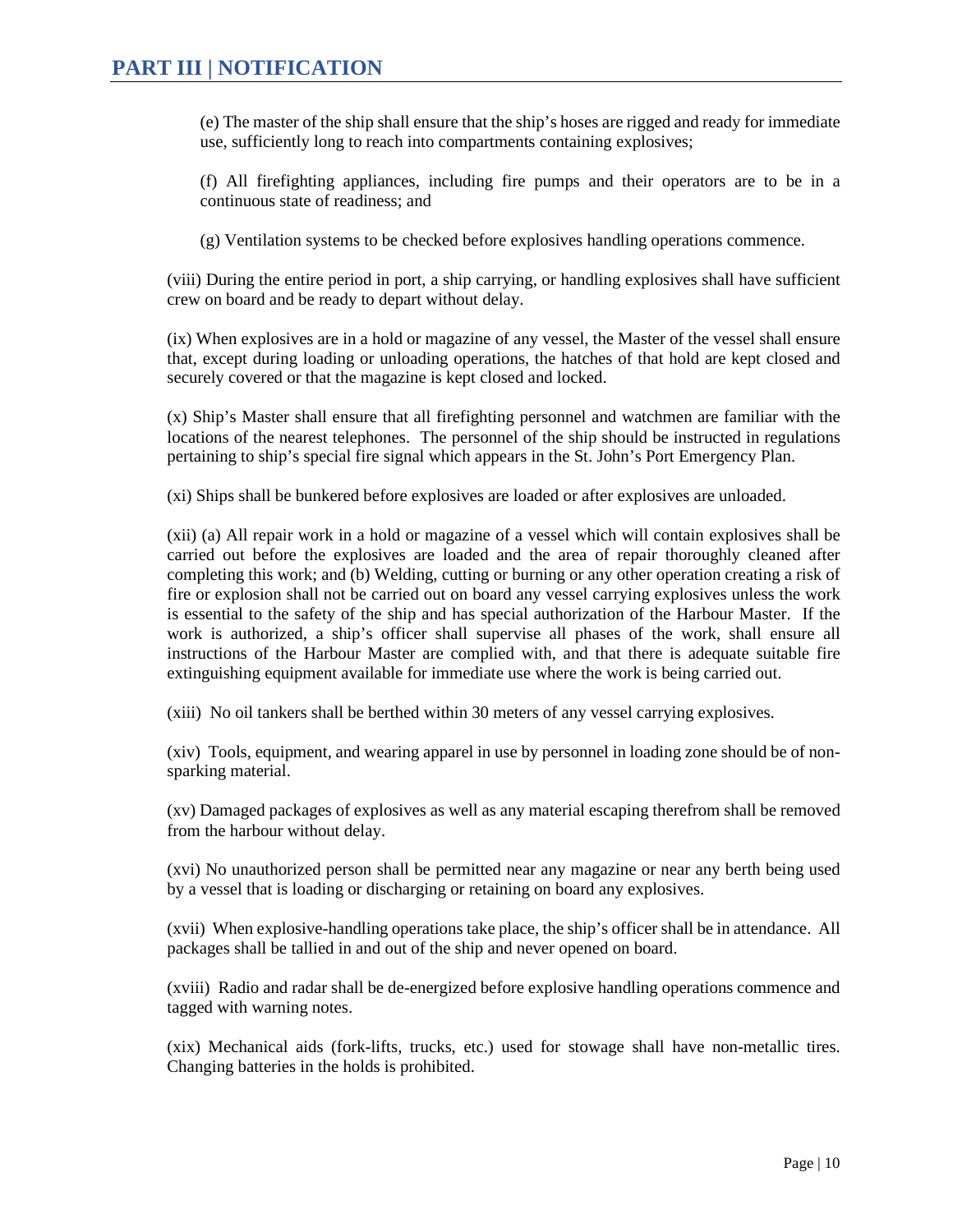(xx) Portable lighting shall be examined by the ship's officer before being used with explosive handling.

## **3.7.5 CLASS ONE DANGEROUS GOODS (EXPLOSIVES)**

(i) Every berth in the harbour may handle explosives of division 1.4 provided a minimum safety distance of not less than 25 meters is maintained from all other dangerous goods; maximum quantity 1,000 tonnes.

(ii) All berths may handle a consignment of 25 kg explosives or less of division 1.1/1.5, 1.2 or 1.5 provided a fire safety zone of not less than 25 meters is maintained from other cargo and cargo handling operations.

(iii) A single transport unit operating under an Explosives Transportation Permit & conveying not more than 20,000 kg of explosives may be loaded at a ro-ro berth directly onboard a cargo ship immediately prior to her sailing. No intermediate handling is to take place and waiting time to be loaded from that pier shall not exceed 30 minutes. No other cargo or cargo-handling operations shall be permitted within 25 meters of the transport unit whilst it is waiting to be loaded. Intermediate handling means the transfer of the contents of the unit or the lifting of the unit by crane or other hoisting device.

## **3.7.6 INDIVIDUAL BERTHS (IN ADDITION TO SECTIONS 3.7.5 AND 3.7.7)**

(i) Berth 17

Division 1.3 Explosives only  $= 2$  Tonnes

(ii) Berth 16

Division 1.3 Explosives only  $=$  4 Tonnes

(iii) Berth 15

Division 1.3 Explosives only  $=$  3 Tonnes

(iv) Berth 14

Division 1.3 Explosives only  $= 1$  Tonne

(v) Berths 6 through 12

Restricted to handling only explosives of Division 1.4

(vi) Berth 22

Restricted to handling only explosives of Division 1.4

(vii) Berth 27

Division 1.3 Explosives only  $= 19$  Tonnes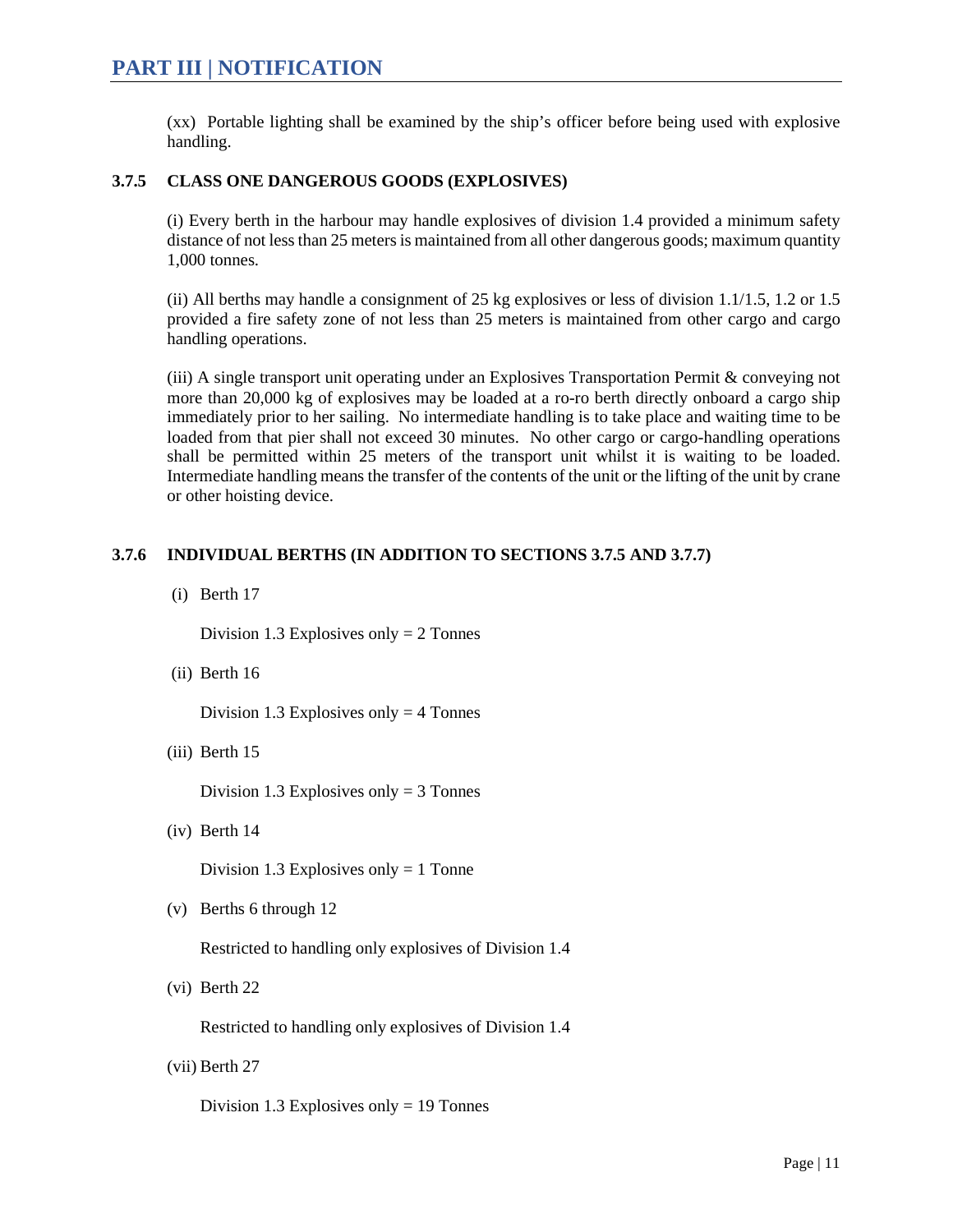(viii) Berth  $2 & 3$ 

Division  $1.2A = 1$  Tonne Division  $1.3 = 31$  Tonnes

(ix) Berth 4

Division  $1.2A = 1$  Tonne Division  $1.3 = 22$  Tonnes

 $(x)$  Berth 5

Division 1.3 only  $=$  3 Tonnes

#### **3.7.7 EXPLOSIVES FOR OFFSHORE**

(A) Dangerous Goods Forms are required as stated in Sub-section 3.7.8 (iii).

(i) Quantities of Class 1 explosives over 25 kg NEQ Division 1.1/1.5 may be handled at an offshore berth with approval of the Harbour Master. Larger quantities (over 200 kg) and including Class 1.1 will normally be required to be handled at Berths 3, 4, and 5.

(ii) Both shaped charges and jet-perforating guns are to be carried in specially constructed racks or pallets so designed that the charges or guns are held securely in place during transportation.

(iii) Shaped charges shall not be transported with blasting caps, electric blasting caps or other initiating devices affixed or installed in the guns.

(iv) Shaped charges shall contain no more than 64 grams of NEQ Class 1.1 or 1.5.

(v) Total weight of explosives does not exceed 9 kgs (20 lbs) of NEQ per rack or pallet.

(vi) Racks and pallets carrying charges, guns or blasting caps shall be "separated by a complete cargo compartment or hold from". If stowed "on deck", this segregation means a separation by the corresponding distance.

- (B) Vessels arriving after 2000 hours with less than 25 kg NEQ Class 1 onboard may retain the explosives onboard until 0800 hours the next day provided that:
	- (i) explosives are stored in an approved magazine container;
	- (ii) there is no welding or burning while the explosives are onboard;
	- (iii) visitors are not allowed onboard;
	- (iv) there is a watchman on deck and no smoking allowed; and
	- (v) Master ensures that the above rules are displayed.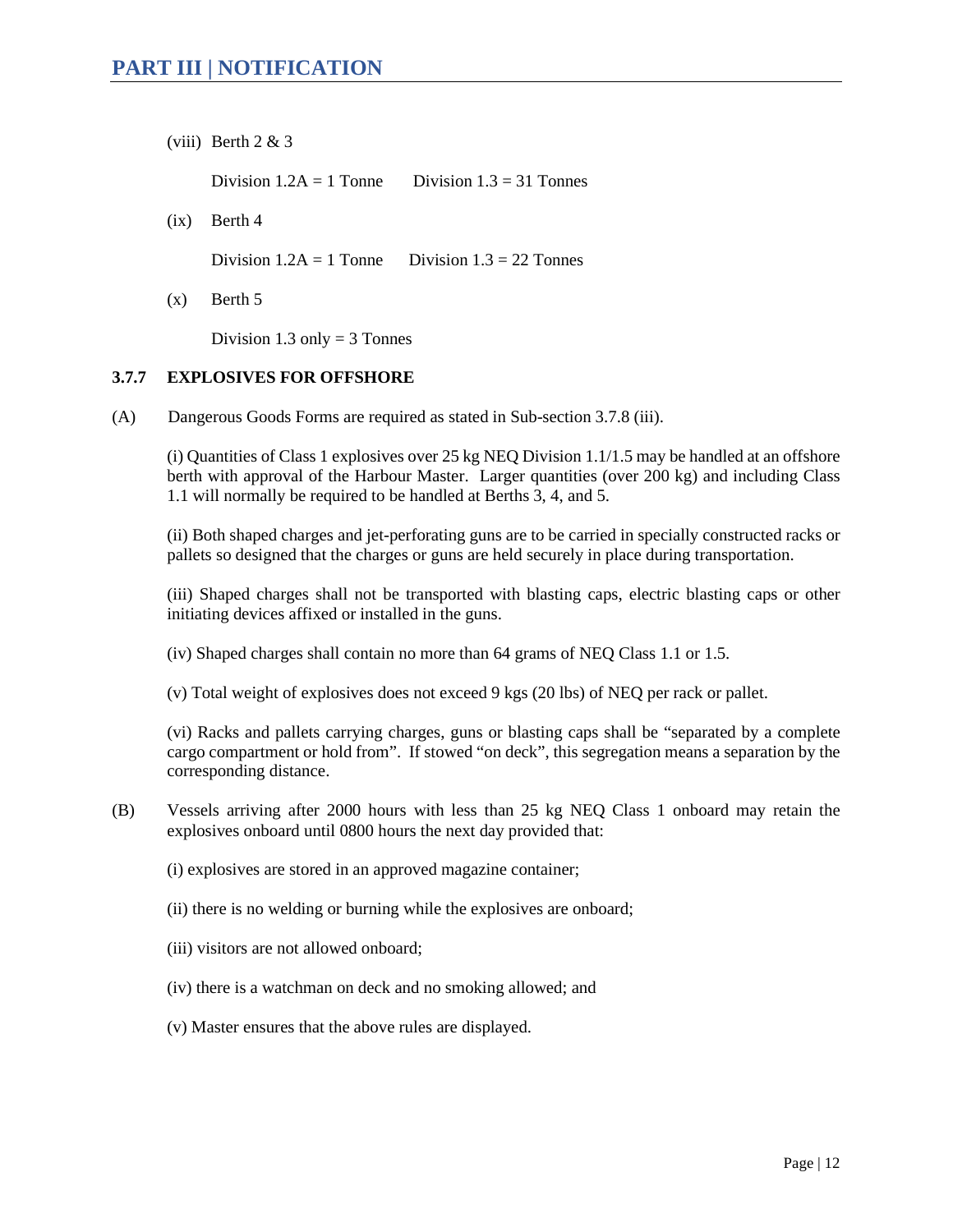#### (C) General (Explosives for Offshore)

(i) Explosives for offshore operations may only be loaded/discharged at offshore berths in approved magazine containers;

(ii) Fueling of offshore vessels may only take place after Class 1 explosives are unloaded or prior to them being loaded; and

(iii) The General Safety Instructions, Section 3.7.3 also applies to offshore operations.

#### **3.7.8 PERMITS/DANGEROUS GOODS FORMS**

(i) Ships carrying dangerous goods under IMDG classification or desiring to load/discharge such goods shall inform the Harbour Master of their requirements and type of dangerous goods by UN number prior to being allowed in the harbour. If, in the opinion of the Harbour Master, the amount and type would pose a threat or problem to the port, the vessel will not be allowed to enter the harbour area.

(ii) Shipping companies whose vessels provide scheduled service to and from St. John's shall submit an annual Dangerous Goods Permit for approval, at least 30 days in advance of 1st January, yearly. This permit will, when approved by the Harbour Master, contain any special safety requirements which are to be observed. In addition to the annual permit, a Dangerous Goods Manifest must be delivered to the Harbour Master's Office prior to the vessel's arrival or loading. Any changes to this manifest shall be reported to the Harbour Master's office immediately. This information may be delivered by e-mail to  $ops@sipa.com$ .

(iii) Offshore oil companies who operate out of St. John's shall submit two dangerous goods forms annually to the Harbour Master's Office for approval, at least 30 days in advance of January 1st.

(iv) The first form permits the loading/discharging of Class 1 explosives up to 25 kg NEQ. Any special safety requirements will be added to the permit by the Harbour Master and are to be strictly observed.

(v) In addition, the Harbour Master's Office is to be informed by telephone - (709) 682-5197 the amount and type by UN number of Class 1 prior to loading or vessel's arrival. Changes are to be reported immediately.

(vi) Quantities of Class 1 in excess of 25 kg NEQ are to be dealt with in the usual manner of applying for a Dangerous Goods Permit.

(vii) The second permit covers all other dangerous goods normally shipped in the offshore industry. A list of types and average quantities shipped is to be attached to this permit. Any special safety requirements will be added to the permit by the Harbour Master's Office and are to be strictly observed.

(viii) Any other one-time shipments will require a Dangerous Goods Permit prior to vessel's arrival or loading.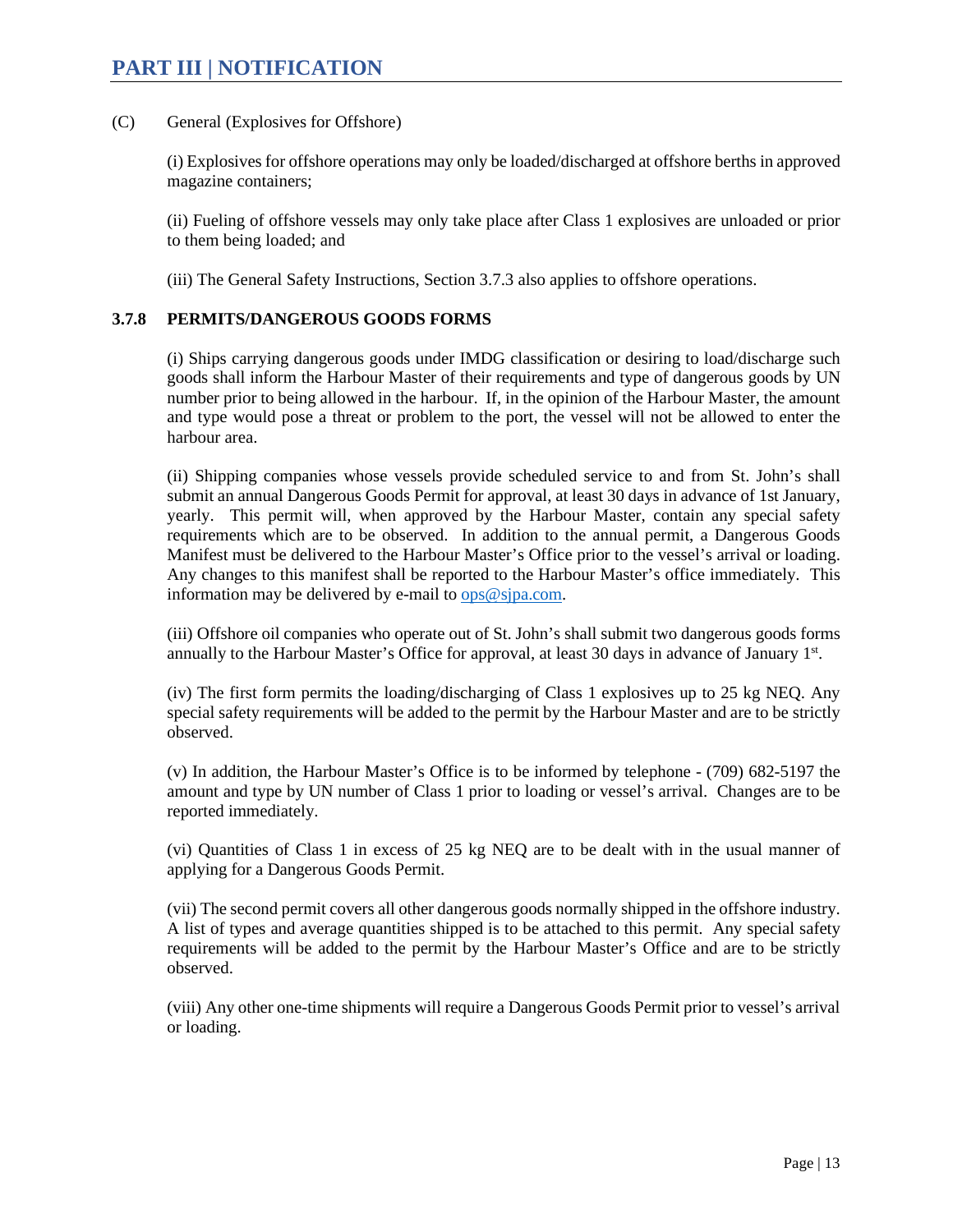## **3.7.9 CONTAINER SEPARATION**

(i) Separation of containers containing dangerous goods shall be in accordance with IMO Code; and

(ii) On terminals, containers carrying incompatible groups of dangerous goods shall be stored at a fixed distance as per the IMDG Code.

#### **3.8 MIXTURES**

(i) When explosives from two or more divisions are to be handled on the same movement of the design location, the maximum quantity of such mixture shall not exceed the maximum permitted quantity of the division of the lowest division number, except that division should always be treated as division 1.1; and

(ii) Explosion risk can be greatly increased by mixing certain non-compatible groups even within the same division. Therefore, special care and proper segregation is necessary throughout the entire movement. In case of doubt with respect to compatibility or quantities of such mixtures, the Harbour Master shall be consulted.

#### **3.8.1 GENERAL DUTIES OF OFFICIALS**

(i) Whenever the consignee, consignor or carrier considers that any shipment of explosives warrants the presence of a technical representative, such a representative should be in attendance at the vessel's berth to give such advice as the Harbour Master may require ensuring safety.

(ii) The Harbour Master shall be responsible for ensuring that all regulations made pursuant to the *Canada Marine Act* are enforced and all harbour safety precautions are carried out. The Harbour Master shall suspend operations immediately should any breach of the regulations or of the safety precautions occur and shall not permit operations to resume until conditions have again become acceptable.

(iii) The Vessel's Master shall ensure that all safety regulations respecting the vessel and its personnel are fully observed.

#### **3.8.2 WASTE**

All waste removal must be coordinated through the Vessels Agent including garbage, oily water/bilge fluids, grey water, black water, and hazardous material.

## **3.8.3 INTERNATIONAL OIL POLLUTION PREVENTION CERTIFICATE**

All vessels requiring an International Oil Pollution Prevention Certificate (IOPP) Certificate must ensure that a valid copy is available upon request of a representative of Transport Canada Marine Safety and/or the SJPA.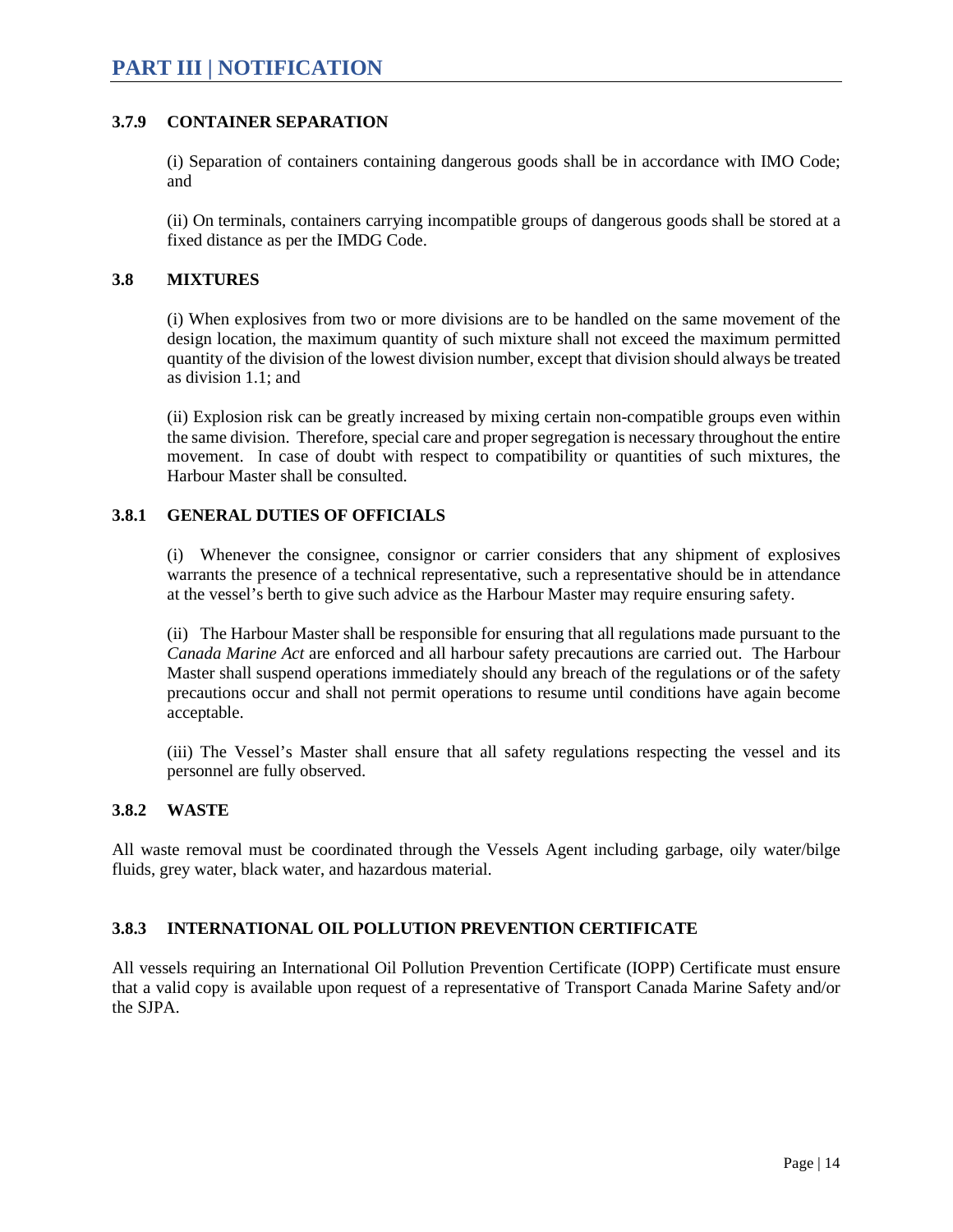## 4. DOCUMENTATION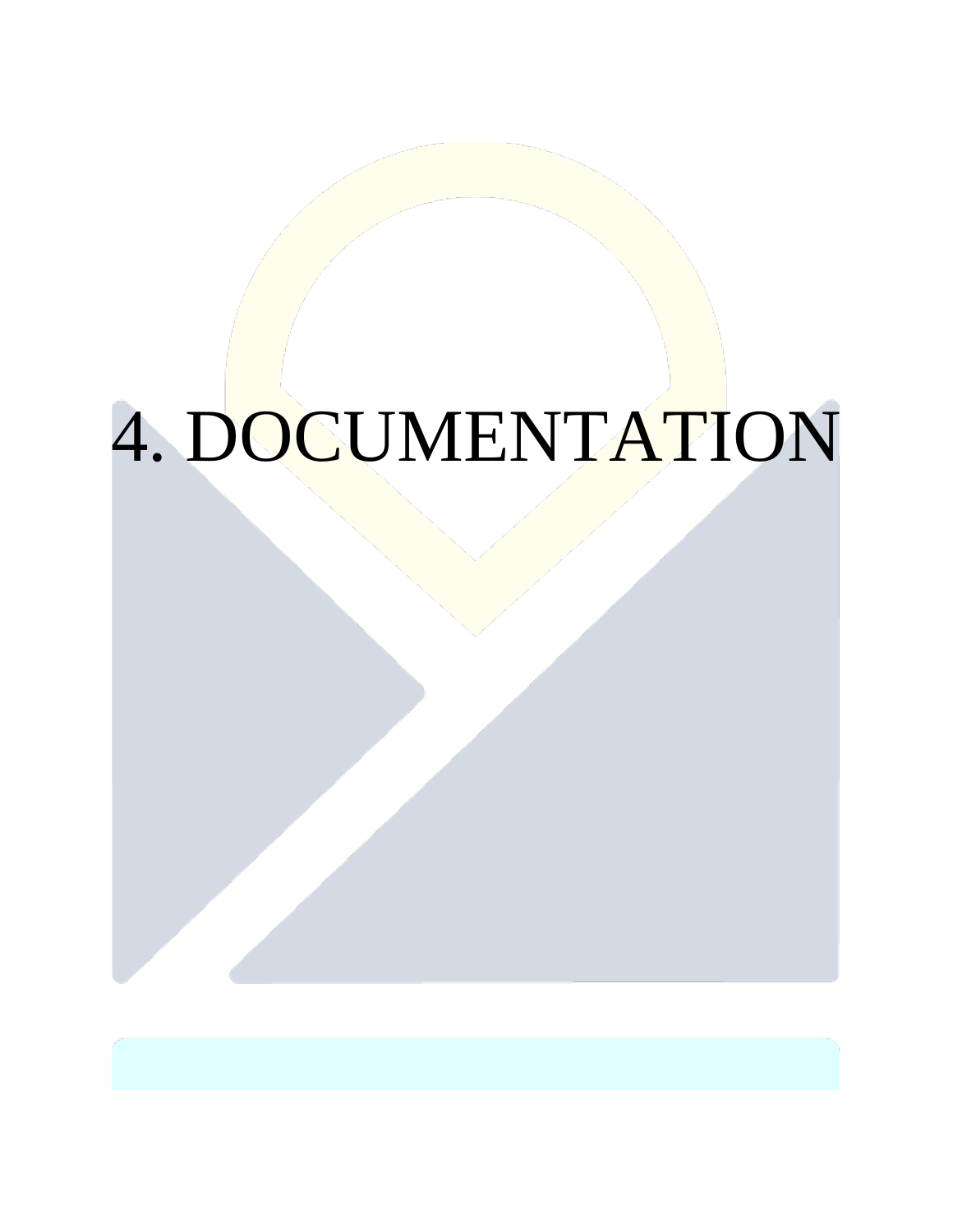## **4.1 GENERAL**

The SJPA places huge importance in vessels complying with the International and Canadian rules and regulations that govern shipping. Furthermore, all vessels in St. John's Harbour are subject to Port State Control and subject to inspections by Transport Canada Marine Safety and Security, the Canadian Food Inspection Agency (CFIA), and the SJPA. To ensure smooth operations, we advise vessels to keep the following documentation (Section 4.2) and certificates (or certified copies of certificates) available at all times.

All cargo vessels are required to provide SJPA with a complete cargo manifest and voyage information at least 24 hours prior to arrival via vessel agent in the form of paper, fax or EDI in accordance with the Port Authorities Operations Regulations.

## **4.2 REQUIRED DOCUMENTATION, TO BE AVAILABLE AT ALL TIMES**

## **(A) FOR GENERAL CARGO VESSEL/BULK CARRIER**

- IOPP (International Oil Pollution Prevention Certificate)
- ISSC (International Ship Security Certificate)
- SOPEP (Ship Oil Pollution Emergency Plan)
- Garbage record book
- SSP (Ship Security Plan)
- Oil record book Part I
- Document of Compliance (in respect to dangerous goods)
- Dangerous goods permit
- Documentation regarding fumigant used to fumigate bulk cargoes
- International Air Pollution Certificate
- **Bunkering Receipt**
- Ballast Water Management: Transport Canada
- Updated Chart #4846
- Notice to Shipmaster document
- Vessel Arrival Package (supplied by Agent)
- Ship Energy Efficiency Management Plan (SEEMP)
- Hull and propeller maintenance logs
- International Sewage Pollution Prevention Certificate

#### **(B) FOR OIL/CHEMICAL/GAS CARRIER**

- IOPP (International Oil Pollution Prevention Certificate)
- ISSC (International Ship Security Certificate)
- SOPEP (Ship Oil Pollution Emergency Plan)
- SSP (Ship Security Plan)
- Garbage record book
- Oil record book Part I and II
- Certificate of Fitness chemical/gas, including product list
- Procedures and arrangements manual
- Cargo record book
- Material safety datasheet(s)
- Bill of lading
- Shipping document for bulk liquid cargoes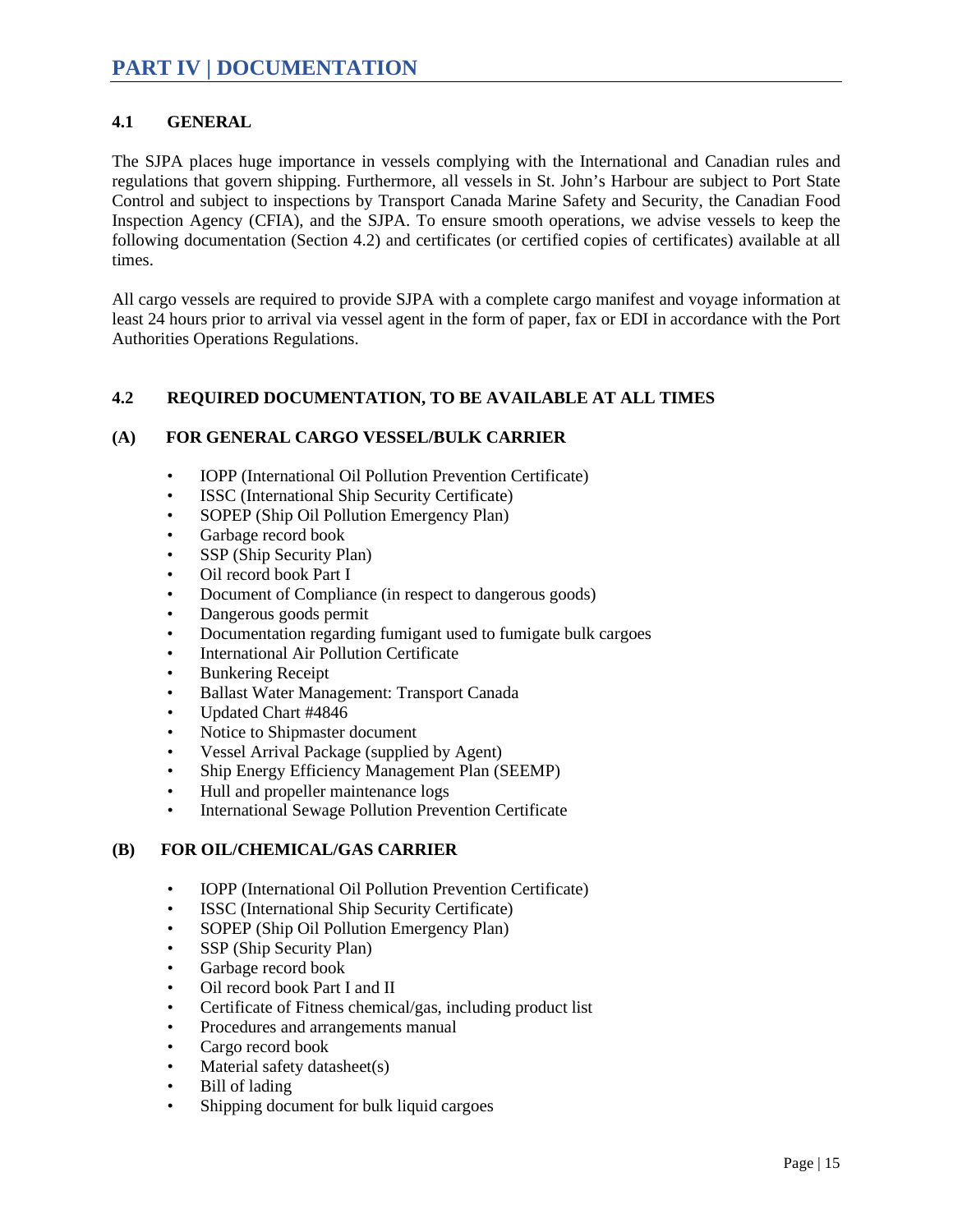## **4.3 AUTHORIZATION FOR ACTIVITIES**

While in the Port of St. John's, some vessel operations shall require authorization from the SJPA in order to proceed. In some cases, additional requirements may be required before the work can proceed. To notify the port authority and request permission for certain work, permission requests must be made electronically through [ops@sjpa.com](mailto:ops@sjpa.com) (Attn: Harbour Master).

The following operations/activities shall require authorization/permission from the SJPA, not limited to:

- Mooring at an SJPA administered marine facility
- Anchorage requests
- Diving operation (Commercial) Annual Permit Required
- Bunkering or fueling
- Conducting salvage operations
- Transportation of Dangerous Goods/CDCs
- Ship-to-ship transfers of solid and/or liquid bulk
- Cargo hold inspection
- Casting adrift a ship, log or other object
- Building, placing, rebuilding, repairing, altering, moving or removing any structure or work on, in, over, under, through or across land or water
- Releasing or transshipping refuse or other similar material or substance
- Setting of a flare and/or other signaling device
- Engine immobilization
- Hot work while alongside a berth [\(www.sjpa.com\)](http://www.sjpa.com/) Hot Work permit required
- Crane Operations on SJPA-managed facilities Crane Permit required
- Lifeboat drills
- Causing a fire or explosion, conducting blasting or setting off fireworks
- Placing or operating a light or day marker
- Placing, altering, removing or relocating an aid to navigation, buoy, mooring, float, picket, mark or sign
- Shipside painting (whether moored or anchored)
- Placing a placard, bill, sign or device
- Conducting UAV (Drone) operations in the Port of St. John's airspace (Commercial or Recreational)
- Other service requests (including commercial requests)
- Excavating or removing any material or substance
- Dredging
- Conducting a Race, Regatta, Trial, Demonstration, Organized Event and/or Similar Activity
- Events will be reviewed to ensure there is no impact to commercial shipping, and that vessel movements shall not be impeded throughout the event.

## **4.4 DREDGING**

Every endeavor shall be made to ensure that the operations do not hamper a vessel in its approach to a berth or departure from a berth or safe transit in the waters of the Port. Any vessels encountering such operations are required to pass at a slow speed, give the operation as much sea room as possible, and adhere to any "low wake" conditions set forth by MCTS. NAVWARN'S will refer to the operation, and MCTS will give notice of the areas of, and the vessels involved in, the operation.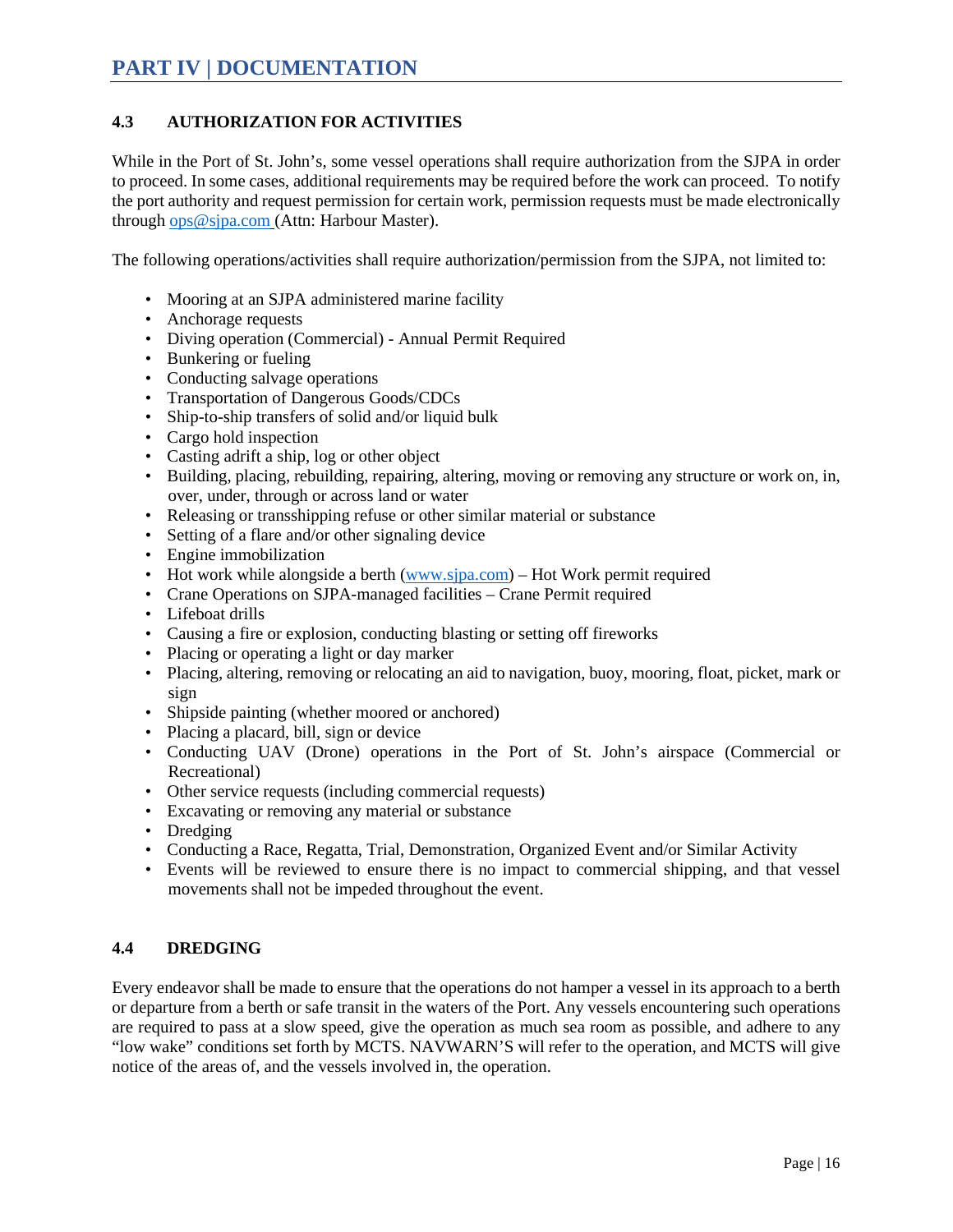## **(A) CONDUCTING A DREDGING OPERATION**

- Results of the dredging operation will improve the use of the harbour.
- Minimize impact on marine traffic and harbour use.
- Measures taken to protect the environment.
- An environmental assessment completed and approved.

## **(B) EXCAVATING AND/OR REMOVING ANY MATERIAL AND/OR SUBSTANCE**

- Results of the excavation/removal operation will improve the use of the harbour.
- Minimize impact on harbour use.
- Measures taken to protect the environment.
- Co-ordination with upland property activities.
- An environmental assessment completed and approved.

## **4.5 CONSTRUCTION, WORKS, OR DEVELOPMENT**

All applications for construction must be processed through the Navigation Protection Program (NPP) of Transport Canada, who will liaise with the SJPA to determine if the requested activity/operation (e.g. waterlot), falls within the jurisdiction of the SJPA. The SJPA will then determine if approval is given or not for these said waterlots. All other waterlot jurisdictions will be governed by NPP of TC.

Applications for construction and dredging operations must be submitted to the Port Authority and approval received prior to commencement of the operation.

- Results of these works will improve the use of the harbour.
- Minimize impact on marine traffic and harbour use.
- Measures taken to protect the environment.
- Co-ordination with upland property activities.
- An environmental assessment completed and approved.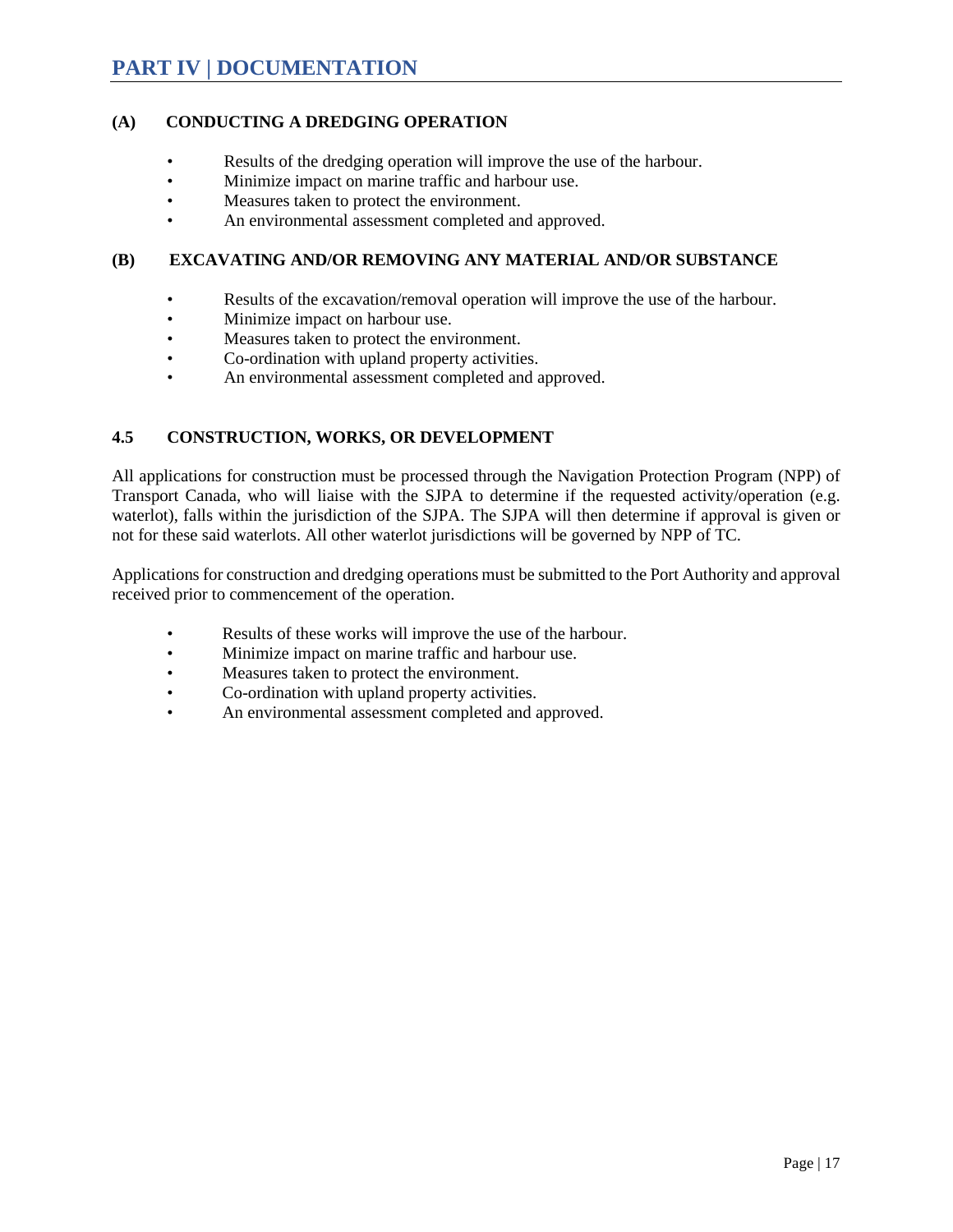# 5. PORT DESCRIPTION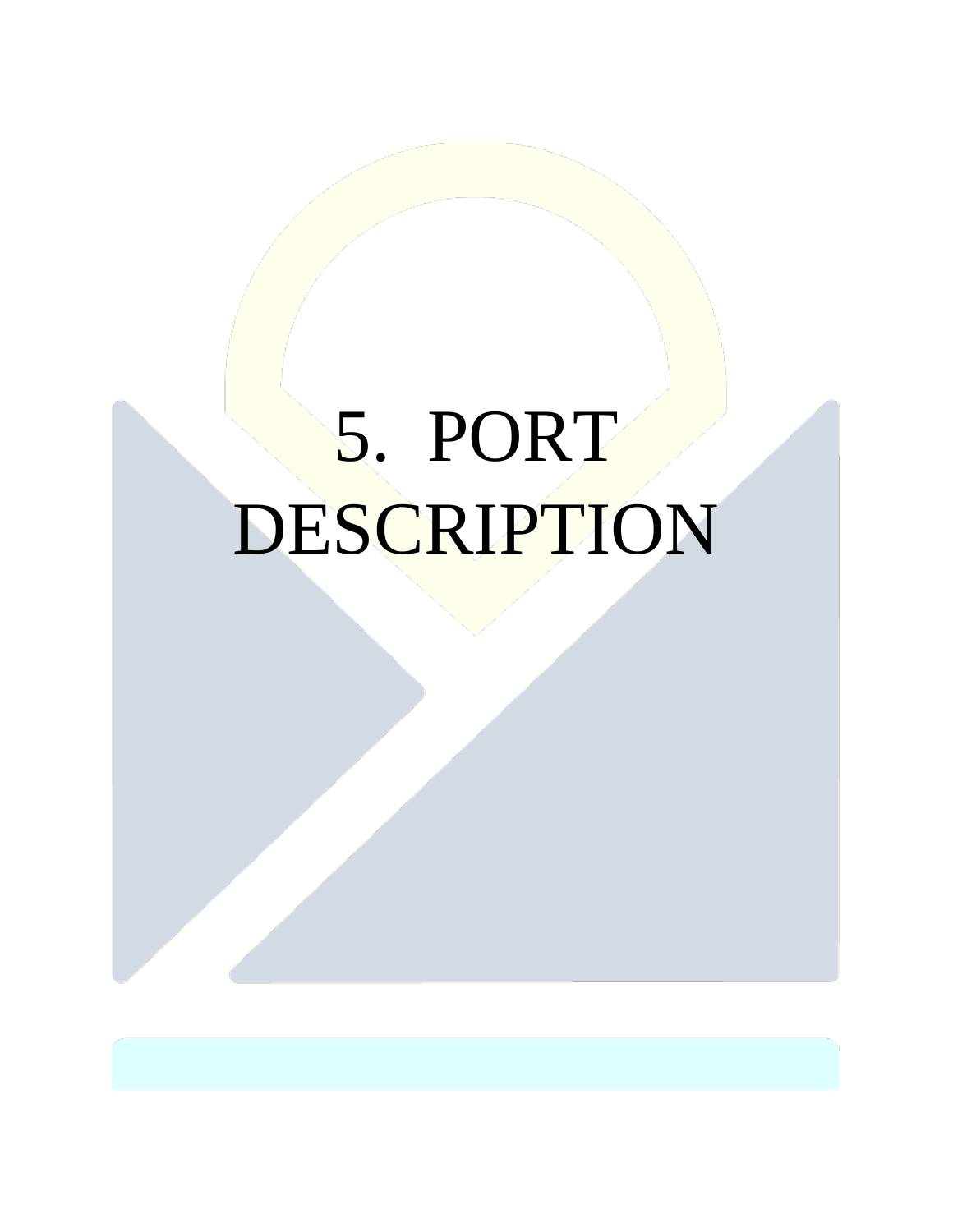## **5.1 PORT DESCRIPTION**

The Port of St. John's is one of the oldest natural harbours in the world and has a long history of shipping and economic importance for the region and province of Newfoundland and Labrador. St. John's Harbour is a naturally deep, ice-free harbour with easy access to the Great Circle Route and can be entered yearround.

- **Port:** St. John's, Newfoundland and Labrador, Canada
- **Location:** East Coast of Newfoundland and Labrador, Canada Lat. 47° - 34' - 03" N. Long. 52° - 42' - 41" W
- **Canadian Hydrographic Service:** Chart No. L/C 4846
- **Population of Metro Area:** 170,000 (Approx.)
- **Time Zone:** GMT 3.5 Hours
- **Tidal Variation:** 1.38 Metres (Spring)
- **Prevailing Winds:** South Westerly
- **Harbour Entry Restriction:** Entrance to harbour is made through a channel (91 metres) with green leading lights passing over a depth of 11.8 metres, reduced to lowest normal tide.
- **Note:** Vessels with draft exceeding 10.0 metres, should contact the Harbour Master for further information
- **Water Density**: 1026 kg per cubic metre
- **Pilotage:** Pilotage is compulsory and provided by the Atlantic Pilotage Authority (APA). The Pilot boarding station is about 2 nautical miles (3.7 km) east of harbour entrance (i.e., North Head/South Head). See Harbour Chart No. L/C 4846.
- **Communication**

(a) Canadian Coast Guard, Marine Traffic Centre (Vessel Traffic Service) St. John's Harbour

- (i) Channel 6 156.30 MHz
- (ii) Channel 11 156.55 MHz
- (iii) Channel 12 156.50 MHz
- (iv) Channel 14 156.70 MHz
- (v) Channel 16 156.80 MHz

(b) Canadian Coast Guard, St. John's Radio

• **Call Sign:** VON R/T - 2182 VHF - Channel 16

**Note:** Channel 11 (156.55) has been designated for regulating marine traffic and all ships should maintain a continuous VHF listening watch on this channel.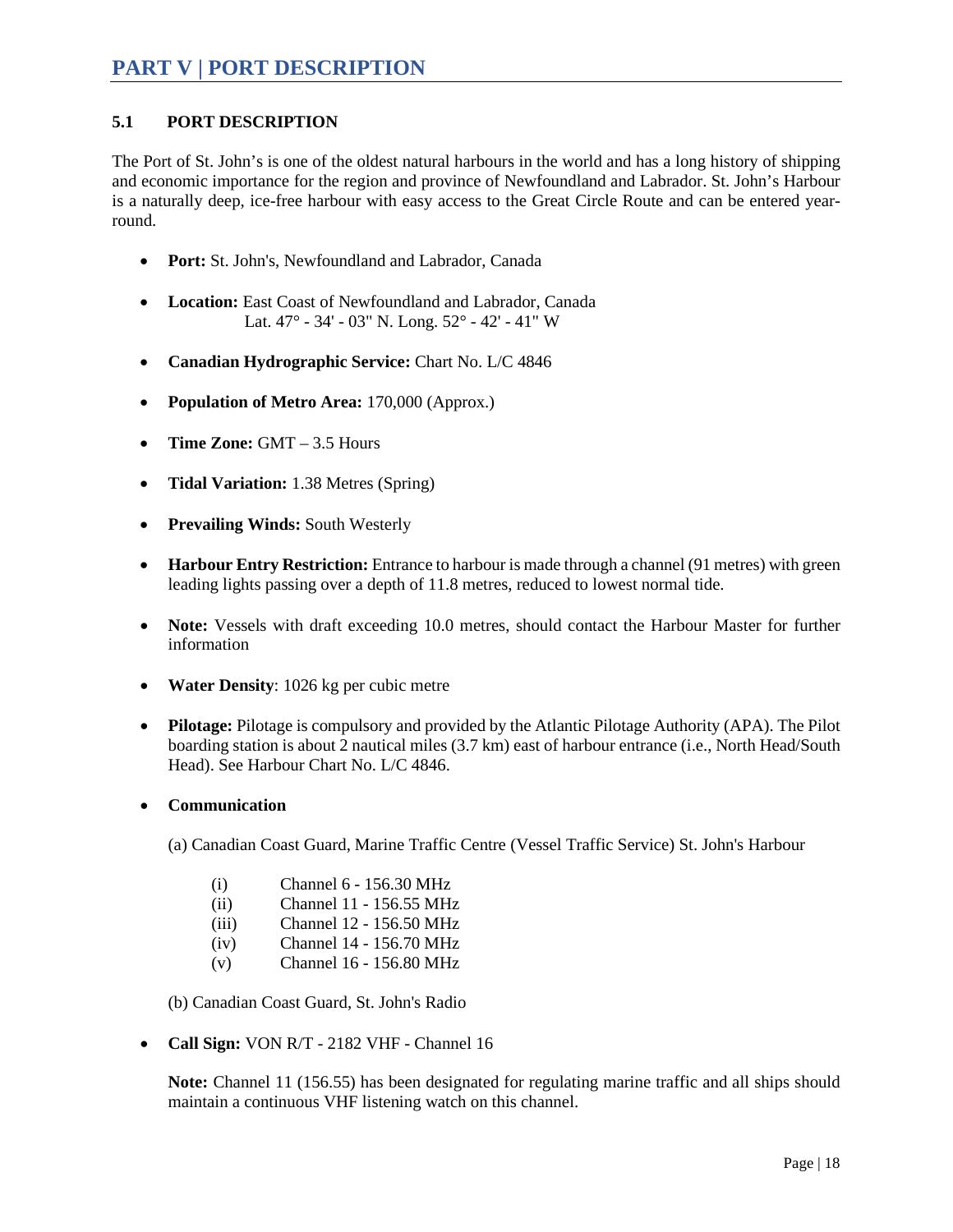## • **Working Hours**

24 hours (if required). After normal working hours call 24-hour on call – (709) 682-5197.

## **5.2 LOAD LINES**

Load Line Regulations (SOR/2007-99) <http://laws-lois.justice.gc.ca/eng/regulations/SOR-2007-99/> fall under the Canada Shipping Act, 2001.

## **5.3 MAXIMUM SIZE VESSELS**

Vessels with draft exceeding 10.0 metres, shall contact the Harbour Master for further information at (709) 682-5197 or [ops@sjpa.com.](mailto:ops@sjpa.com)

## **5.4 TIME ZONE**

The Newfoundland Time Zone is a geographic region that keeps time by subtracting  $3\frac{1}{2}$  hours from Coordinated Universal Time during standard time, resulting in UTC−03:30; or subtracting 2 <sup>1</sup>/<sub>2</sub> hours during daylight savings time.

Time Zone: GMT – 3.5 Hours

## **5.5 WORKING HOURS**

The SJPA Administrative Office hours are typically from 0800 to 1600 hrs Monday – Friday. Marine Operations (24/7) (709) 682-5197 or [ops@sjpa.com.](mailto:ops@sjpa.com)

#### **5.6 TRAFFIC**

Vessel traffic within the port is varied and the vessel types that can be expected to be encountered range from deep sea cargo vessels and large cruise ships to pleasure craft including vessels under oars. Other common traffic within the port includes tugs, fishing vessels, military vessels, barges, coastal vessels and ferries, container vessels, sailboats and tour vessels.

#### **5.7 CARGO**

The Port of St. John's is diversified in the cargo capabilities and offers a wide variety of services. The Port operates across six primary business sectors; containers, cruise, bulk, breakbulk, automobiles, and offshore supply and service.

## **5.8 CHARTS AND BOOKS**

All vessels in Canadian waters must carry and use nautical charts and related publications pursuant to the Canada Shipping Act, 2001, Charts and Nautical Publications Regulations [http://laws](http://laws-lois.justice.gc.ca/eng/regulations/SOR-95-149/)[lois.justice.gc.ca/eng/regulations/SOR-95-149/,](http://laws-lois.justice.gc.ca/eng/regulations/SOR-95-149/) that are issued by, or on the authority of, the Canadian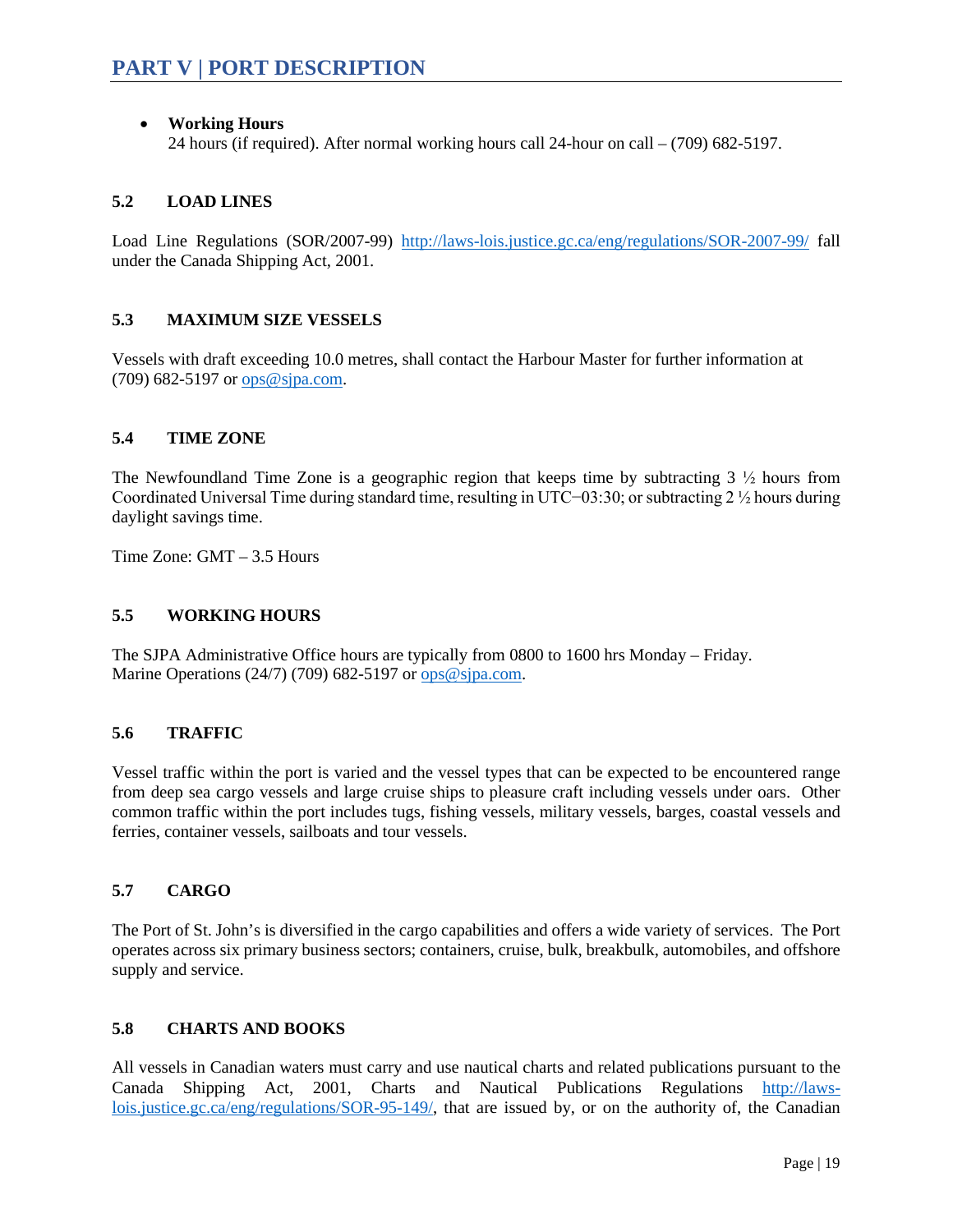Hydrographic Service (CHS) [http://www.charts.gc.ca/index-eng.asp.](http://www.charts.gc.ca/index-eng.asp) CHS paper charts meet the requirements of the chart carriage regulations; however, digital charts only meet the requirements of the regulations under certain circumstances. CHS Electronic Navigational Charts (ENCs) meet the requirements provided they are used with an Electronic Chart Display and Information System (ECDIS). CHS raster charts meet the requirements only if paper charts are carried and used as a backup.

Most paper charts can be purchased locally in St. John's and some are available to download online.

## • **CHS CHARTS** / # 4846

## **5.9 SHIPPING ANNOUNCEMENTS FOR THE PORT AREA**

#### **(A) NAVIGATIONAL WARNINGS**

The Canadian Coast Guard (CCG) issues Navigational Warnings (NAVWARNs) to inform mariners about hazards to navigation and to share other important information. Verbal NAVWARNs alerts are broadcast by radio by MCTS and written NAVWARNs alerts CCG NAVWARNs are issued when the hazard location is beyond broadcast range or when the information remains in effect for an extended period of time. A summary of written NAVWARNs still in effect are available online at Navigational Warnings (NAVWARNs) - Canadian Coast Guard.

## **(B) NOTICES TO MARINERS**

The Notices to Mariners (NOTMAR) [https://www.notmar.gc.ca/index-en.php,](https://www.notmar.gc.ca/index-en.php) published jointly by CCG and CHS, provides necessary information to update all charts and nautical publications (such as Sailing Directions, List of Lights, Annual Edition of Notices to Mariners, and Radio Aids to Marine Navigation). Also issued is information pertaining to regulations and procedures governing vessels entry to and transit of Canadian waters.

#### **5.10 PILOT STATIONS**

- Pilot Boarding Station: 47° 33′ 42″N / 52° 37′ 54″W
- Pilotage is compulsory. The Pilot boarding station is about 2 nautical miles (3.7 km) east of harbour entrance (i.e., North Head/South Head). See Harbour Chart No. L/C 4846.

## **5.11 PORT ACCOMMODATION AND BERTHS**

See the Port Map - <https://sjpa.com/about-the-port/port-map/>

## **5.12 WEATHER AND TIDAL INFORMATION**

Weather and tidal information and forecasts can be found online at Environment Canada and Department of Fisheries and Oceans.

#### **Marine Weather- Atlantic - Newfoundland:**[https://weather.gc.ca/marine/region\\_e.html?mapID=14](https://weather.gc.ca/marine/region_e.html?mapID=14)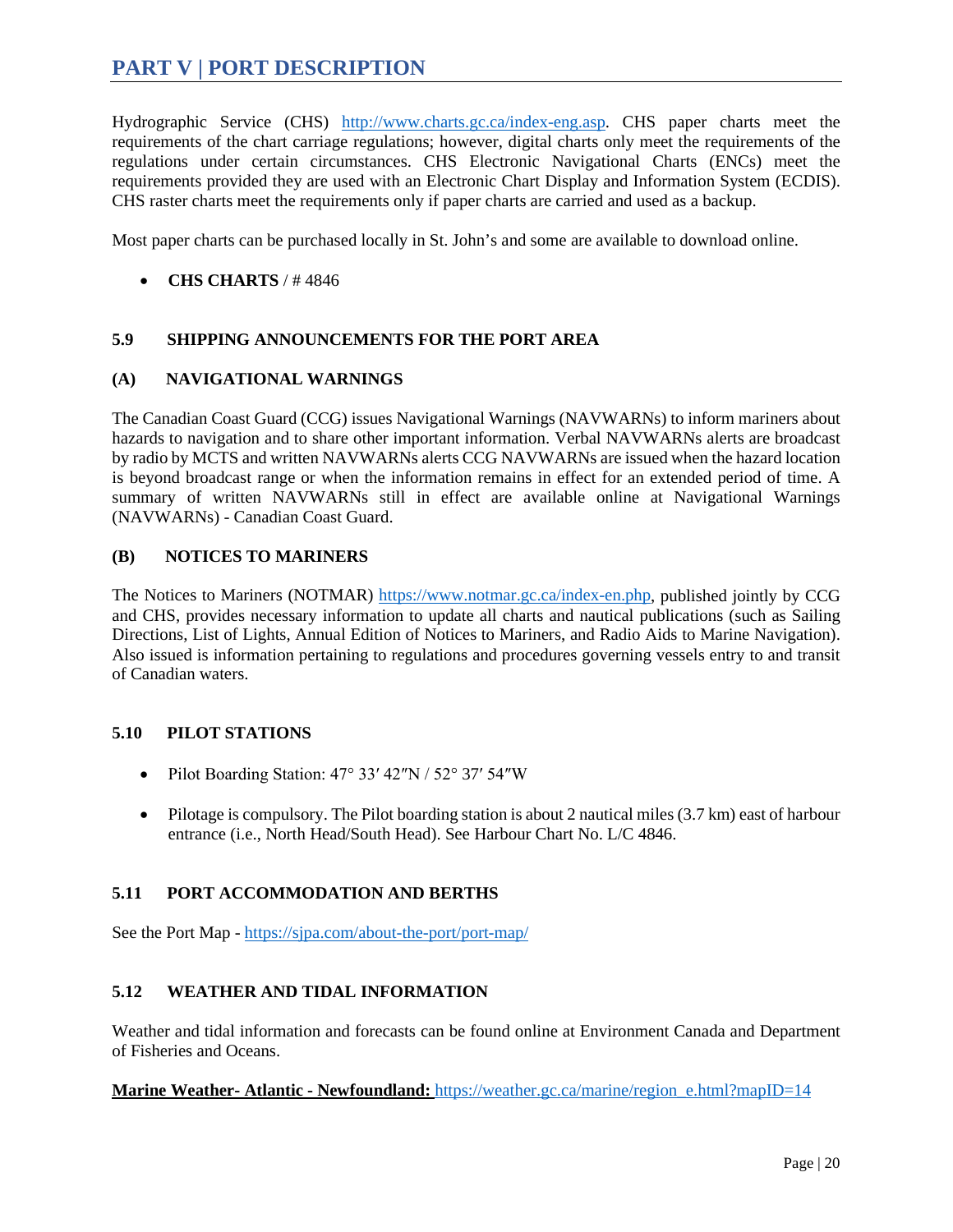## **PART V | PORT DESCRIPTION**

**SmartAtlantic St. John's Buoy:** [https://www.smartatlantic.ca/station\\_alt.html?id=stjohns](https://www.smartatlantic.ca/station_alt.html?id=stjohns)

## **5.13 MAXIMUM ALLOWABLE LOAD LIMITS FOR SJPA BOLLARDS/PIERS**

| <b>LOCATION</b>                  | <b>BOLLARDS</b>                                                          | <b>WHARF CAPACITY</b>                                                                                                                                        |
|----------------------------------|--------------------------------------------------------------------------|--------------------------------------------------------------------------------------------------------------------------------------------------------------|
| Pier 2                           | Bollard @ ro-ro ramp rated for 50 tons                                   |                                                                                                                                                              |
| Piers 3/4                        | Bollards @ corner of Piers 3-4 rated for<br>25 tons (sf of 2.0)          |                                                                                                                                                              |
| Marginal Wharf                   | All cleats are rated for 11.5 tons<br>All bollards are rated for 50 tons | Max crane size $= 75$ tons with 4 ft. by 6 ft.<br>by 6 in. timber pads                                                                                       |
| Harbourside Park                 | All cleats are rated for 11.5 tons                                       | No lifting or larger commercial vehicles<br>permitted                                                                                                        |
| <b>Finger Pier</b><br>( Pier 17) | Both land and wharf bollards are rated<br>for 75 tons                    | Max crane size $= 135$ tons in heavy lift area<br>(180 ton MHC is acceptable)                                                                                |
|                                  |                                                                          | Maximum outrigger loads $=$ 329 kpa                                                                                                                          |
|                                  |                                                                          | Max crane size $= 150$ tons at any location                                                                                                                  |
| Pier 17                          | All bollards are rated for 100 tons                                      | Maximum outrigger $load = 1000$ kpa over an<br>area of 3 ft. by 3 ft.                                                                                        |
|                                  |                                                                          | Wharf deck rated for 1000 psf uniformly<br>distributed load and CS600 Highway Bridge<br>Load                                                                 |
| Pier 18                          | Onshore bollards are rated for 60 tons (sf<br>of $4.0$ )                 |                                                                                                                                                              |
| Pier 19                          | All cleats are rated for 11.5 tonnes                                     | Use of boom trucks, cranes and loaded<br>forklifts is not permitted                                                                                          |
|                                  |                                                                          | Max crane size $= 150$ tons in heavy lift area                                                                                                               |
|                                  |                                                                          | Maximum outrigger loads = $650$ kn over 3 ft.<br>by 3 ft. area                                                                                               |
| Pier 20                          | All cleats are rated for 11.5 tonnes                                     | Wharf deck rated for 500 psf uniformly                                                                                                                       |
|                                  | All bollards are rated for 50 tons                                       | distributed load and CL-525 truck load                                                                                                                       |
|                                  |                                                                          | On wooden deck portion, larger commercial<br>vehicles should exercise caution and the use<br>of boom trucks, cranes and loaded forklifts<br>is not permitted |
| Pier 21                          | All cleats are rated for 11.5 tonnes                                     | Use of boom trucks, cranes and loaded<br>forklifts is not permitted                                                                                          |
|                                  |                                                                          | Larger commercial vehicles should exercise<br>caution                                                                                                        |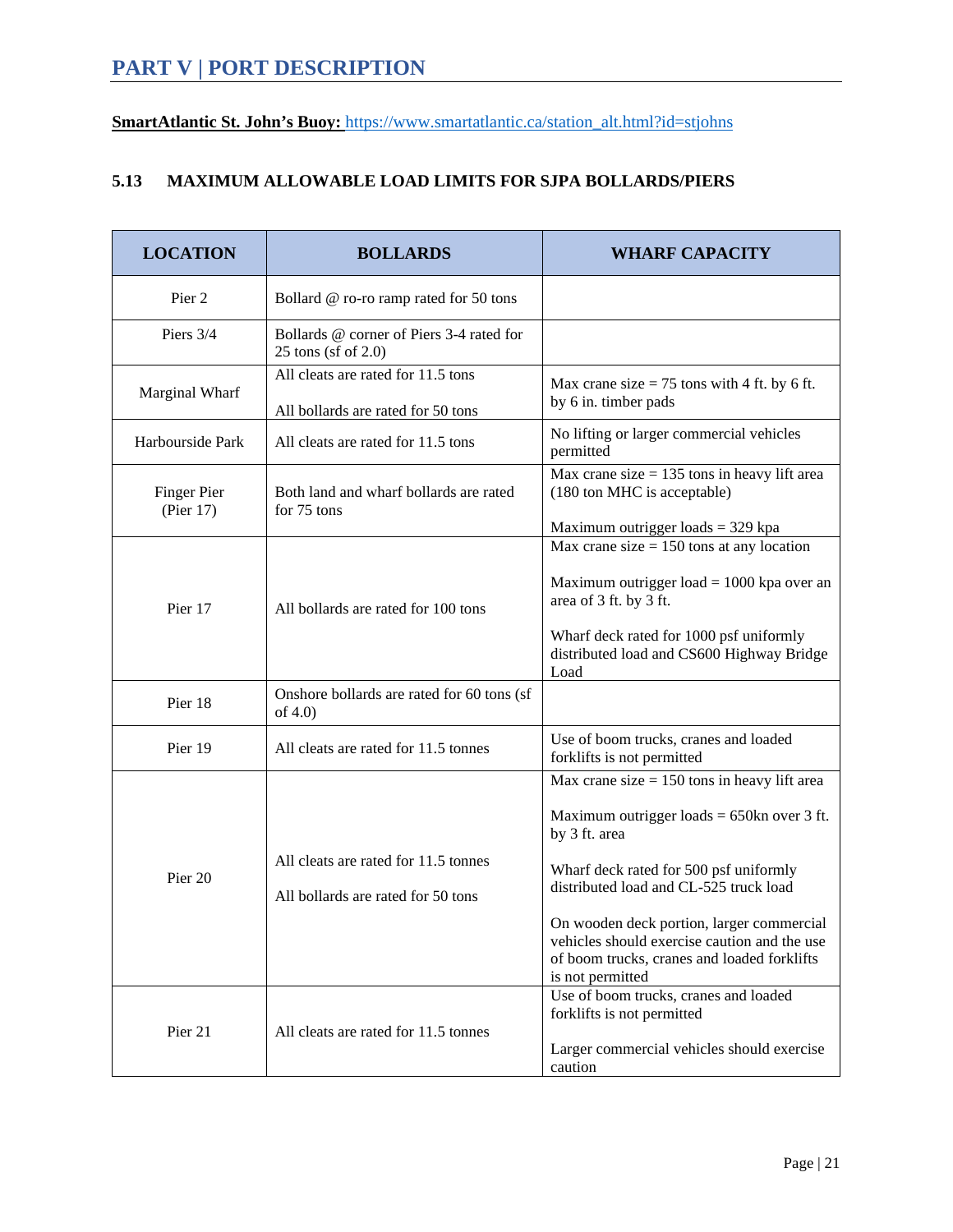## **Index:**

- Larger cranes may be acceptable with an engineered lift plan
- 1 kpa = 1 kn/square meter
- Ton  $= 2000$  lbs
- Tonne =  $2200$  lbs or  $1000$  kg
- MHC = Mobile Harbour Crane
- $psf =$  Pounds per square foot
- $kn =$  Kilo Newton
- $kpa = Kilopascal$  or Kips
- $sf = Safety Factor$

## **5.14 CREWING**

All ships operating within the jurisdictional limits of the Port of St. John's shall have sufficient crew in accordance with safe manning certificate on board to safely maneuver the ship along a harbour facility or to depart a harbour facility when instructed to do so by a port official. Crew in sufficient numbers shall be present at all times to monitor the ship for safety and security purposes and to ensure that mooring lines and gangways are properly tended, and emergencies are responded to.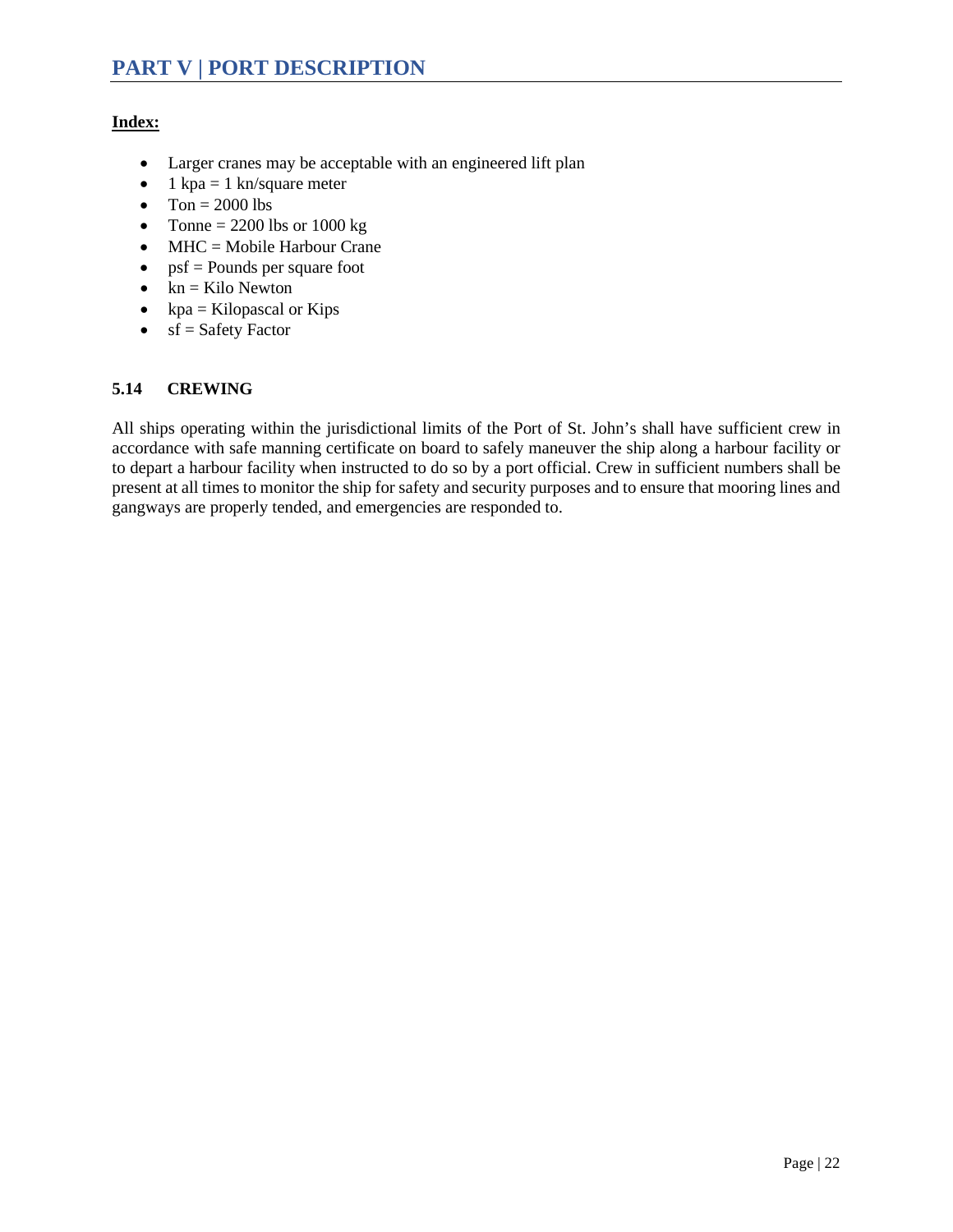# 6. PORT NAVIGATION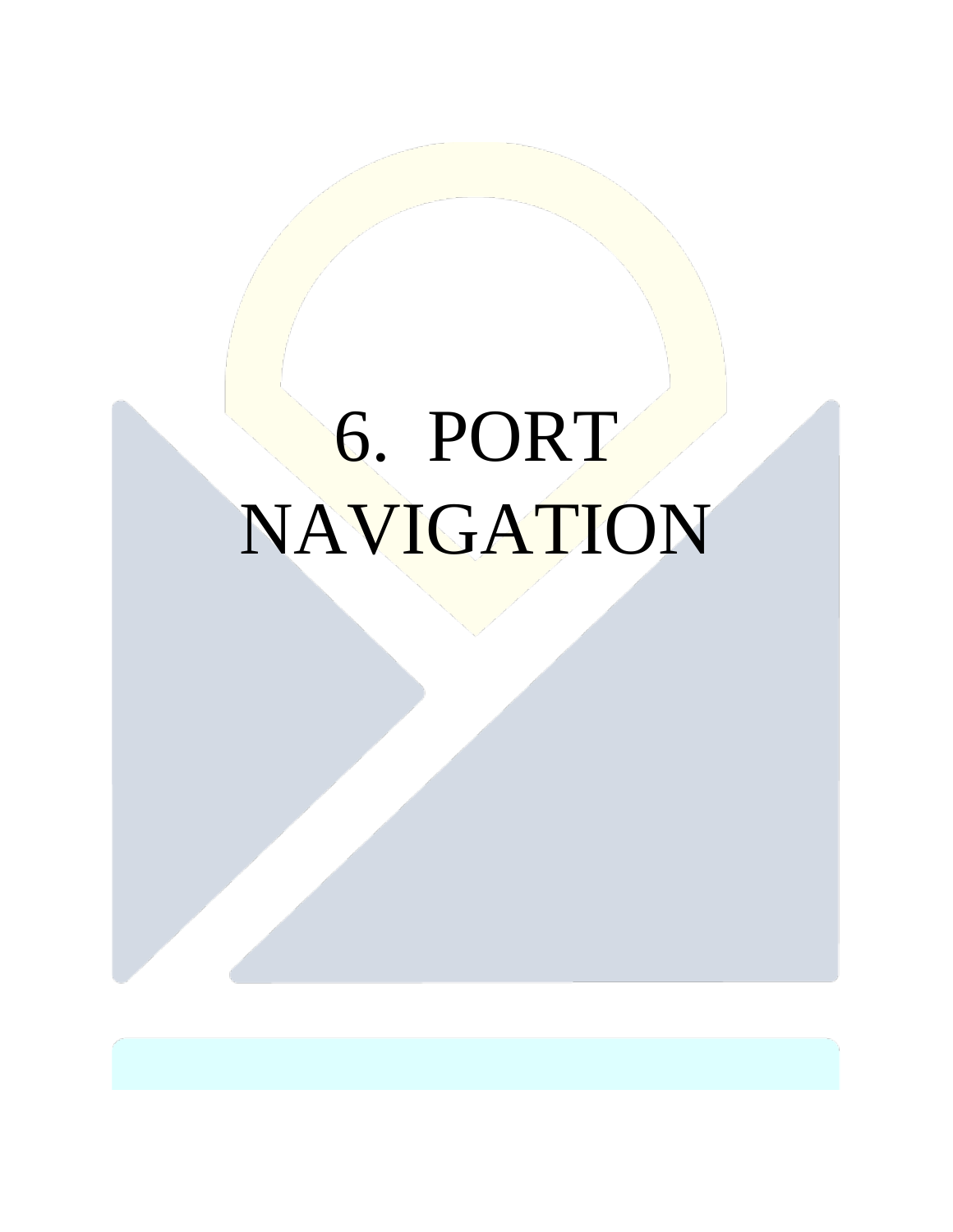## **6.1 GENERAL**

This section deals with navigation within the Port. The Practices and Procedures in this section aim to ensure the safe and effective movement of cargo and vessels throughout the port.

#### **6.2 SPEED**

Masters are reminded that in accordance with the Collision Regulations, vessels must proceed at a safe speed.

In the waters of the Port, safe speed is to mean a speed at which the wash and wake from the vessel will not cause the risk of damage to property or to the safety of life. Where necessary, a velocity relating to safe speed will be defined by the Port Authority. NAVWARN'S and Notices to Mariners will identify work in progress and in accordance with the Collision Regulations, vessels must proceed at the minimum speed at which the vessel can be kept on her course.

Small vessels with a length overall of less than 100 feet operating in the waters of the Port are required to operate at a speed not in excess of 8 knots through the water when within 100 metres (approximately 0.5 cable) of any work in progress, any wharf, pier, float, or vessel with a freeboard less than 2 metres and may be required to proceed at a lesser speed to comply with the requirements under the International Collision Regulations in respect of safe speed.

## **6.3 UNDER-KEEL CLEARANCE (UKC)**

Under-Keel Clearance (UKC) and Maximum Maneuvering Draught

- A vessel maneuvering in the waters of the Port approaches should not proceed with an under-keel clearance of less than 10% of its draught throughout the period of its progress through the waters.
- Vessels with a draught greater than 10 metres shall report their draft to the SJPA at least 48 hours in advance of arrival.
- Speed in and out of Port must be reduced to a rate that minimizes increase in draft due to squat.
- A decision on maximum draught will be made in consultation with the Master, pilot, agent, and the SJPA when the under-keel clearance is less than 10%.
- Vessels with a maximum draft in excess of 10 metres, wishing to enter St. John's, shall be assessed on an individual basis.

#### **6.4 RIGHT OF WAY**

The Collision Regulations apply in the Port of St. John's.

Vessels less than 20 metres and fishing vessels shall not impede the passage of larger vessels within a narrow channel, as stated in Rule 9 of Collision Regulations, or hamper the movements of commercial traffic vessels, which due to their size and/or prevailing weather conditions, require extra sea room when moving inside port limits.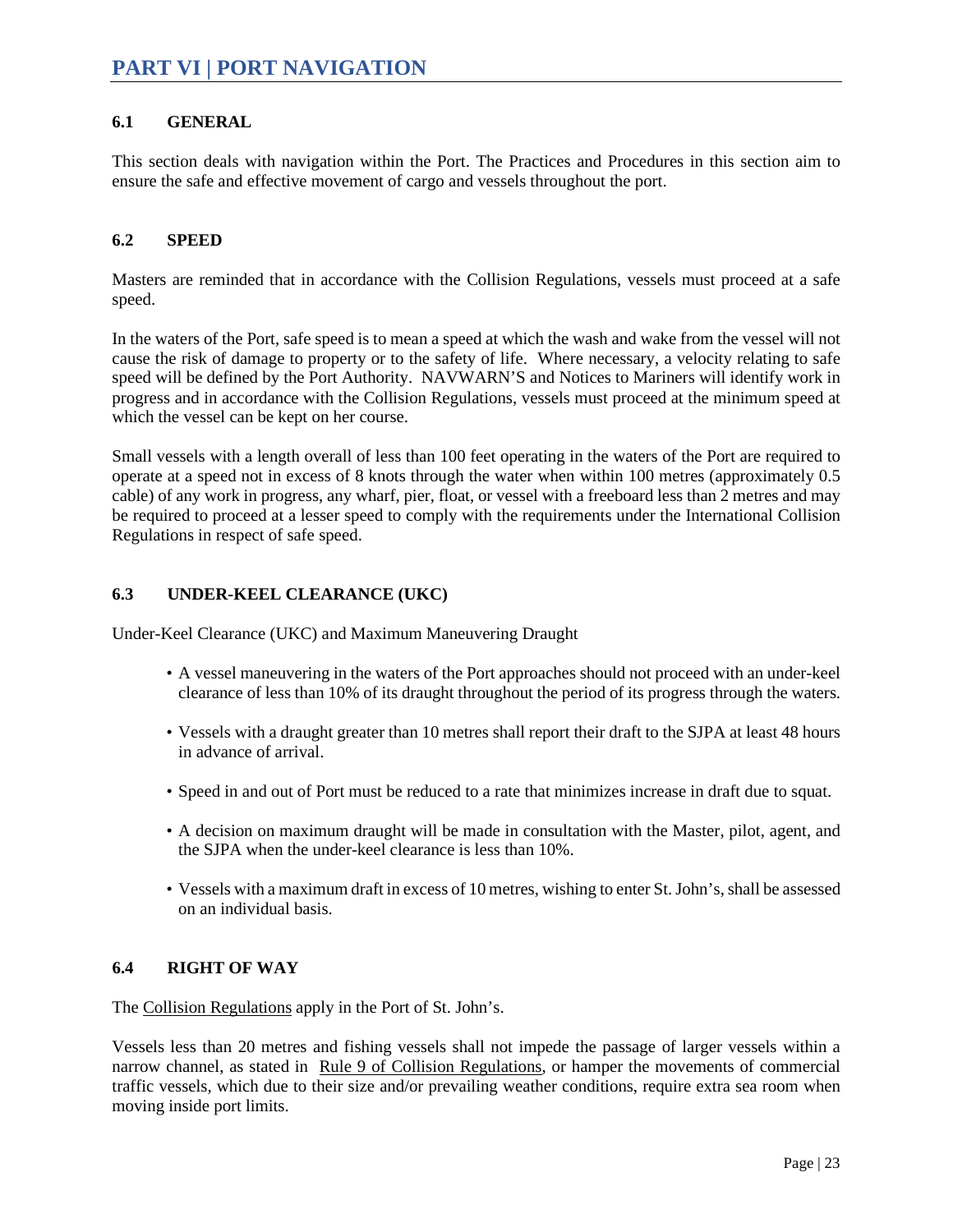## **6.5 PASSING ARRANGEMENTS**

Passing arrangements will normally be made by radio, and in accordance with the Collision Regulations.

#### **6.6 RESTRICTED ACTIVITY**

- For safety and security reasons, engaging in any type of recreational water activity without approval from SJPA.
- Casting adrift a ship, log or other object.
- Swimming
- No fishing permitted

## **6.7 VESSELS WITHOUT AGENTS**

All foreign vessels must have an agent arranged prior to arrival.

## **6.8 SHIFTING ON LINES**

Vessels berthed at SJPA berths and requiring a move along the face of the berth may, with the prior authorization of the Port Authority, shift the vessel with vessel's lines only, provided the vessel does not engage any propulsion systems and has three (3) lines attached to the pier at all times. Permission will be dependent on the prevailing weather conditions, other vessels in the vicinity, any special conditions relating to the vessel and the safety of the operation.

Where a vessel is required to utilize its main engines and/or thrusters (bow or stern) and/or employ the services of a tug(s) to shift, the Atlantic Pilotage Authority Regulations require the Master to employ the services of a harbour pilot.

Vessels berthed at a pier or wharf in the Port of St. John's and requiring moving along the face of the berth may, with the prior authorization of the Harbour Master, shift on its lines. The Harbour Master will grant this authorization dependent on the weather conditions, other vessels in the vicinity, and any special conditions relating to the vessel and the safety of the operation. If the vessel is to be moved and the lines required to be moved on the dock, linesmen are to be employed.

## **6.9 SMALL CRAFT**

Small craft operating in the port waters are required to comply with the Small Vessels Regulations made under CSA, 2001.

Pleasure craft, whether power driven, or sail powered, shall not impede the passage of large commercial vessels or naval vessels within the waters of the port. These vessels are considered constricted in the ability to maneuver and shall be given ample clearance by small craft.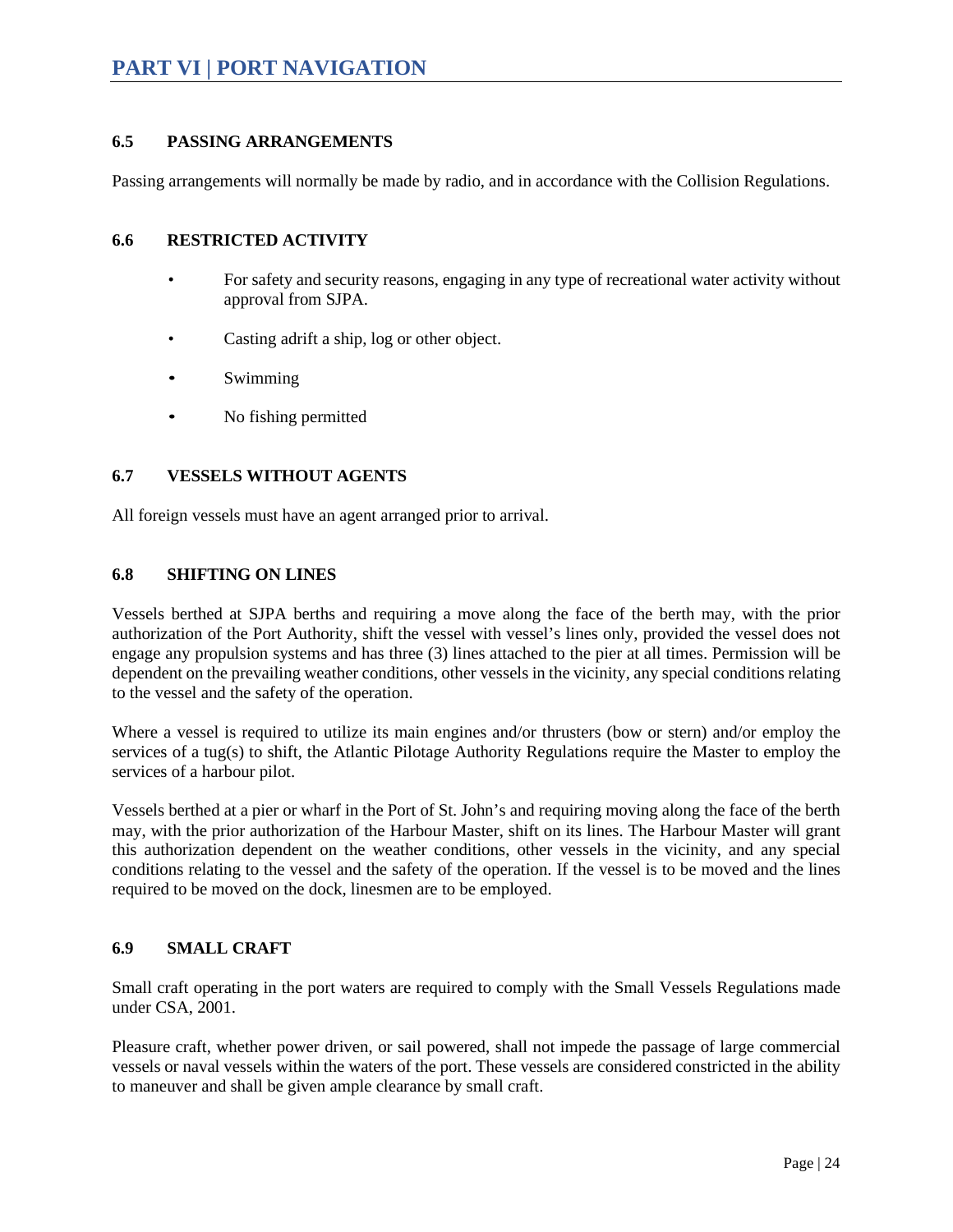The Port Authority may, from time to time, issue restrictions in respect to the movement, location and speed of such vessels. The Port Authority recognizes the right to navigation of all vessels but also the necessity for measures to ensure the safety of navigation. Pleasure craft operations are governed by Transport Canada Technical Services.

Small vessels which are required under the Vessel Traffic Regulations to report their movements, or which are operating under the conditions of operations set by the Port Authority for commercially operated small vessels, are to keep a listening watch on VHF Channel 11.

## **6.10 SMALL COMMERCIAL TRAFFIC**

Small commercial vessels are considered vessels under 150 Gross Registered Tonnes (GRT) with a separate cut-off at 15 GRT. Vessels 15 GRT or less and carrying 12 passengers or less and workboats are not required to be annually inspected but instead are self-inspected under the Transport Canada Marine Safety (TCMS) Small Vessel Compliance Program (SVCP).

The owners of these vessels are required by the Canada Shipping Act 2001 (CSA 2001) to ensure the vessel meets all applicable requirements. The SVCP is a tool that may be used by the vessel owner to meet these obligations. A detailed compliance report (checklist) is completed and submitted to the nearest Transport Canada Marine Safety Office for review. Once deemed complete, the vessel and owner are issued a Letter of Confirmation of Participation which identifies the vessel and owner as participants in the program, and outlines any operating restrictions related to the vessel and the operation. The vessel is also issued a Blue Decal that is to be posted on board. These documents assist enforcement agencies of the vessels level of compliance. All vessels under 15 GRT (both passengers and workboats) will be issued a letter and decal.

Vessels over the 15 GRT cut-off are required under the Vessel Certificate Regulations to be inspected annually (except fishing vessels which are every four (4) years) and are required to display a current certificate of inspection issued by TCMS. This includes all vessels not considered pleasure vessels.

The Canada Shipping Act 2001, Section 106, outlines the owner's responsibility to ensure the vessel and crew meet the requirements of the regulations and standards made under the Act as well as the consequences for not doing so.

## **(A) SMALL CRAFT**

Small craft operators in the port waters are required to possess a pleasure craft operator card and to comply with the Small Commercial Vessel Regulations made under CSA, Office of Boating Safety (Transport Canada), Department of the Environment, and Department of Labour.

Pleasure craft, whether power driven or sailing, and vessels which are operating under the guidance of the Small Vessel Regulations, shall not impede the passage of large commercial vessels or naval vessels within the waters of the Port.

## **(B) COMMERCIAL OPERATIONS OF SMALL VESSELS**

Small vessels with a gross tonnage of less than 15 and carrying 12 passengers or less for commercial gain must apply to the Port Authority for authorization to operate in the waters of the Port.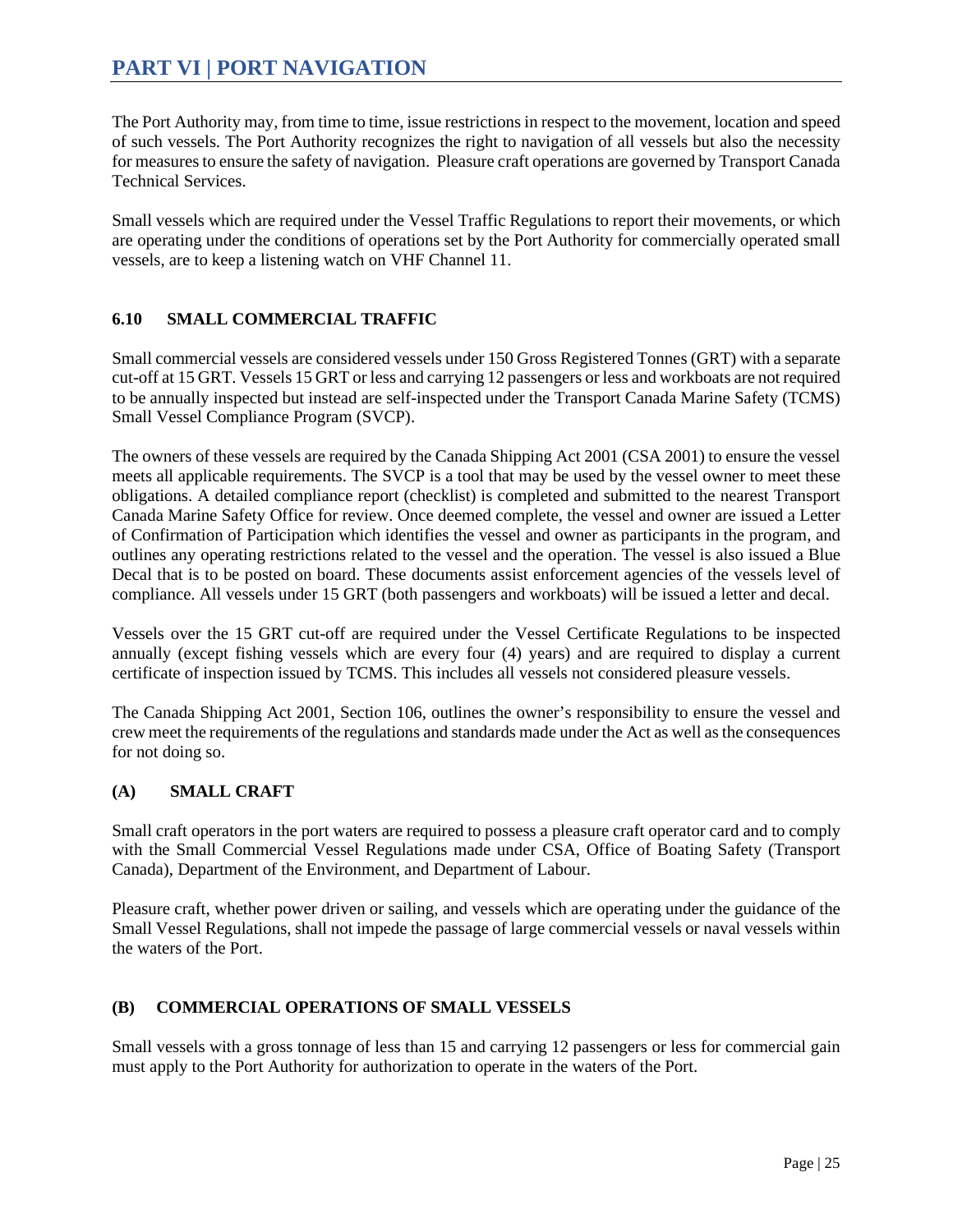The Port Authority will issue to persons or companies an authorization and Conditions for Operations in the waters of the Port. The conditions will relate to any or all of the following:

- a) qualifications of operators;
- b) hours of operation and meteorological conditions;
- c) location of operations and speed;
- d) safety and lifesaving equipment to be carried or worn;
- e) radio watches;
- f) insurance and indemnity;
- g) notification to passenger of location of tour;
- h) safety in response to an emergency;
- i) any specific requirement relating to age, size, or physical impairment of passengers; and
- j) all other restrictions that may apply as a result of other operations or activities.

#### **(C) RADIO**

Small vessels which are required under the Vessel Traffic Regulations to report their movements or which are operating under the conditions of operations set by the Port Authority for commercially operated small vessels, are to keep a listening watch on VHF Channel 11.

## **6.11 OPERATIONS WITH NON-CONVENTIONAL CRAFT**

These measures relate to all vessels that by their design or operation are not considered to be conventional vessels.

The following examples may indicate the type of vessel considered:

- Non-displacement vessels
- Vessel towing a person on or above the waters (e.g. waterskiing)
- A semi-submersible or submersible vessel
- Personal watercraft (e.g. kayaks, sailboats, sea-doo, paddle boards, canoes, etc.)
- Experimental power or design
- Seaplanes

While every consideration will be given to allow the operation of non-conventional craft in the waters of the Port, the SJPA may restrict the areas of operation for these craft within the harbour limits in order to ensure that such craft do not cause safety concerns for other users of the port or the adjacent uplands. Criteria such as risks to the operator and the concerns of the emergency services will also be considered. Owners and operators of such craft will be required to demonstrate to the Port Authority the safety of the process and the awareness of the operator of the safety concerns. Owners will be required to have the necessary insurance to protect the SJPA from liability. Conditions set for the operations of such craft may vary dependent on the risk and the proficiency of the operator.

## **6.12 DERELICT, ABANDONED, ILLEGALLY MOORED OR ANCHORED VESSELS**

Where the owner or person in charge of a vessel in the port is not available or refuses or neglects to obey any order to move the vessel, the port authority may, at the risk and expense of the owner of the vessel: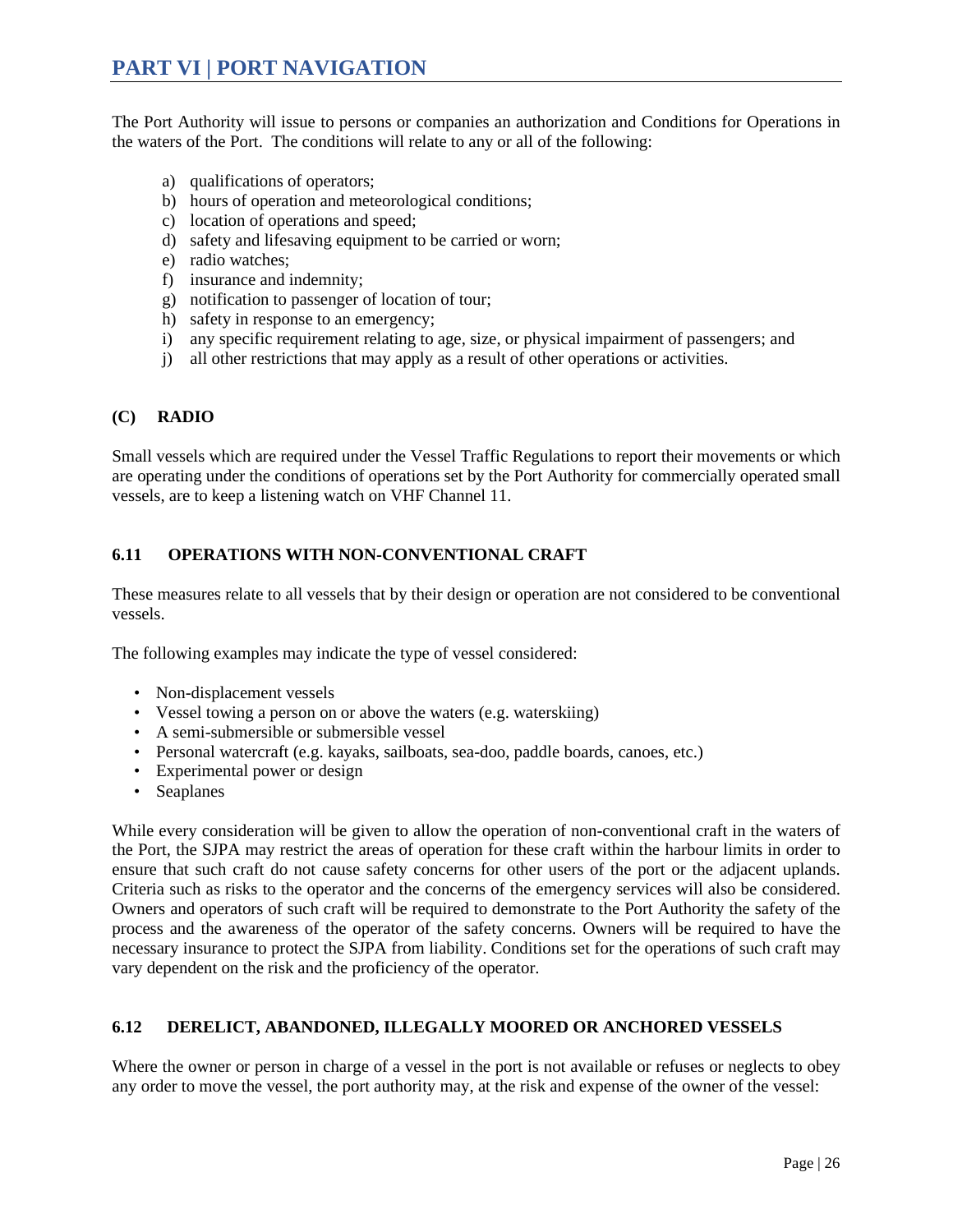- Berthing or moorage in a specified area that doesn't interfere with port use and traffic;
- Take possession of the vessel;
- Use any means and force reasonably necessary to move the vessel;
- Berth, anchor or moor the vessel at any place satisfactory to the Port Authority;
- Dispose of the vessel by any method satisfactory to the port authority;
- Ensure on-board measures taken to reduce or mitigate risk (including protecting the environment); and
- Ensure Emergency response resources notified

#### **6.13 DEAD SHIP MOVES**

- Prior authorization required from SJPA, Harbour Master
- Inform MCTS of the intentions, approval and plan

## **6.14 DIVING OPERATIONS (COMMERCIAL)**

Diving Notification Forms can be found on the SJPA website at [www.sjpa.com.](http://www.sjpa.com/)

Authorization to conduct diving operations shall be granted prior to commencing any diving by completing the Diving Notification Form online at [www.sjpa.com](http://www.sjpa.com/) and by contacting MCTS at (709) 227-2181. The annual Diving Permit does not relieve the diving company of its responsibility to ensure an authorization permit is completed prior to each dive and all requirements are met each time a diving operation takes place within the waters of St. John's Harbour.

Work must be performed in strict accordance with the latest edition of all applicable codes, standards, acts and regulations, including but not necessarily limited to, the following:

- Canada Labour Code, Part II and Canada Occupational Safety and Health Regulations;
- *Provincial Occupational Health and Safety Act and Regulations* made pursuant to the *Act*;
- CSA Standard Z275.2, Occupational Safety Code for Diving Operations; CSAZ275.4, Competency Standards for Diving Operations, and CSAZ180.1, Compressed Breathing Air and Systems;
- Port Authorities Operations Regulations and SJPA Practices and Procedures; and
- As appropriate, Confined Space Entry requirements of the Canada Labour Code and provincial *Occupational Health and Safety Act* will apply, as will fire, safety and hot work requirements.

All divers must be deemed competent to perform the type of dive to be undertaken. Such competency shall be determined based upon the requirements of the Canadian and Provincial Occupational Health and Safety Regulations. Should a conflict in the regulations arise, the most stringent regulation shall apply.

A Dive Safety Plan and Hazard Assessment must be completed prior to all dives and all personnel must be aware of the plan, prior to each dive operation. Dive plans must consider the contaminated environment of the harbour and to the limited visibility available therein.

Dive crew must adhere to MCTS and SJPA Harbour Master's Office instructions for each dive operation. MCTS must be advised prior to and on completion of each dive, or as otherwise directed by MCTS. VHF Channel 11 must be continually monitored by the dive crew throughout the dive. MCTS can be reached at (709) 227-2181 and the Harbour Master's Office at (709) 682-5197.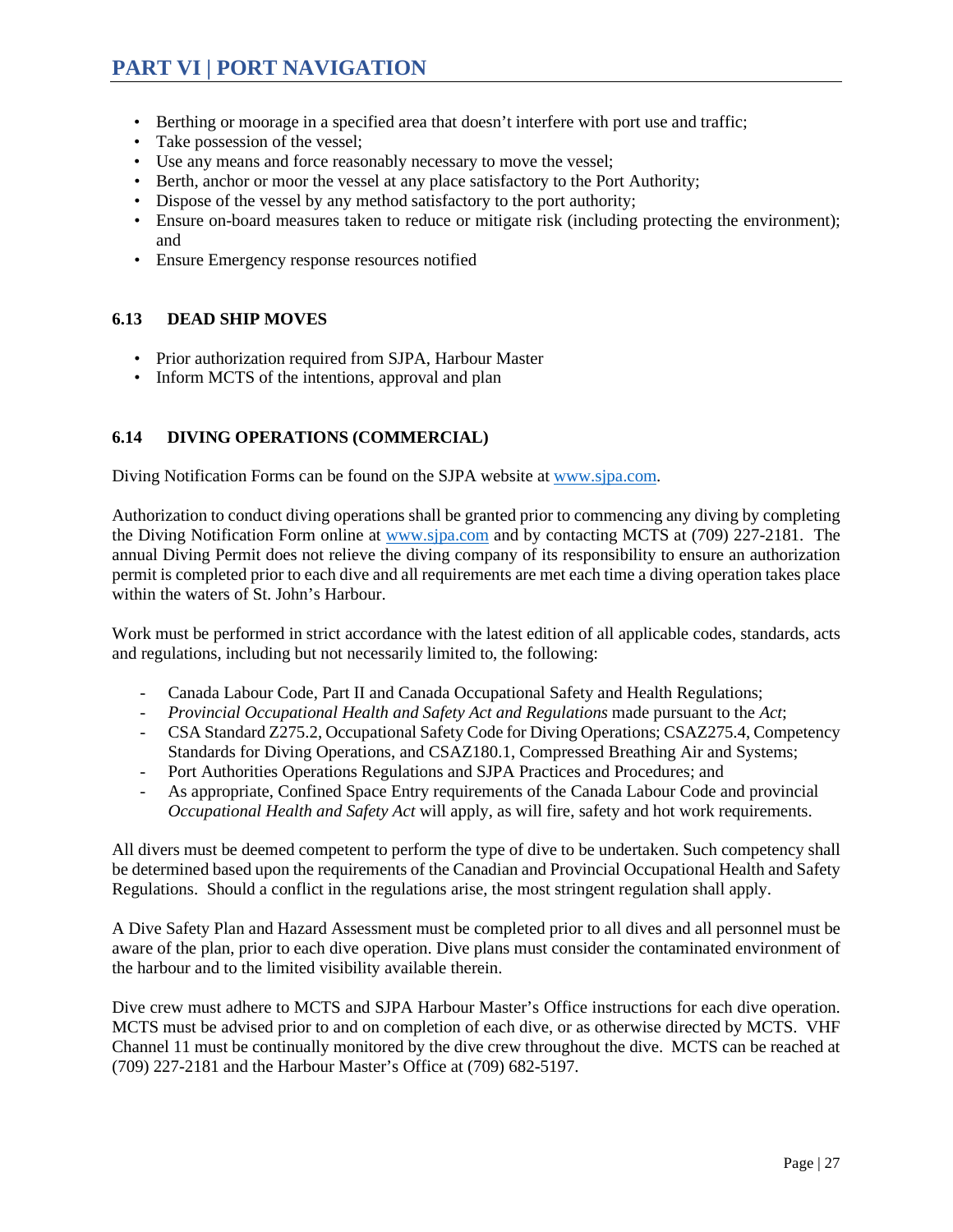## **6.15 CONDUCTING HOT-WORK**

#### Hot Work

Hot Work Permits can be found on the SJPA website at [www.sjpa.com.](file://SJPA-WIN151/shared/Krista/www.sjpa.com)

Authorization to conduct welding/burning (hot work) must be granted prior to commencing any hot work by submitting a form online. A permit must be signed by a designate at the SJPA, which will be received via e-mail upon completion of submitted application.

Work must be performed in strict accordance with the latest edition of all applicable codes, standards, acts, and regulations, including but not necessarily limited to, the following:

- Canada Labour Code;
- CAN/CSA W117.2-M87 Safety in Welding, Cutting, and Applied Processes;
- Boiler, Pressure Vessels, and Compressed Gas Regulations;
- *Occupational Health and Safety Act*;
- Canada Confined Spaces Regulations;
- Workplace Hazardous Materials Information System; and
- Port Authorities Operations Regulations

Hot Work permit must be issued by vessel (Agent/Owner/Captain) or Company and conditions thereof strictly enforced.

- First aid and firefighting equipment to be available in work area, ready for immediate use;
- Fire watch to be maintained;
- No Hot Work to take place while fueling or if flammable liquids, solids, or gases present; and
- SJPA Marine Operations (Harbour Master's Office) to be notified when work is completed.

#### **6.16 UNMANNED VESSELS**

Clearance will only be given to position an unmanned vessel within the limits of the Port of St. John's or alongside an SJPA-managed berth or leased facility if Port officials are satisfied that the Master of the vessel has adequate securing arrangements between the vessel and Port facility, that mooring lines are tended, and that arrangements are in place to reposition or remove the vessel from the Port if instructed to do so. Since it is understood that the time required for preparing to move an unmanned vessel may be longer than that required for a fully crewed vessel, the length of the notification period will be agreed upon before this clearance is granted. If the situation requires, arrangements should be made to have a fire watch complete routine rounds of the vessel.

Barges or other unmanned vessels must have lines with sufficient scope to remain properly secured at all stages of the tide. Such vessels must have a person or company responsible for the security arrangements, and this person or company must be available at short notice. Contact phone numbers are to be provided with the Port Authority's security office and with the security service for the terminal at which the vessel is secured.

Any vessel which is to be laid up for an extended period of time shall have a security inspection completed and enter into a Declaration of Security for the duration of the layover with the facility operator.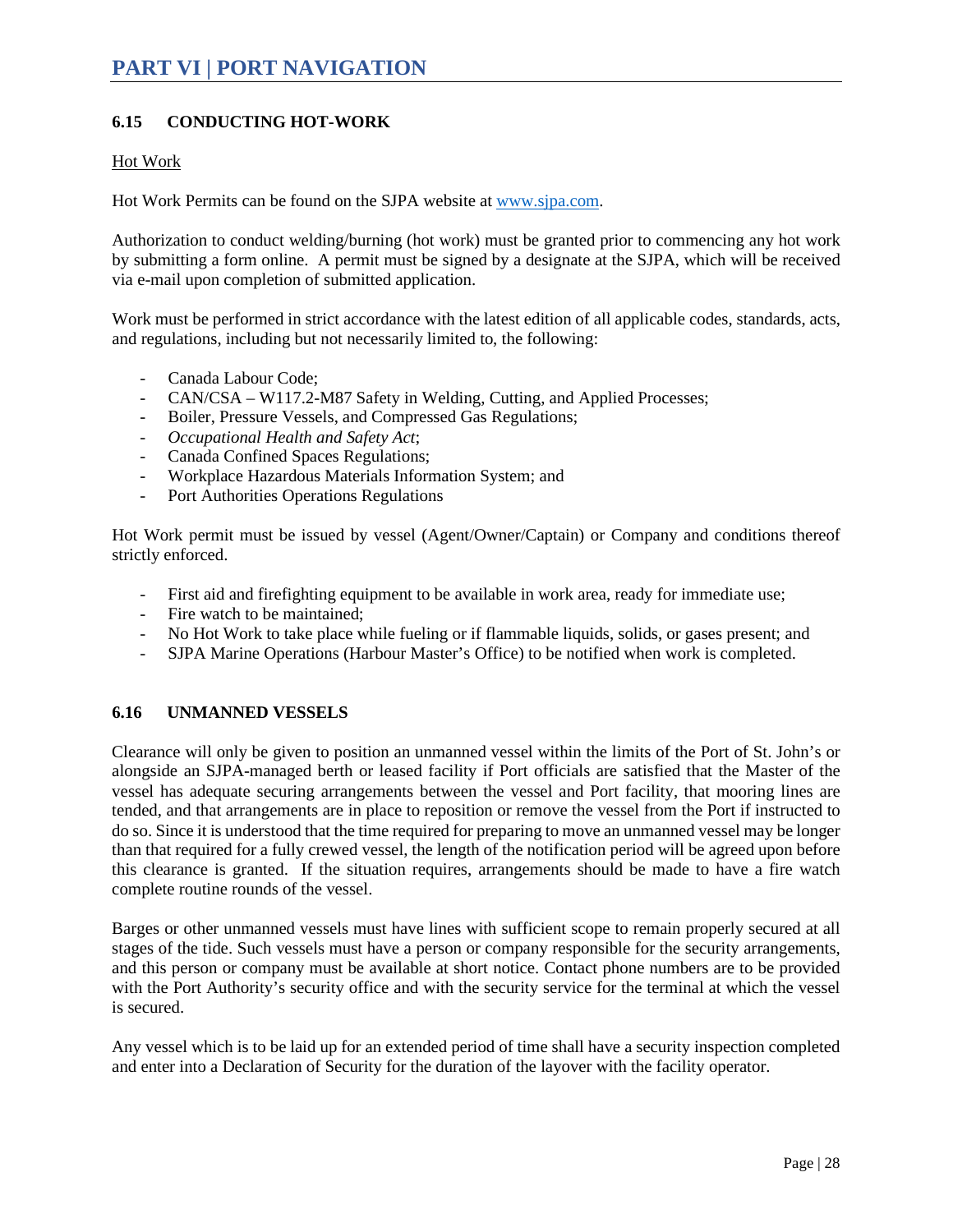## 7. PORT SAFETY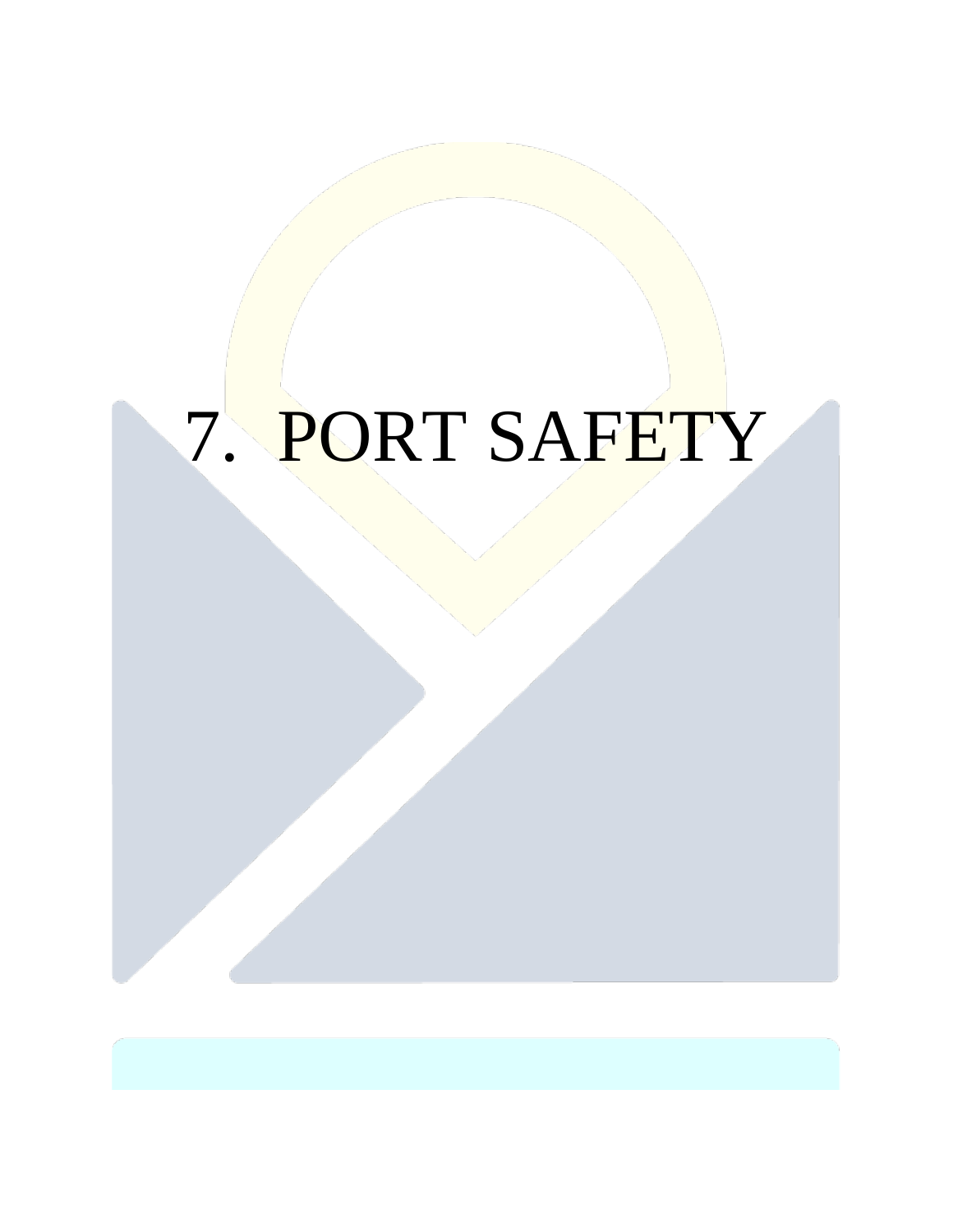## **7.1 GENERAL**

In the event of a fire and/or other emergency situation occurring on vessels within the harbour, the owner, Master or Agent of the vessel is to immediately contact Vessel Traffic on Channel 11 or Channel 16 or by telephone at (709) 227-2181 (traffic) and 911. No fire shall be used on any vessel in the harbour except in suitable containers and under constant supervision.

The owner, Master or person in charge of every vessel involved in an accident causing death of or injury to persons or loss of or damage to property, or collision, or grounding in the harbour, shall deliver immediately to the Port Authority a written report giving full details of such accident, collision or grounding.

The owner or person in charge of a vessel or floating property that is in danger of sinking or loss due to the distress of weather or any other cause shall take such action as may be necessary to ensure that such vessel or floating property does not interfere with navigation or operations in the harbour.

The owner or person in charge of a vessel or marine facility involved in an incident causing any damage to another vessel or property within the harbour shall deliver immediately to the Port Authority a written report giving full details of such incident.

## **7.2 EMERGENCY CONTACTS**

- SJPA Marine Operations:  $(24/7)$  (709) 682-5197
- Ambulance: (709) 777-6320 or 911
- APA Dispatch (877) 272-3477
- Canada Border Service Agency (CBSA) (800) 772-8544 or (709) 772-5544 or (709) 772-5545
- Dockyard/NewDock (709) 690-9877 or (709) 758-6800
- East Coast Response Corporation (ECRC): (709) 364-6600
- Fire Department (709) 722-1234 or 911
- Health Canada (800) 545-7661
- Irving Oil Limited (Fuel Dock) (709) 758-3003
- MCTS (St. John's Traffic) (709) 227-2181
- Port State Control/Transport Canada (709) 772-5166
- Royal Newfoundland Constabulary (RNC): (709) 729-8000 or 911
- Transport Canada Marine Security (888) 857-4003

## **7.3 EMERGENCY PROCEDURES AND REPORTING REQUIREMENTS**

In addition to those mandatory requirements under the Canada Marine Act, the Canada Shipping Act or the Marine Facility Security Plan, the Canadian Environmental Protection Act, the Marine Transportation Security Act, a vessel that is involved in any of the below listed incidents must report the incident to MCTS and/or the SJPA as soon as practicable after the commencement of the incident:

- **Fire**
- Explosion, whether caused by ignition or pressure
- Personal injury or death
- Criminal activity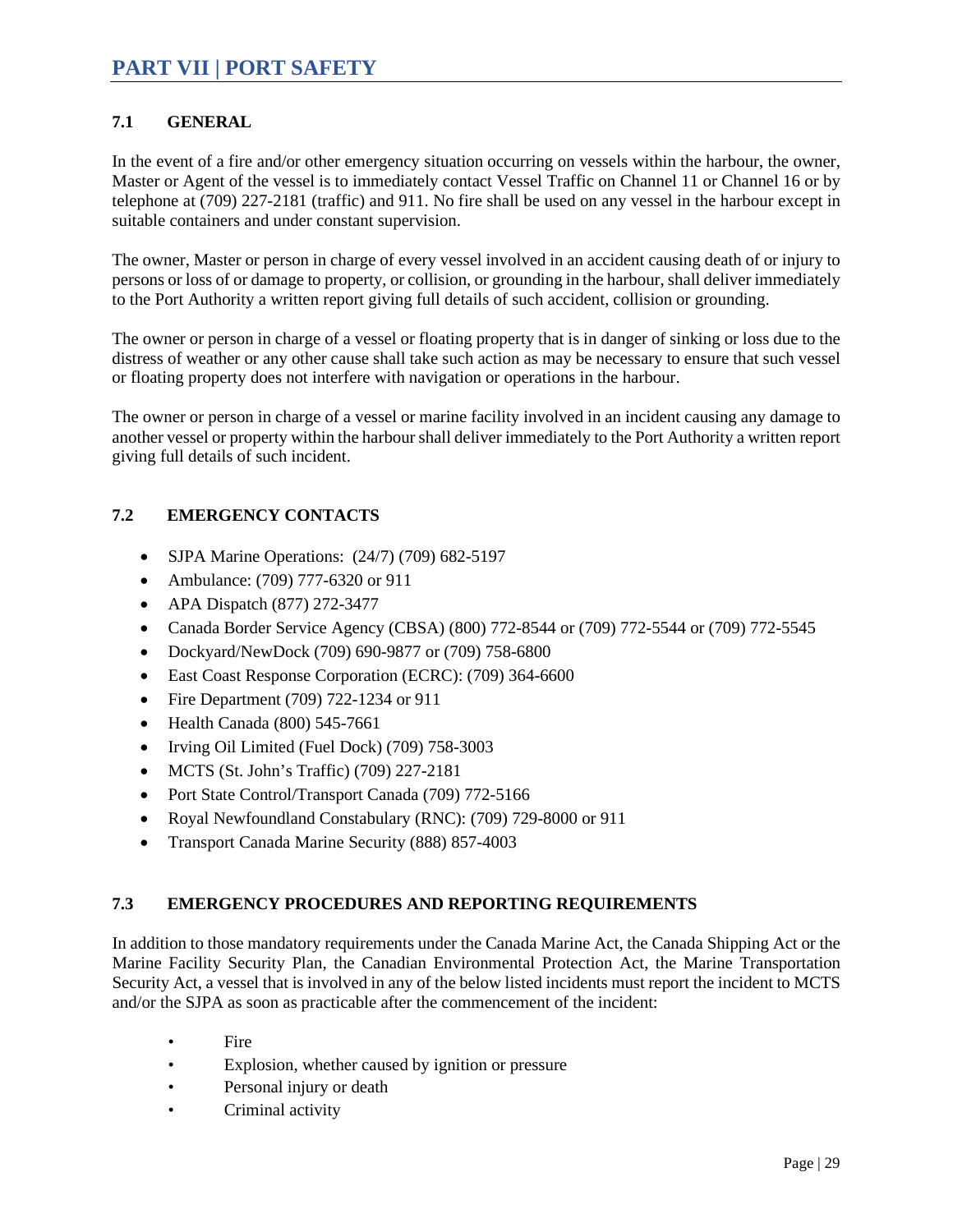## **PART VII | PORT SAFETY**

- Contact with wharves or structures
- Collision
- Terrorist incident
- Grounding
- Discharge of deleterious matters
- Loss of equipment, gear, or cargo overboard
- Dangerous Goods
- Witness to possible jumper
- Vessel, log, or other debris adrift in the harbour

The emergency first responders to any incident must be given all support necessary from the Master and the crew including but not limited to information in respect of dangerous goods and hazardous materials aboard.

Where the safety of the vessel is a concern, the Master or his designated officer, must contact the appropriate authority to provide relevant information on such things as stability, access, international connections, etc.

The SJPA security and the duty officer will provide assistance where possible to deal with the incident. SJPA Security may be contacted by phone at: (709) 682-5197. In the event of an incident, the vessel may communicate the occurrence by any of the following:

- continuous sounding of the vessel's whistle or siren
- VHF (Channel 11 or Channel 16)
- Phone: 911 (Fire, Police, Ambulance)
- Phone: (709) 227-2181 (MCTS)
- Phone: (709) 682-5197 (SJPA Security)

#### **7.4 EXTRAORDINARY MEASURES**

Potential or actual risks to the environment, safety of personnel or property, may necessitate the movement of vessels in the waters of the port. Movements of this nature will be directed by the Port Authority and must be complied with. In these circumstances, the Port Authority may order a pilot, tugs, or other service necessary for the safe movement of a vessel.

#### **7.5 DETAINING A SHIP BY MARINE SAFETY/SECURITY INSPECTOR**

A Transport Canada Marine Safety/Security Inspector who detains a vessel is responsible to convey the circumstances and his/her actions to the following:

- Canada Border and Security Agency (CBSA)
- SJPA
- APA
- MCTS (where applicable)

Placement of the detained vessel is the responsibility of the vessel's agent to be negotiated with the SJPA for anchorage or berths or access to another facility. No facility shall be obligated to provide a commercial berth for detained vessels.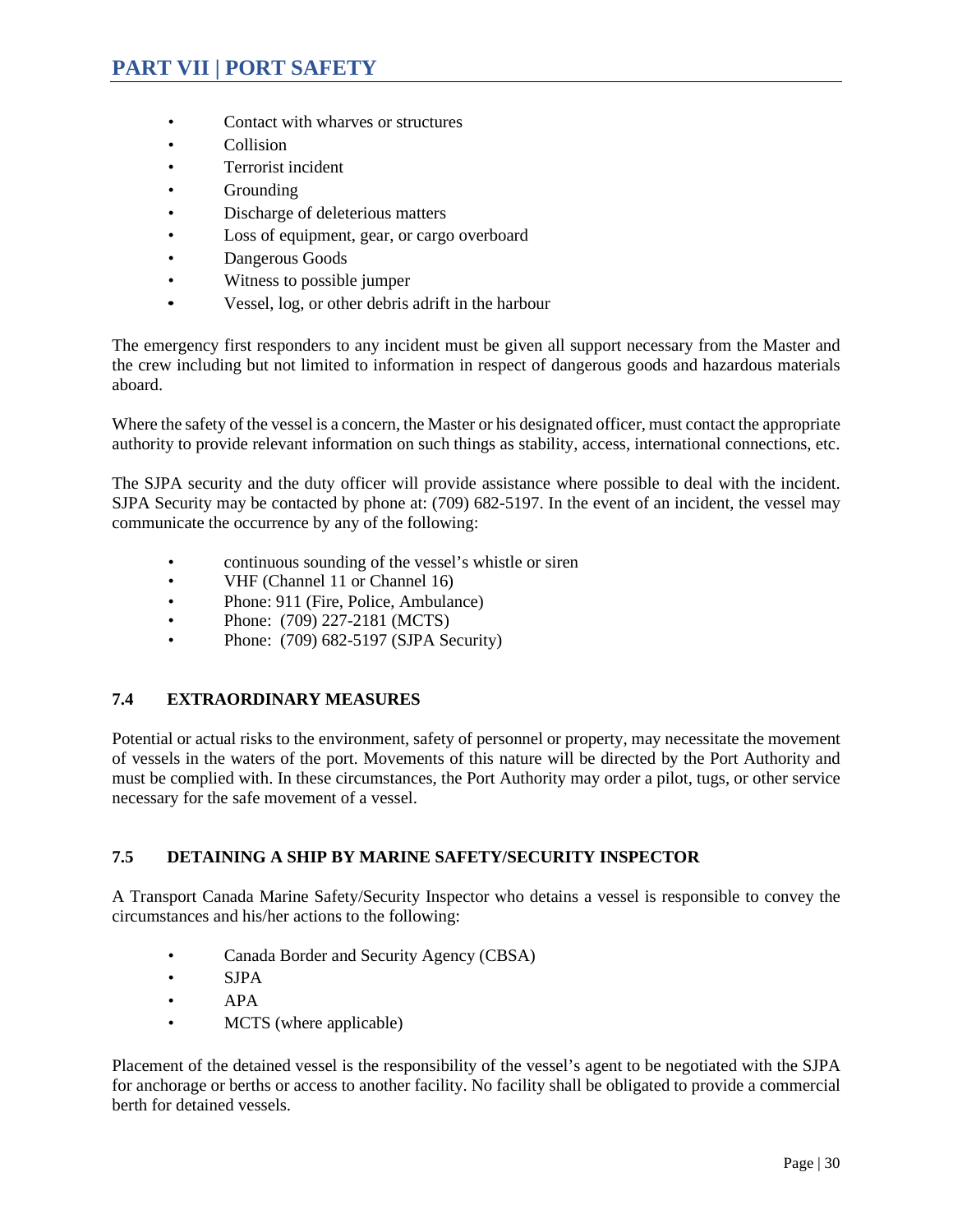## **7.6 DETAINING A SHIP BY SJPA ENFORCEMENT OFFICER**

The Canada Marine Act 115 (1) – An enforcement officer may make a detention order in respect of a ship or goods carried on a ship if the officer believes on reasonable grounds

- A) That the ship or the owner or person in charge of the ship or goods has, in respect of the ship or goods, contravened any provision of this Act or the regulations;
- B) That an amount is due and payable for fees or interest imposed under this Act; or
- C) That property that is managed by a port authority, the Minister or a person who has entered into an agreement under subsection 80(5) has been damaged by the ship or through the fault or negligence of a member of the crew of the ship acting in the course of employment or under the orders of a superior officer.

## **7.7 VESSELS UNDER ARREST**

Vessels under arrest in the jurisdiction of the Port of St. John's and/or in the harbour approaches are the responsibility of the designated law enforcement agency placing the vessel under arrest. In turn, the agency shall, as soon as it is known and/or permissible, advise the SJPA, APA and MCTS, when a vessel is arrested and/or when the vessel is no longer under arrest. The agency shall identify a contact, together with a 24/7 contact number, for the SJPA, APA and MCTS duty personnel. Pilots will not be dispatched to a vessel under arrest, nor will it be cleared to move or depart, until approval is given to the SJPA by the designated agency.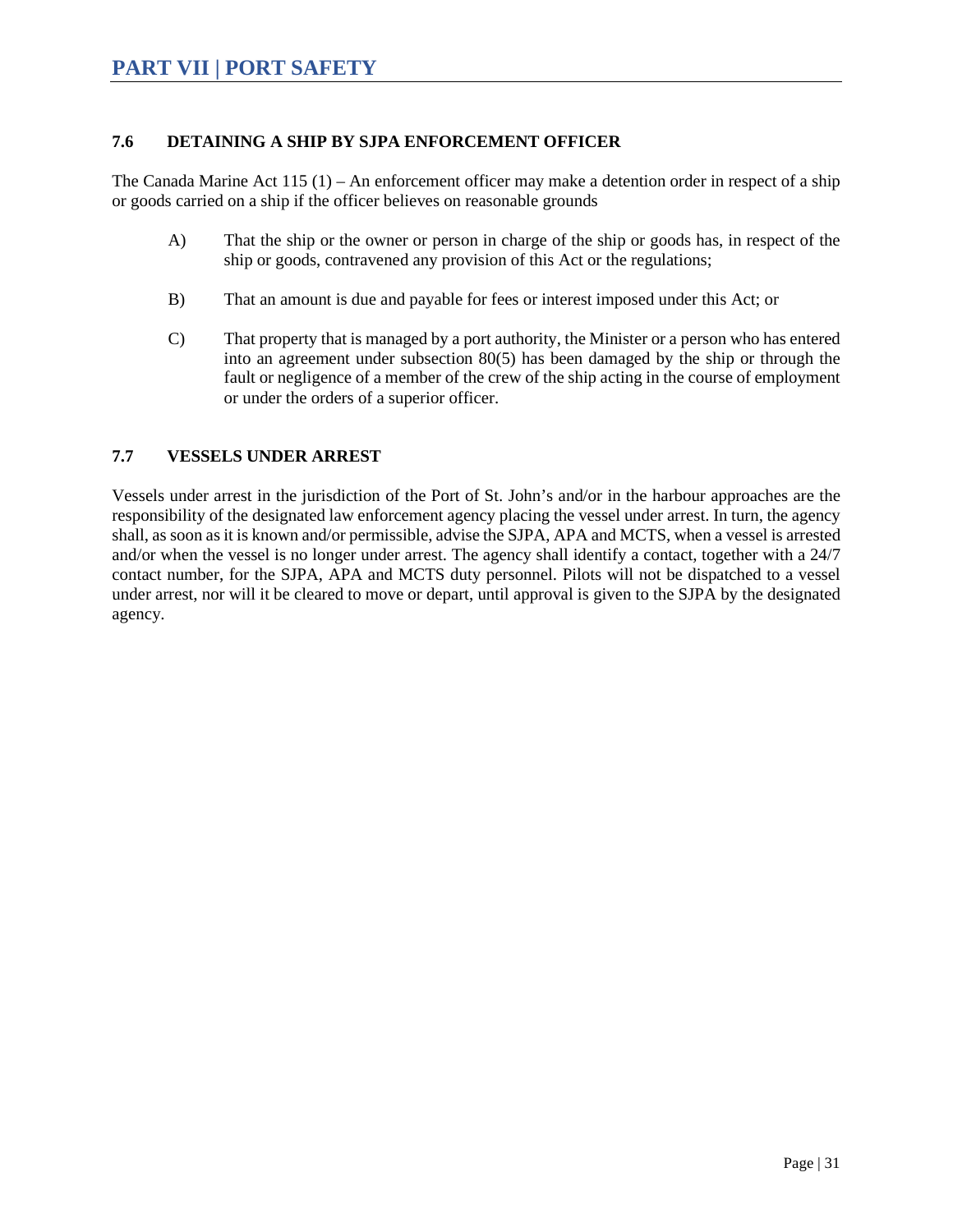# 8. PORT SECURITY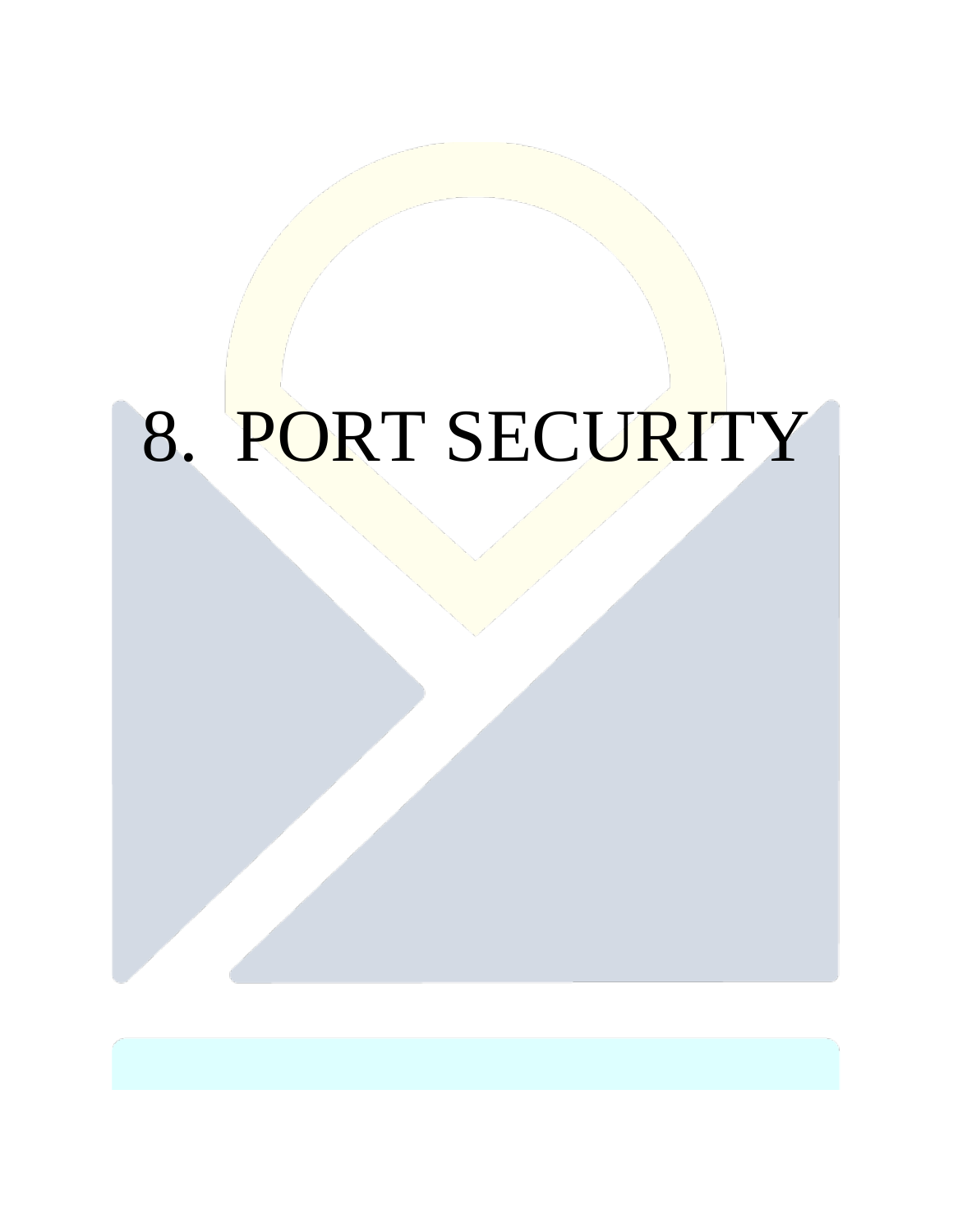## **8.1 GENERAL**

The International Maritime Organization (IMO) adopted the International Ship and Port Facility Security Code (ISPS Code) in December 2002, which meant that all IMO contracting governments, including Canada, were required to have adopted this code and have necessary regulations in place by July 1, 2004. This was done successfully in Canada through the Marine Transportation Security Regulations, which brought into effect both the mandatory ISPS Code Part A requirements as well as a majority of the voluntary Part B requirements. The "SJPA Master Security Plan" outlines the security policies for compliance within the Port of St. John's. Each facility has a terminal specific approved security plan outlining their requirements for compliance with regulation. Nationally, threat levels are assigned by Transport Canada Marine Security (TCMS).

## **(A) MARINE SECURITY (MARSEC)**

MARSEC levels are designed to easily communicate pre-planned responses to increased threat levels. Nationally, MARSEC levels are assigned by Transport Canada Marine Safety & Security (TCMSS).

- **MARSEC LEVEL 1:** Appropriate security measures under normal operating conditions.
- **MARSEC LEVEL 2:** Increased security measures maintained for a heightened security threat or incident for a limited period of time.
- **MARSEC LEVEL 3:** Additional security measures when a security threat of security incident is probable or imminent.

The Port of St. John's is currently operating at: MARSEC Level 1 (Normal)

#### **(B) DECLARATION OF SECURITY**

The purpose of a declaration of security (DOS) is to ensure agreement is reached between the vessel and the marine facility and/or with other vessels with which it interfaces. The Marine Facility Security Officer (MFSO) is responsible for ensuring a declaration of security is completed when a vessel is in port and interfaces with their facility.

According to the MTSR, a Declaration of Security (DOS) must be completed:

- When the marine facility and vessel are operating at different MARSEC Levels
- When either the marine facility and/or vessel does not have an approved security plan by a contracting government
- When the interface involves a cruise ship, a vessel carrying certain dangerous goods (CDC) or there is loading or transfer of certain dangerous cargos (CDC)
- Whenever the MFSO and/or SSO identify security concerns about the interface and request a DOS to be completed

## **8.2 PRESENT MTSR SECURITY LEVEL INFORMATION**

The security levels under the ISPS code describe the current scenario related to the security threat to the country and its coastal region including the ships visiting that country. The security levels are decided by the cooperation of ship and port authority, keeping the current condition of national and international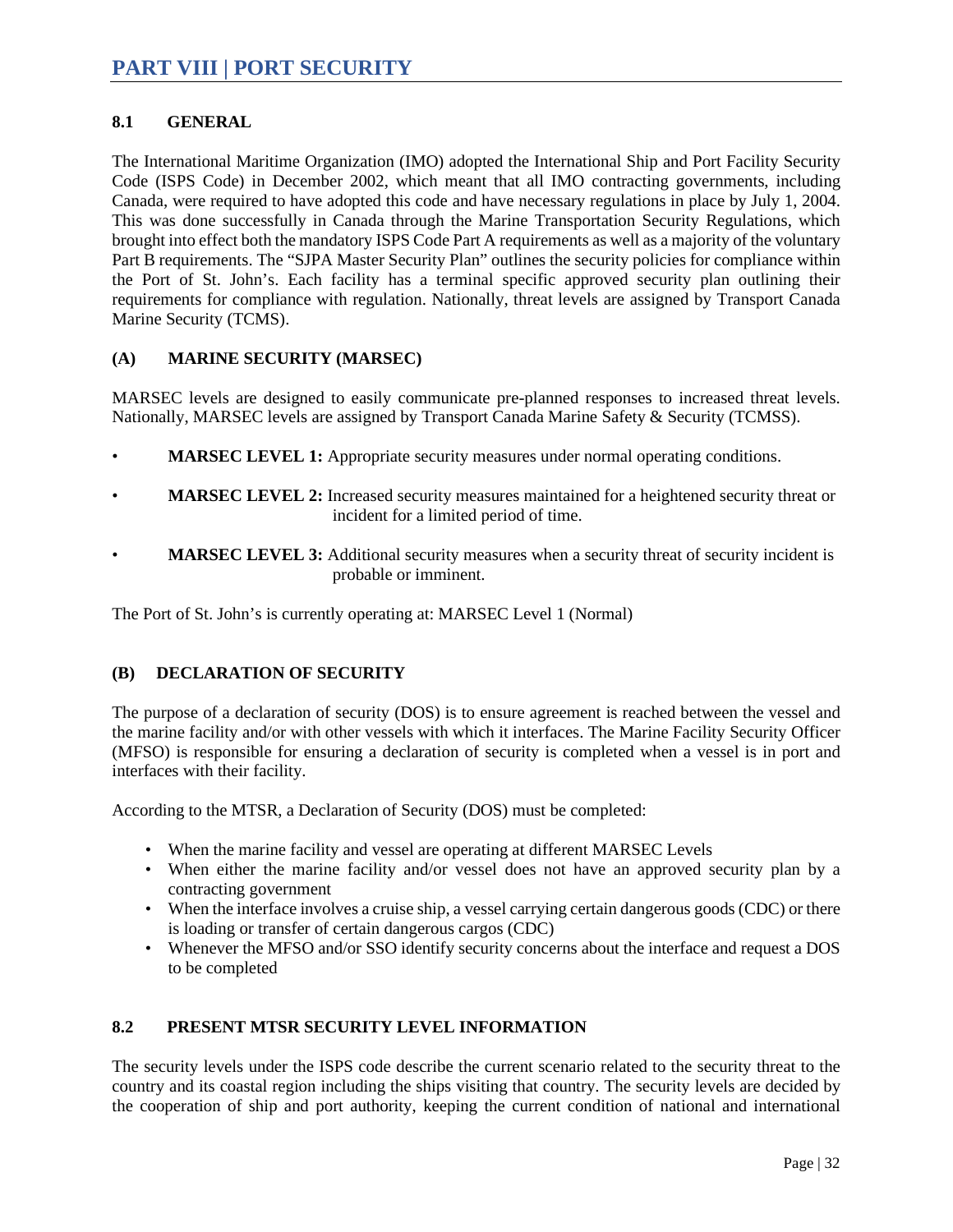security. The local government sets the security level and ensures to inform port state and ships prior to entering the port or when berthed in the port.

The purpose of a Declaration of Security (DOS) is to ensure agreement is reached between the vessel and the port facility, or with other vessels with which it interfaces, in relation to security measures each must adopt according to the provisions of their security plans.

The MFSO is responsible for ensuring a declaration of security is completed when a vessel is in port and interfaces with their facility. Every Port facility/organization is mandated to identify and train an MFSO as per Transport Canada Regulations.

## **8.3 REPORTING TO PORT FACILITIES**

Pursuant to the Marine Transportation Security Regulations (MTSR), the Port Security Officer is the primary point of contact for all port security matters in the Port of St. John's.

## **(A) PORT SECURITY OFFICER**

Melissa Williams, Manager, Marine Operations and Harbour Master / PSO / MFSO Phone: (709) 682-5197 E-mail[: mwilliams@sjpa.com](mailto:mwilliams@sjpa.com) or [ops@sjpa.com](mailto:ops@sjpa.com)

## **(B) DUTY OPERATIONS OFFICER**

The SJPA maintains a roster of Operations personnel who act as Duty Officers who are "on-call" after hours, on weekends and holidays. To reach an SJPA Duty Officer, please call the SJPA on-call (**709) 682-5197**.

#### **8.4 COMPLIANCE AND ENFORCEMENT**

Every person, on entering or exiting a controlled access zone, shall, on the demand of a security guard, submit to a search of their person or any property or thing under their control. Where a person refuses to submit to a search when required to do so;

- 1. seeking entry to the controlled access zone, they may be refused entry;
- 2. exiting the zone, the person or any property or thing under their control may be searched by a security guard, which search shall be carried out with only such force as is necessary for that purpose.

A security guard may, without a warrant, search any property or thing in a controlled access zone if the security guard has reasonable grounds to believe that the property or thing is, or may contain anything that is, likely to endanger the safety or security of a person or the marine facility.

Every person who is in a controlled access zone with permission shall comply with every condition of access established for the zone and every direction given by a security guard and the person, or any property or thing under the person's control, may be removed from the zone by a security guard if the person fails to comply with any of those conditions or directions.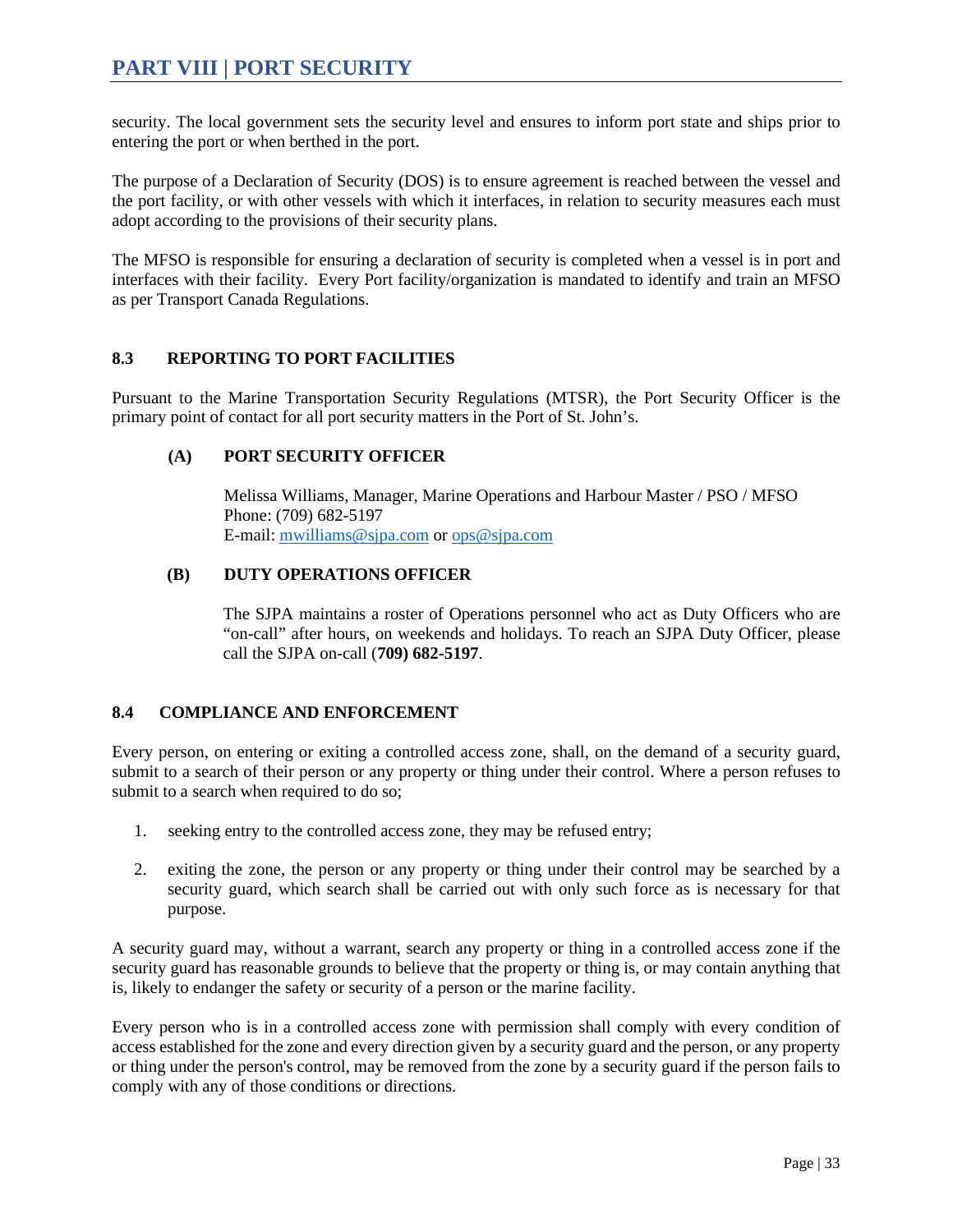Every person who is in a controlled access zone without permission shall comply with every direction given by a security guard and the person, or any property or thing under the person's control, may be removed from the zone by a security guard if the person fails to comply with any of those directions.

## **8.5 UNMANNED AIR VEHICLES (UAV)**

Recreational or hobby use of UAV or model aircraft is not permitted over lands or waters within the Port without prior permission from the Port Authority by calling Port on-call at (709) 682-5197 or e-mail [ops@sjpa.com.](mailto:ops@sjpa.com)

For additional information on flying drones safely and legally in Canada visit, <https://www.tc.gc.ca/en/services/aviation/drone-safety/flying-drone-safely-legally.html>

## **(A) SPECIAL FLIGHT OPERATIONS CERTIFICATE**

All commercial work or research using UAV's on and/or over the SJPA property must be first authorized by contacting the Transport Canada's Civil Aviation Regional Office:

Civil Aviation, Transport Canada: (506) 851-7439

Prior to any UAV operations within the port, a copy of the Special Flight Operations Certificate (SFOC) must be provided to the Port Authority along with the details of the planned flight (time, date, area and altitude). Note: Any suspicious or unexpected and unauthorized use of UAV's over SJPA property will be reported to Port Security, Police and/or appropriate authorities.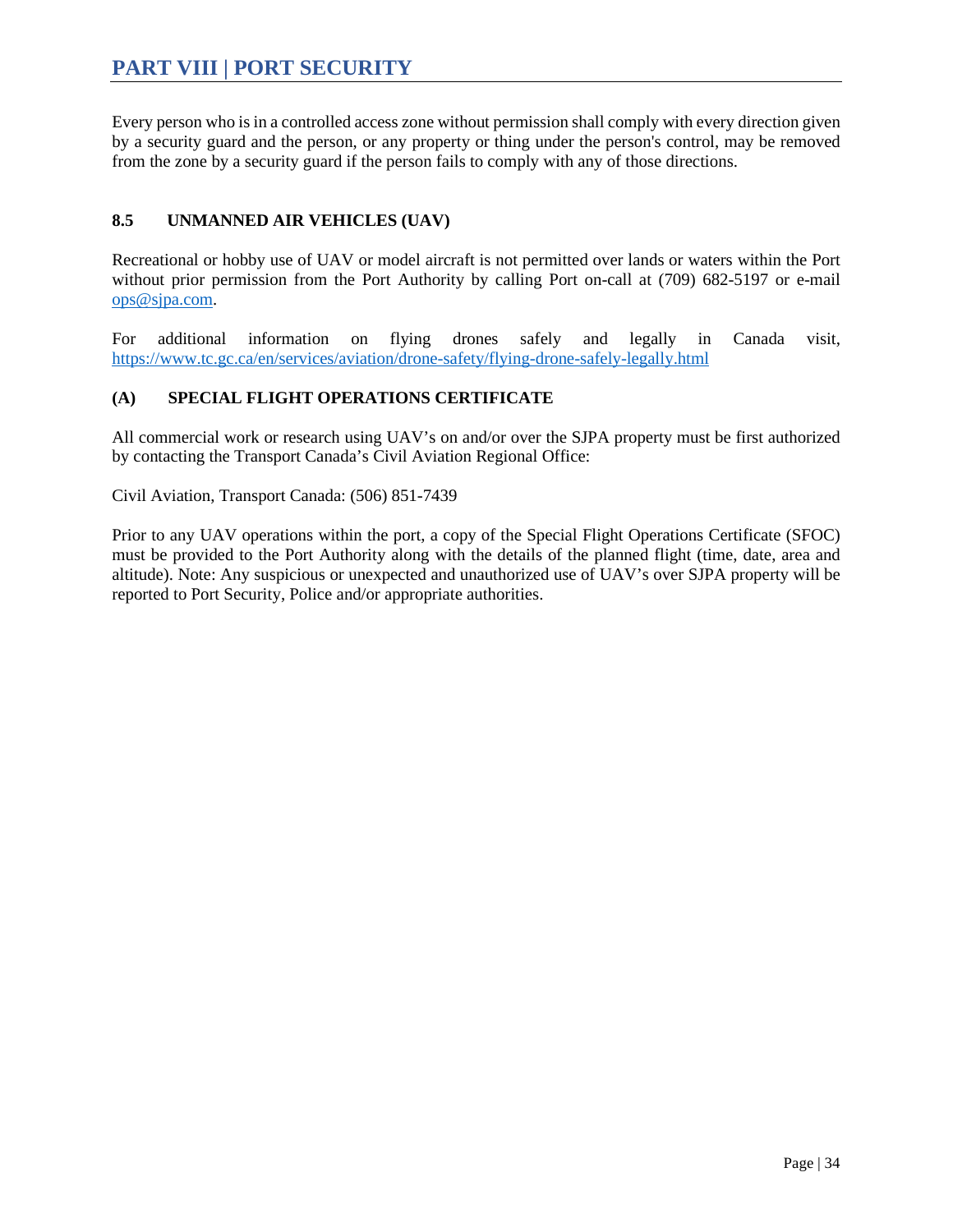# 9. NAUTICAL SERVICES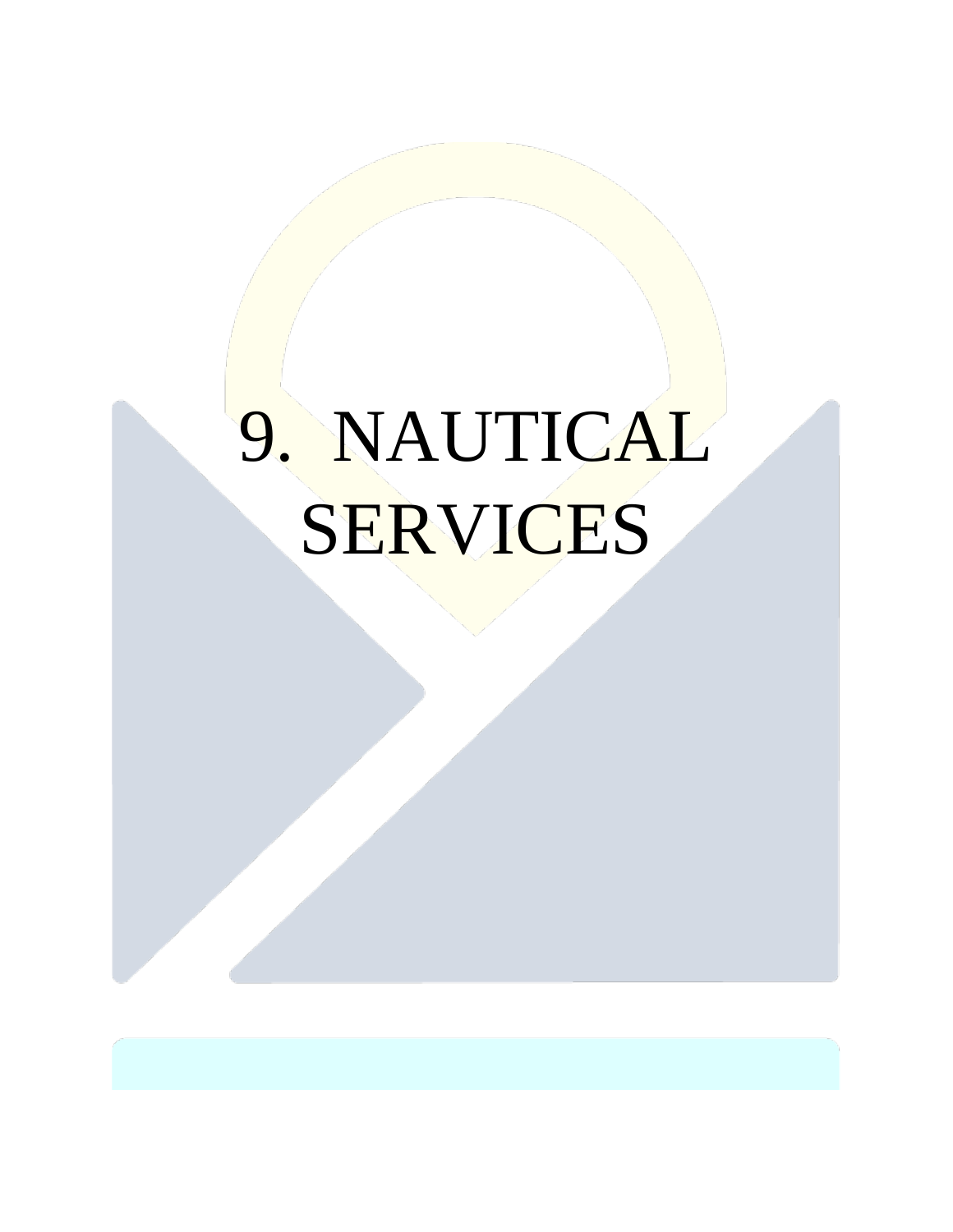## **9.1 GENERAL**

Where the Port Authority requires that a vessel or operation obtain the services of tugs, pilots, agencies, or other services, those services will be procured at the expense and risk of the vessel or operation.

## **9.2 VESSEL TRAFFIC SERVICES (VTS)**

Vessels approaching the Port from sea will enter the VTS lanes at the entrance of the Port of St. John's.

Radio communications for operations services in the Port of St. John's shall be restricted to those relating to operational handling, the movement and safety of vessels, and safety of persons. All operators of radios should be aware that they must comply with the Industry Canada's Radio Regulations, Canadian Radio Aids to Marine Navigation publication requirements, and the Standard Marine Navigational Vocabulary.

All vessels operating in the waters of the port, whether underway or at anchor, must monitor Channel 11 and Channel 16. Pilots, tugs and linesmen will use a channel designated by the pilot on board the vessel.

Designated VHF radio Channels for operations in the St. John's Harbour are:

• **VHF Channel 11 or Channel 16** (MCTS)

## **9.3 PILOTAGE (ATLANTIC PILOTAGE AUTHORITY)**

The Port of St. John's is a compulsory pilotage area including all the navigable waters within.

#### **(A) PILOT STATION**

The St. John's Pilot Station is located in position:

• **Pilot Boarding Station: 47° 33′ 42″N / 52° 37′ 54″W**

#### **(B) ARRIVALS AT PILOT STATION**

Detailed information about vessel arrivals may be found on the Atlantic Pilotage Authority website at [www.atlanticpilotage.com.](file://SJPA-WIN151/shared/Krista/www.atlanticpilotage.com)

#### **(C) CONTACT INFORMATION (PILOT DISPATCH)**

The Atlantic Pilotage Authority (APA) maintains a 24/7 pilot dispatch service. The APA dispatch watch officer may be reached at:

- 1. Fax: (866) 774-2477
- 2. Phone: (877) 272-3477
- 3. E-mail[: dispatch@atlanticpilotage.com](mailto:dispatch@atlanticpilotage.com)
- 4. Web:<https://www.atlanticpilotage.com/operations/compulsory-areas/st-johns/>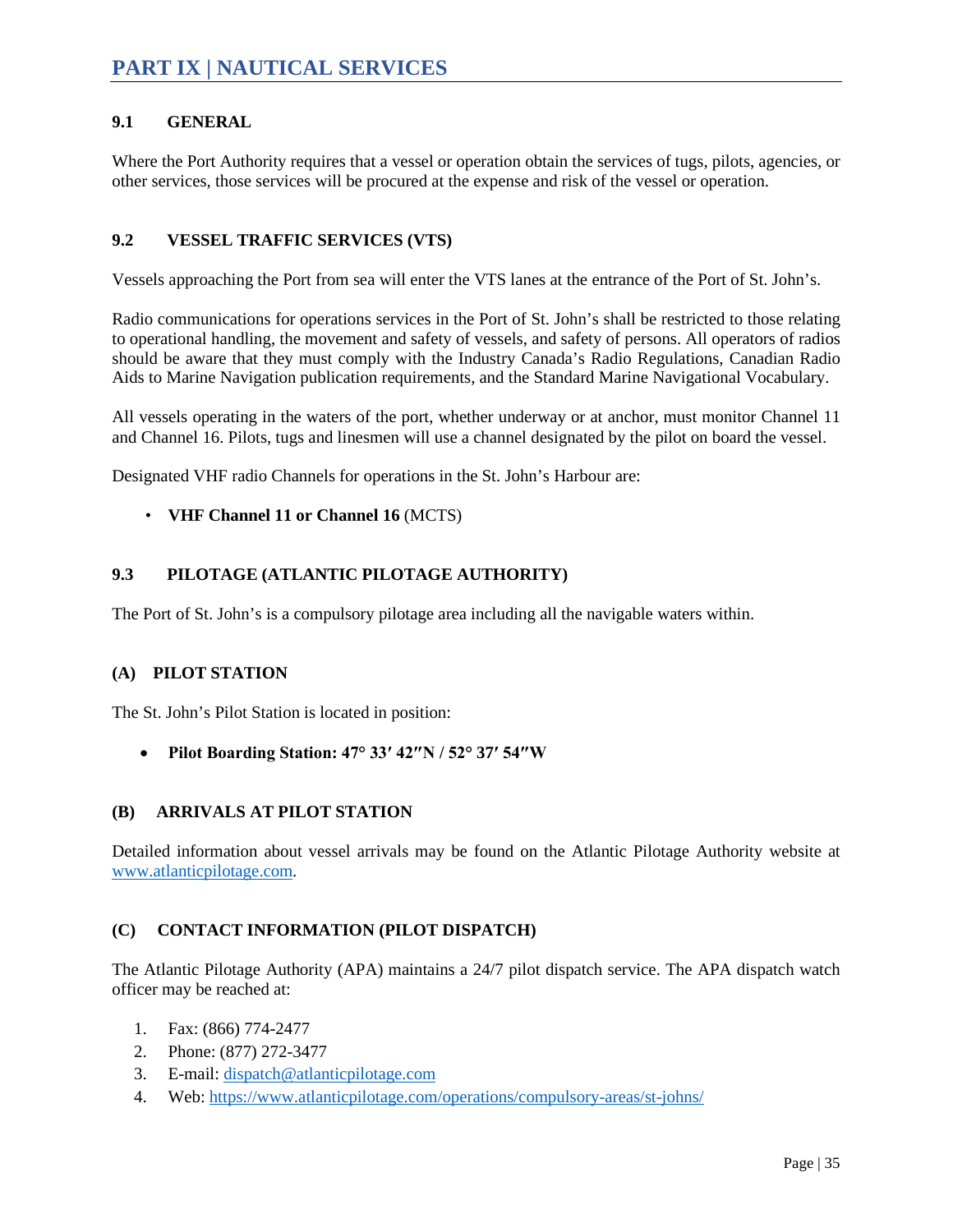- 5. Inmarsat users to Phone: (902) 426-7610
- 6. Inmarsat users to Fax: (902) 425-1746
- 7. Admiralty List of Radio Signals: Volume 6(5) NP 286(5)
- 8. Agent Page: <https://www.atlanticpilotage.com/operations/compulsory-areas/st-johns/>

## **INMARSAT USERS CALL**

Phone: (902) 426-7610 Fax: (902) 426-7236 Fax: (902) 425-1746 (fax to e-mail direct)

#### **(D) ORDERING A PILOT**

Orders for Pilots can only be accepted from:

- 1. Ships' Masters
- 2. Ships' Agents or their accredited representatives
- 3. Ship Owners

## **(E) PLACING CALLS TO DISPATCH**

When calling Dispatch, it is of great help if the dispatcher knows at the outset what type of call is coming in, such as "a new order" or "a change in an existing order". To place a new/original order, the following guideline for information is required:

- 1. Port
- 2. Vessel name and call sign
- 3. Date and time of assignment
- 4. Type of order (e.g. trip, move, trial trip, etc.)
- 5. Draft
- 6. Length/Breadth/Molded Depth
- 7. GRT
- 8. Air Draft (if applicable)
- 9. Certificate Number (if applicable)
- 10. Agent name
- 11. Caller's name
- 12. Special instructions

## **(F) PILOT CONFIRMATION ORDER**

- 1. Vessel name
- 2. Port
- 3. Date and time of assignment
- 4. Dispatcher will reconfirm original order information
- 5. Caller's name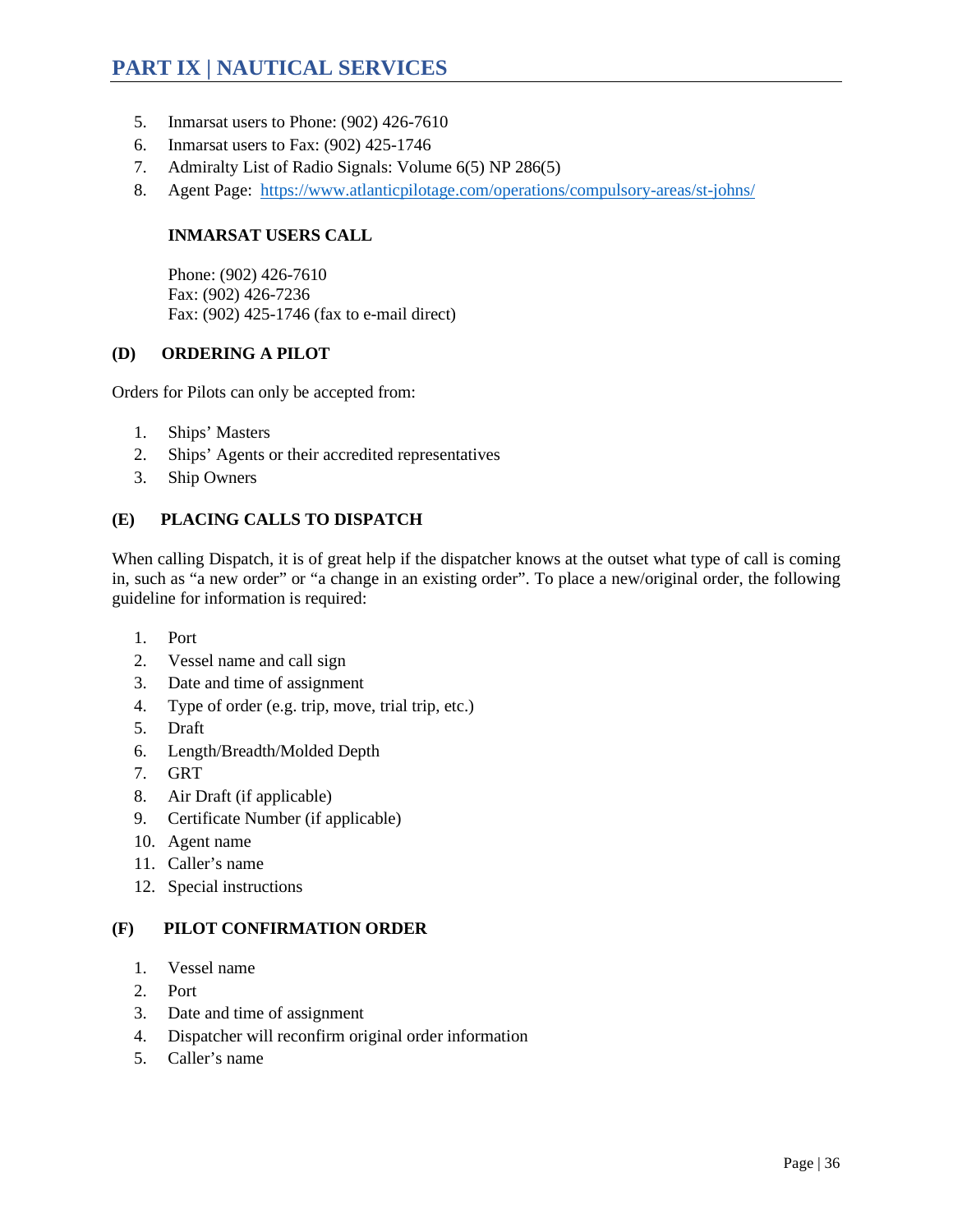## **(G) FOR A CHANGE OF ORDER**

- 1. Port
- 2. Vessel call sign
- 3. Date of original assignment
- 4. Agent
- 5. Caller's name
- 6. Information to be changed

## **(H) FAX/E-MAIL**

A fax form will be provided by the APA to all agents for the convenience of faxing information correctly. This form can also be used to place an order via e-mail. Please refer to APA web page [\(www.atlanticpilotage.com\)](http://www.atlanticpilotage.com/) for a copy of the form.

## **(I) VESSEL PROCEEDING WITHIN PILOTAGE WATERS WITHOUT A PILOT**

If a vessel that is required to take a pilot attempts to enter the compulsory pilotage waters of St. John's Harbour without a pilot onboard and/or refuses to take a pilot, MCTS shall immediately inform the APA and the SJPA Duty Officer. In this case, the vessel shall then be directed to a safe holding area and/or anchorage area outside of the compulsory pilotage waters and be advised of the following by MCTS:

## **"The services of a licensed pilot are required in order for your vessel to enter and/or proceed within the compulsory pilotage area of the Port of St. John's. Until further notice, your vessel is not permitted to proceed until the services of a pilot are secured and the pilot embarks."**

In order to facilitate traffic regulating, the APA dispatch office shall advise St. John's MCTS as soon as possible when a pilot for the diverted vessel will be available to support the vessel.

#### **9.4 MOORING SAFETY PROCEDURES**

- While alongside, the ships mooring lines shall be continuously monitored and tended to by the vessel's crew.
- At no time shall the mooring lines be slack or allow undue movement of the vessel.
- If the vessel requires additional lines to be placed in order to maintain position, the Master (or designate) shall contact the ship's agent to arrange for a lines crew.
- In the event of an emergency, the vessel may be permitted to use its crew to place additional mooring lines on the bollards in agreement with SJPA personnel. During an emergency situation, the ship may also be permitted to use its bow and stern thruster propulsion systems for assistance.
- If SJPA determine movement of the ship is unsafe, the ship will be notified immediately to rectify the situation as soon as possible.
- Under no circumstances shall singling up of lines for departure be permitted while the gangway(s) remain attached to the vessel. Only once the gangway(s) have been confirmed clear of the vessel, can the unmooring operation commence, and the lines be singled up.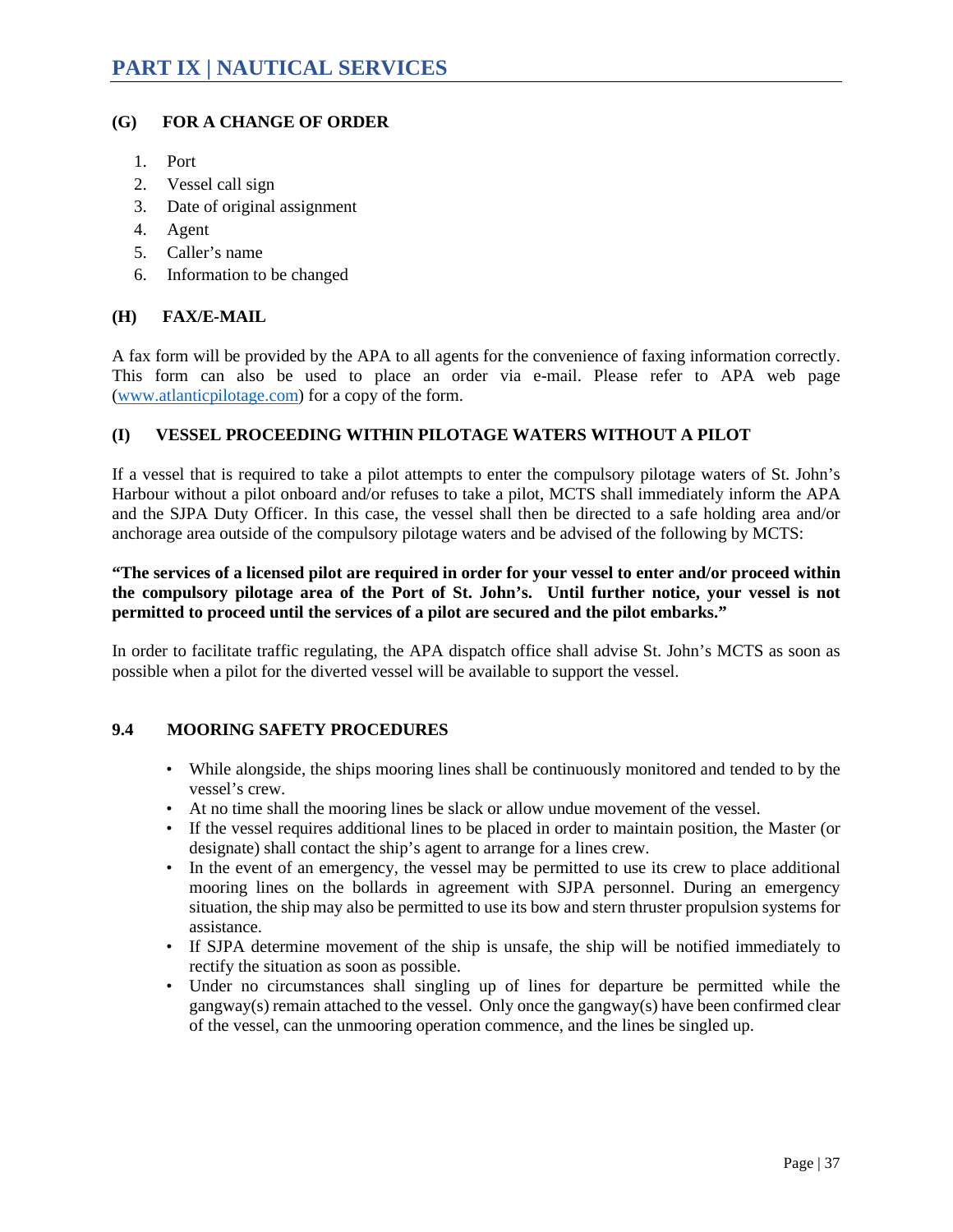# 10. NAUTICAL COMMUNICATIONS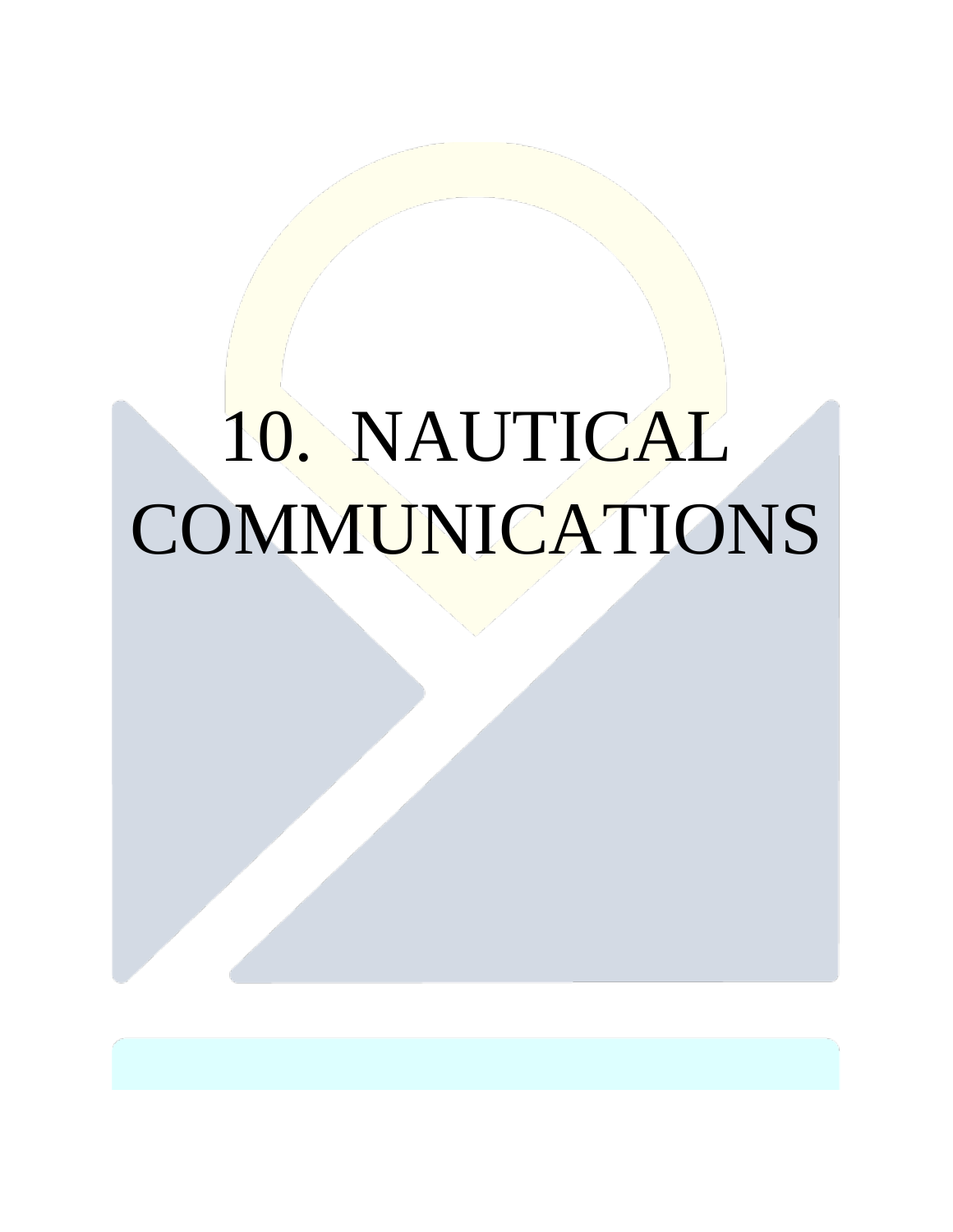## **10.1 GENERAL**

The proper use of radio frequencies and procedures are outlined in the Radio Aids to Marine Navigation. All ships in waters under Canadian jurisdiction are required to carry the most recent applicable edition of this publication.

## **(A) GUIDELINES FOR AUTOMATIC IDENTIFICATION SYSTEM (AIS) TRANSPONDERS IN THE PORT OF ST. JOHN'S**

All ocean-going vessels, fishing vessels, tugs, and pleasure craft shall activate their AIS transponders at all times within the Port of St. John's area, as per TC Ship safety regulations. Please review TC Ship Safety Bulletin for more clarification on vessels required to employ AIS transponders (TC Ship Safety Bulletin 10/2016).

## **10.2 VHF CHANNELS NAUTICAL COMMUNICATION**

St. John's Port Marine Communications and Traffic Services (MCTS) operate on VHF Channel 11 and Channel 16. Vessels should establish communications with "St. John's Harbour Traffic" on VHF Channel 11.

## **10.3 COAST GUARD/HARBOUR MANAGEMENT COMMUNICATIONS**

MCTS enables operators to track the movement of, and communicate with, vessels in their area of responsibility. MCTS will pass instructions to vessels in the waters of the port on behalf of the SJPA.

Vessels receiving instructions from MCTS relating to the movement or operation of vessels, works or services in the waters of the port that originate with the SJPA, will be advised of their source. Periodic notices requiring action by vessels in port waters will be promulgated by MCTS as Notices to Mariners, NAVWARN'S or on the continuous marine broadcast. Monitoring and regulating of vessels underway in a Vessel Traffic Services (VTS) zone located outside as well as within harbour limits will be the responsibility of the MCTS Centre.

A ship's entry, departure, or movement within the harbour will be at the discretion of the Port Authority, and APA pursuant to the CMA, Canada Shipping Act, Maritime Transportation Security Act (MTSA) and Maritime Transportation Security Regulations (MTSR) and the Pollution Prevention Regulations.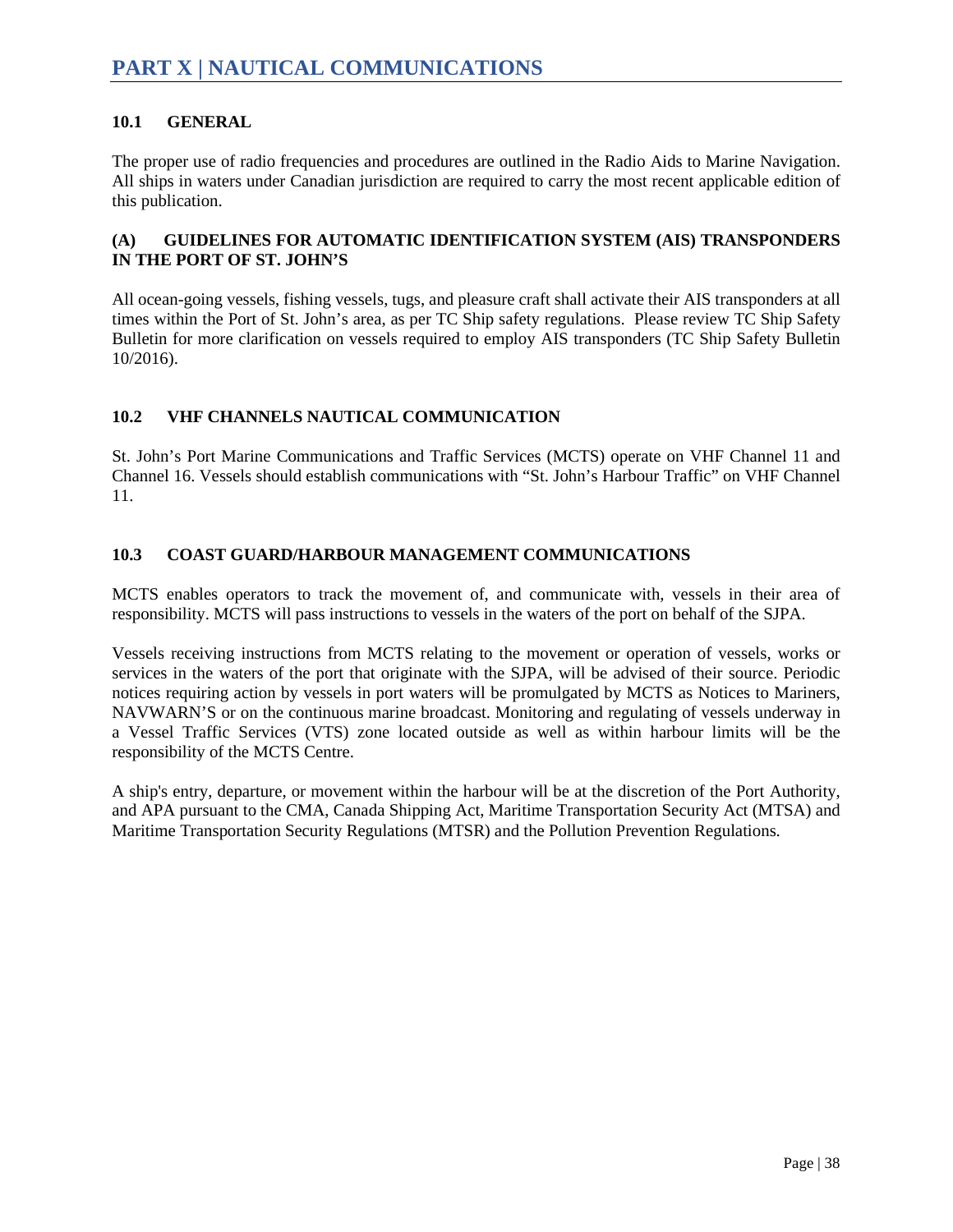# 11. CARGO **OPERATIONS**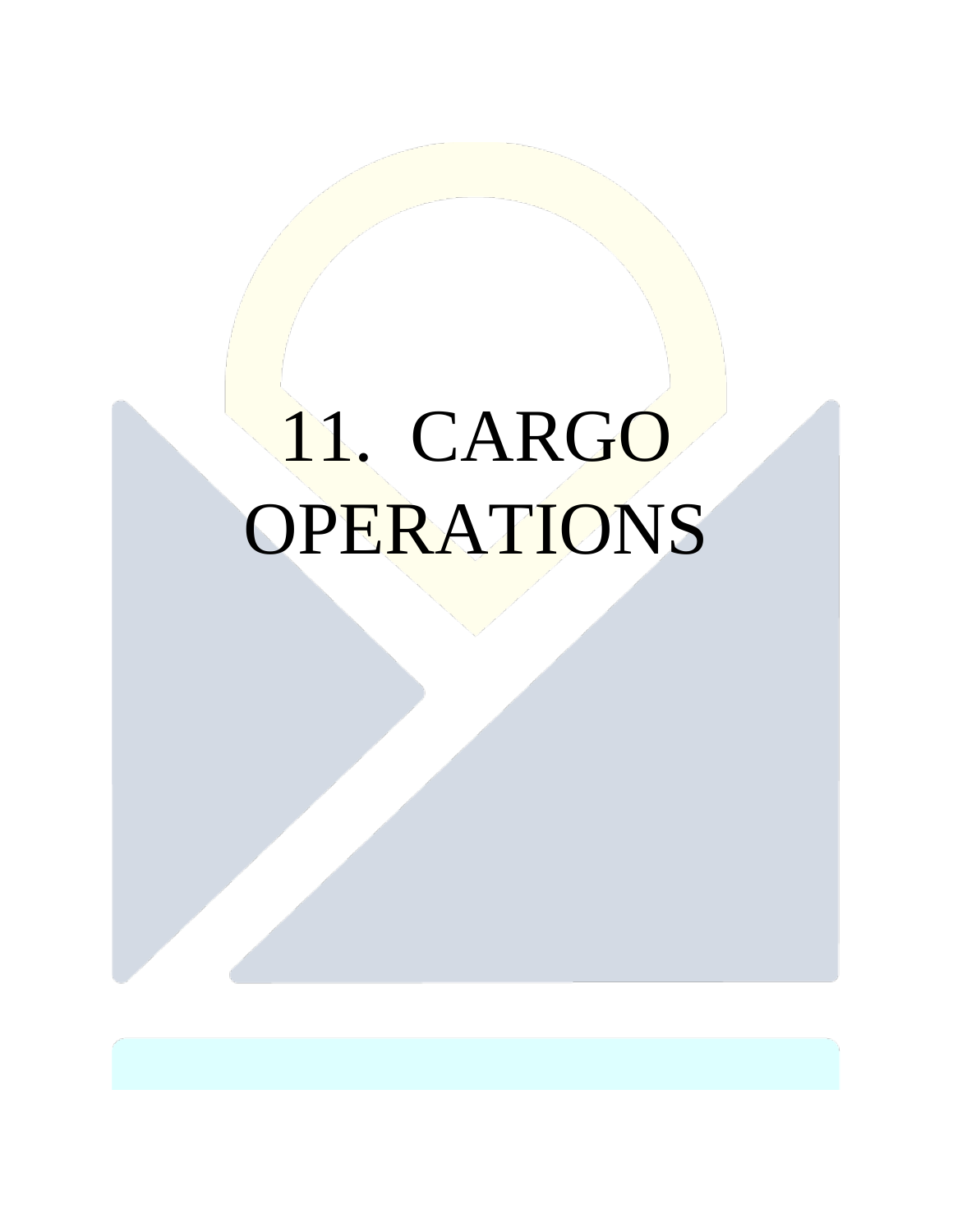## **PART XI | CARGO OPERATIONS**

## **11.1 GENERAL**

This chapter describes the rules and regulations concerning cargo operations in the Port of St. John's.

#### **11.2 SHIP-TO-SHIP TRANSFER OPERATIONS (SOLID AND/OR LIQUID BULK)**

These measures apply to all vessels, except fishing vessels, engaged in transferring any bulk commodity, other than bunkers or potable water in the waters of the port.

Ship-to-ship transfers will be approved by the Port Authority only if the Port Authority has been apprised of the intention and is of the opinion that all necessary steps have been taken to preserve the integrity of the environment and safe operations. No transfer may take place until authorization has been given. To obtain authorization, the Port Authority will, at a minimum, require information relating to the following:

- the nature of commodity to be transferred, and quantity
- the method of transfer
- that appropriate fendering is in place
- that the vessels are secure
- that communication between vessels has been tested and confirmed to be working
- that spill cleanup procedures are in place
- that the operation will remain under constant supervision until completed

Vessels transferring persistent oils or other deleterious liquids must comply with the relevant provisions of the Vessel Pollution and Dangerous Chemicals Regulations SOR/2012-69 as amended.

#### **11.3 TRANSPORTING, LOADING, UNLOADING OR TRANSSHIPPING EXPLOSIVES, RADIATION SOURCES, AND/OR OTHER DANGEROUS GOODS, INDUSTRIAL WASTE OR POLLUTANTS**

• *Not permitted*

#### **11.4 OVERBOARD DISCHARGES**

Overboard discharge of cargo residue is presently governed by Division 5 of the Vessel Pollution and Dangerous Chemicals Regulations SOR/2012-69 as amended. These regulations are found at the following link. <https://laws-lois.justice.gc.ca/eng/regulations/SOR-2012-69/> The regulations outline the authorized discharge zones as well as cargo residue restrictions.

#### **11.5 LOSS OF CARGO, GEAR OR GOODS OVERBOARD**

Where any goods have been lost overboard from a vessel, the owner or person in charge of the vessel shall attempt to recover such goods. Where the recovery of such goods is interfering with navigation or if the goods constitute or may constitute contamination, the Harbour Master may order the person in charge of the recovery to cease or alter the operation. Where lost goods are not recovered within 24 hours after their loss, the owner or person in charge of the vessel shall as soon as practicable, submit a statement to SJPA noting all the following: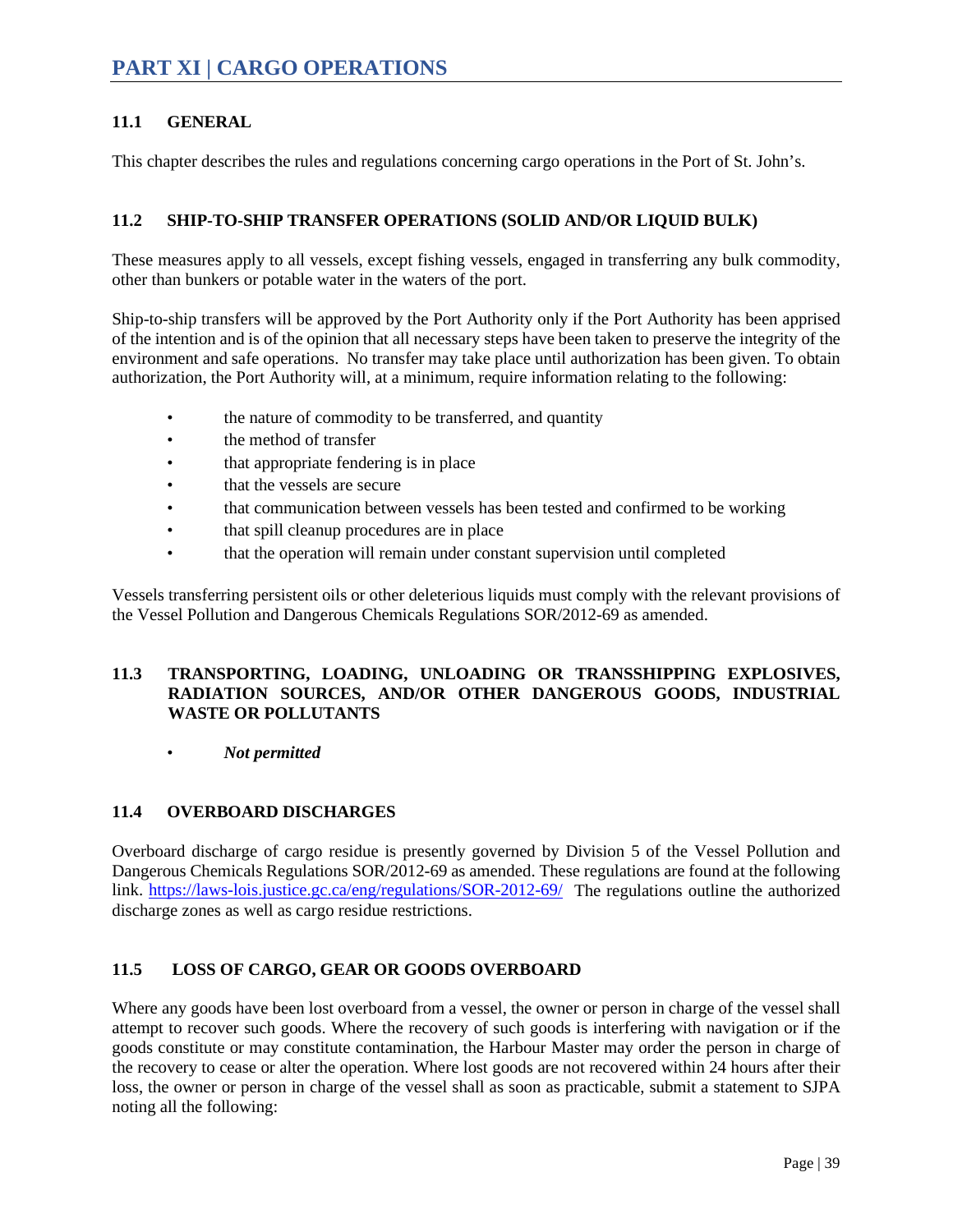- the location where the goods were lost
- a description of the lost goods
- such other information regarding the lost goods as the Authority may request.

If the owner or person in charge of the vessel fails to recover the lost goods within 24 hours after their loss, the Harbour Master may have the lost goods recovered at the expense of the owner of the vessel and the owner shall pay SJPA the cost of the recovery upon demand.

In addition to those mandatory requirements under the Canada Marine Act, the Canada Shipping Act, the Canadian Environmental Protection Act, a vessel that is involved in any of the below listed incidents must report the incident to MCTS and/or the SJPA as soon as practicable after the commencement of the incident:

- Fire
- Explosion, whether caused by ignition or pressure
- Personal injury or death
- Criminal activity
- Contact with wharves or structures
- Collision
- Grounding
- Discharge of deleterious matters
- Loss of equipment, gear, or cargo overboard
- Dangerous goods
- Witness to possible bridge jumper

The emergency service responding to any incident must be given all support necessary from the Master and the crew including but not limited to information in respect of dangerous goods and hazardous materials aboard. Where the safety of the vessel is a concern, the master or his designated officer, must liaise to provide relevant information on such things as stability, access, international connections, etc.

In the event of an incident, the vessel shall call SJPA on-call (709) 682-5197 and shall also communicate the occurrence by any of the following:

- Continuous sounding of the vessel's whistle or siren
- VHF (Channel 11 and Channel 16)
- Phone: 911 (Fire, Police, Ambulance)
- Phone: (709) 227-2181 (MCTS)

**Note**: Spills of deleterious matters will involve the presence of representatives from the SJPA and/or other government departments.

## **11.6 CLEANING PROCEDURES: GENERAL GUIDELINES**

As per international and Canadian regulations, ships must adhere to the following while within the jurisdictional confines of St. John's Harbour:

Ships must monitor all discharges to ensure that it does not contravene the requirements.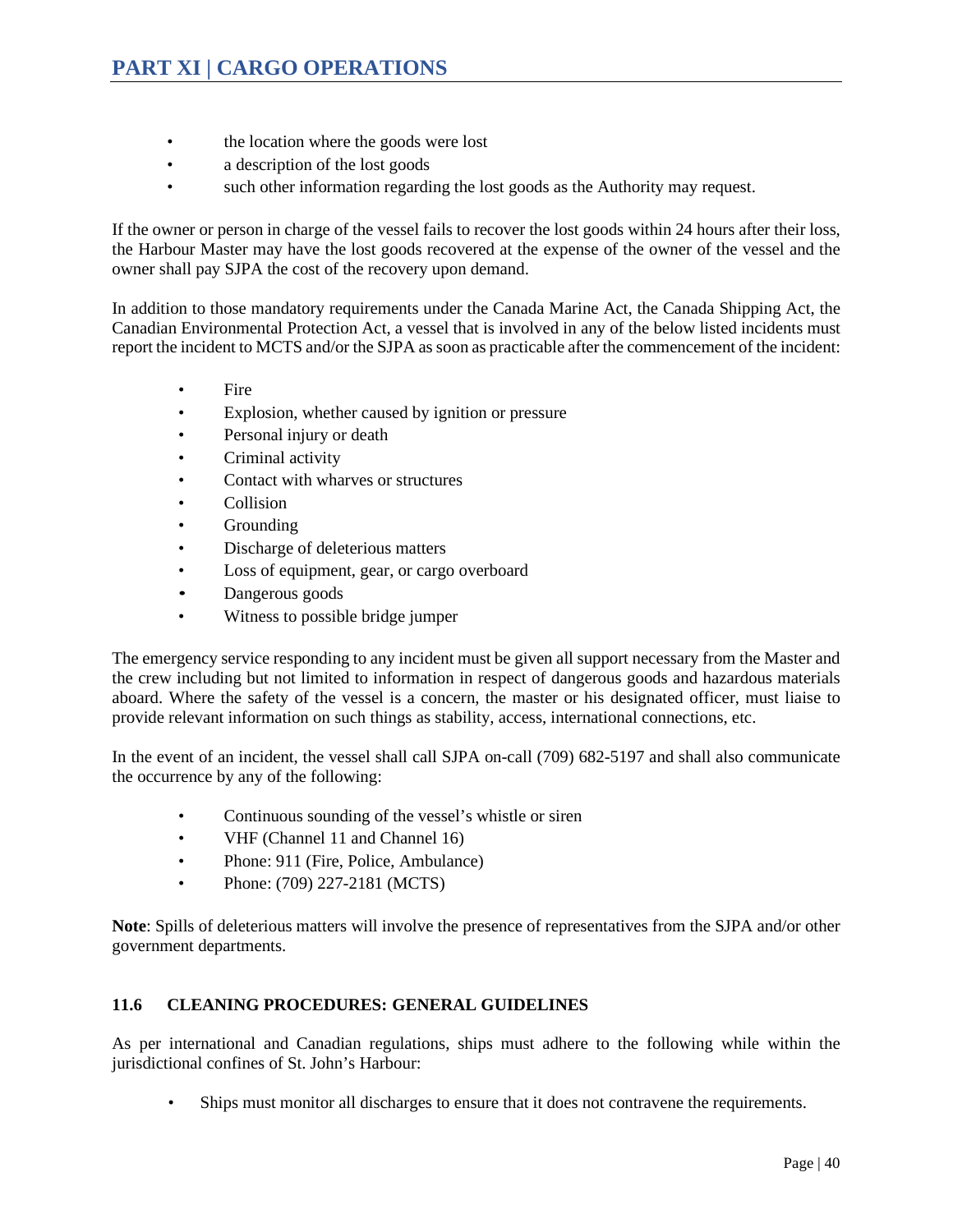- For the purpose of this section, the term 'overboard discharge' refers to the discharge of any liquid from a vessel other than ballast water. Ballast water is dealt with in a separate procedure.
- Certain discharges may be permissible in the waters of the port.
- If in conformity with existing legislation, waters from galley and domestic wastes (grey water) may be discharged into the waters of the port. All such liquid wastes must not contain other substances which may affect the environment adversely.
- Bilge water not containing cargo, oil or other residues may also be pumped overboard.
- All discharge from bilges including tank and hold washings and the removal of oily wastes must be carried out by local contractors in accordance with appropriate regulations.
- All discharges, including accidental discharges or spills, must be immediately reported to MCTS (**VHF Channel 11**) Phone: (709) 227-2181 (MCTS) and/or the SJPA at (**709) 682- 5197**.
- Once aware of a spill and/or accidental discharge, MCTS/SJPA shall alert the appropriate Canadian regulatory authorities.
- In the event of a spill and/or accidental discharge, immediate remedial action should commence, and the appropriate government department must approve all actions. Remedial action shall also include the immediate shut down of the discharge process.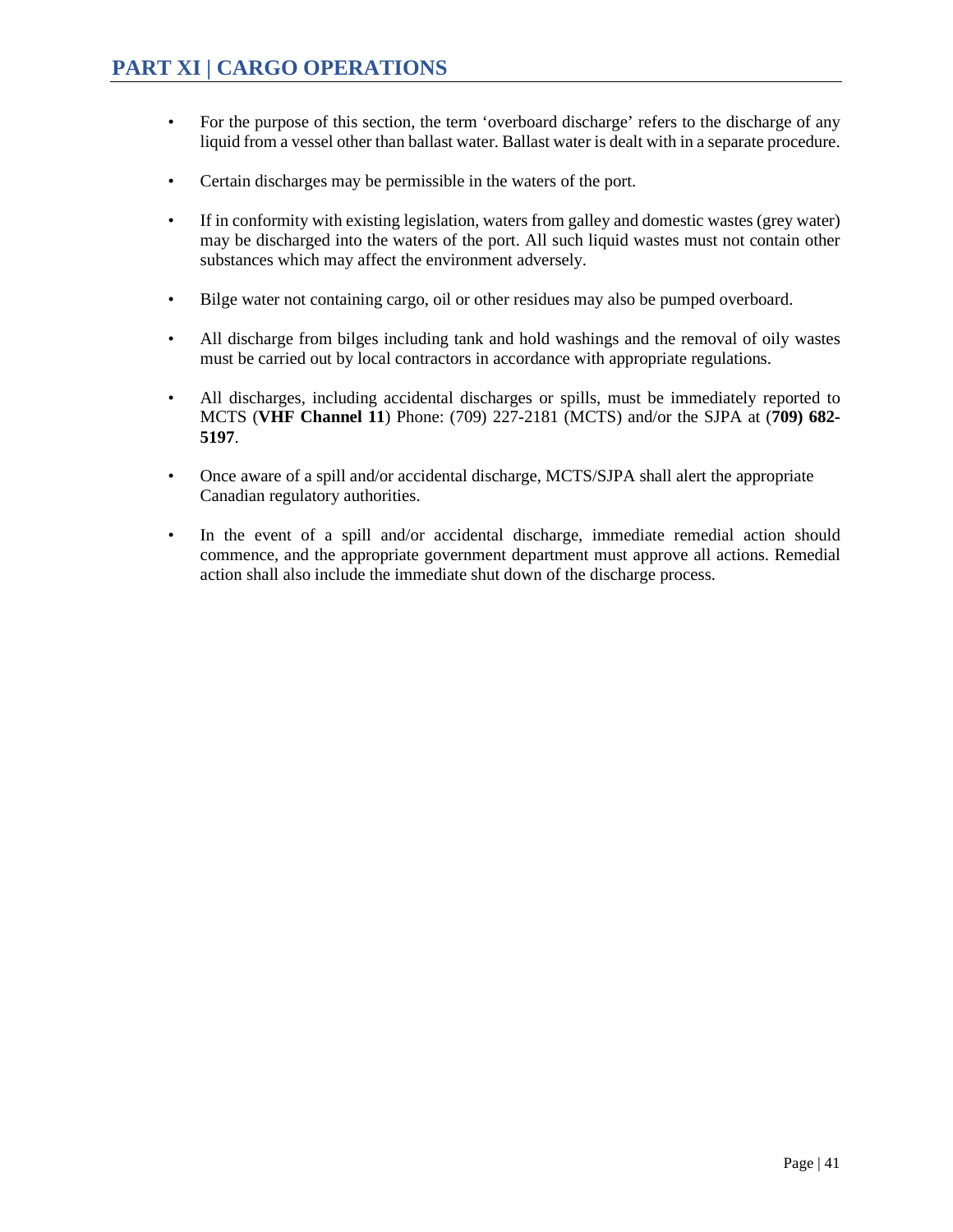# 12. VESSEL **OPERATIONS**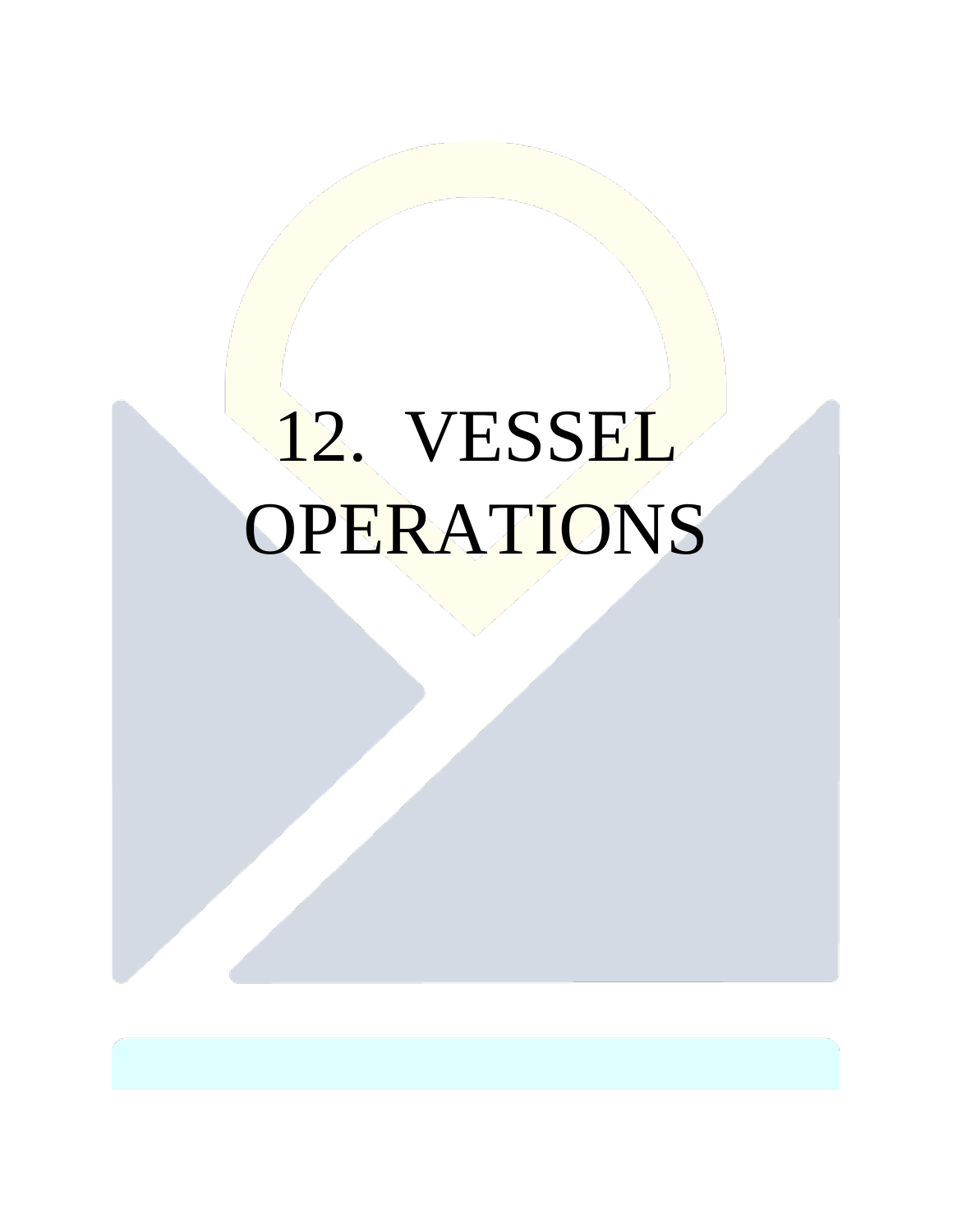## **12.1 GENERAL**

This section contains information on the rules and regulations regarding vessel operations in St. John's Harbour. Some vessel operations require prior authorization and, in some cases, additional requirements before work can proceed. A request for authorization from the SJPA can be submitted electronically via [ops@sjpa.com](mailto:ops@sjpa.com) prior to the work commencing.

The following operations require a Vessel Service Request:

- Engine Immobilization
- Shifting alongside without a pilot
- Other service requests (including commercial diving/hot work/crane operations)
- Transferring of Liquid Bulks/Fuel between vessels

*Not permitted* in St. John's Harbour:

- Pumping of black water (sewage) overboard.
- Use of an incinerator
- Bottom cleaning by brushes
- Fishing with nets or trap fishing

#### **12.2 VESSELS ENGAGED IN SPECIAL OPERATIONS**

Vessels engaged in special operations, such as (but not limited to) heavy lifts, core sample drilling, etc., where wake turbulence could impose a hazard, should contact MCTS and request that vessel movements be restricted or suspended in the area. Such "Special Operations" within the harbour limits must be authorized by the SJPA. Should movements not be restricted due to operational necessity, vessels operating within the harbour shall be informed by MCTS of the ongoing operations and told to exercise caution passing the area in question. Vessels transiting the area shall be informed on an individual basis by MCTS.

#### **12.3 EQUIPMENT PROTRUDING BEYOND A VESSELS OUTBOARD SIDE WHILE BERTHED**

Any vessel that needs to have its equipment extend beyond the sides of the vessel shall obtain authorization from the SJPA. No rigging, cargo gear or other equipment of any vessel in the waters of the port shall overhang or project beyond the outboard side of the vessel in a manner that may endanger life or property or cause a hazard to navigation. This requirement also applies to vessel's cranes.

When the equipment is swung out, it may impair other vessels from maneuvering in the vicinity. If this may be the case, the extending gear must be swung inboard until the other vessel(s) is able to safely maneuver past. The agent and/or the master of the maneuvering vessel shall notify the vessel with extended gear of its intentions. This notification shall be given as close to the maneuvering time as is practical and while still allowing the vessel with extended gear time to swing in the equipment. The agent and/or master must relay any change in the maneuvering times to the other vessel without delay. Failure to do so may incur costs.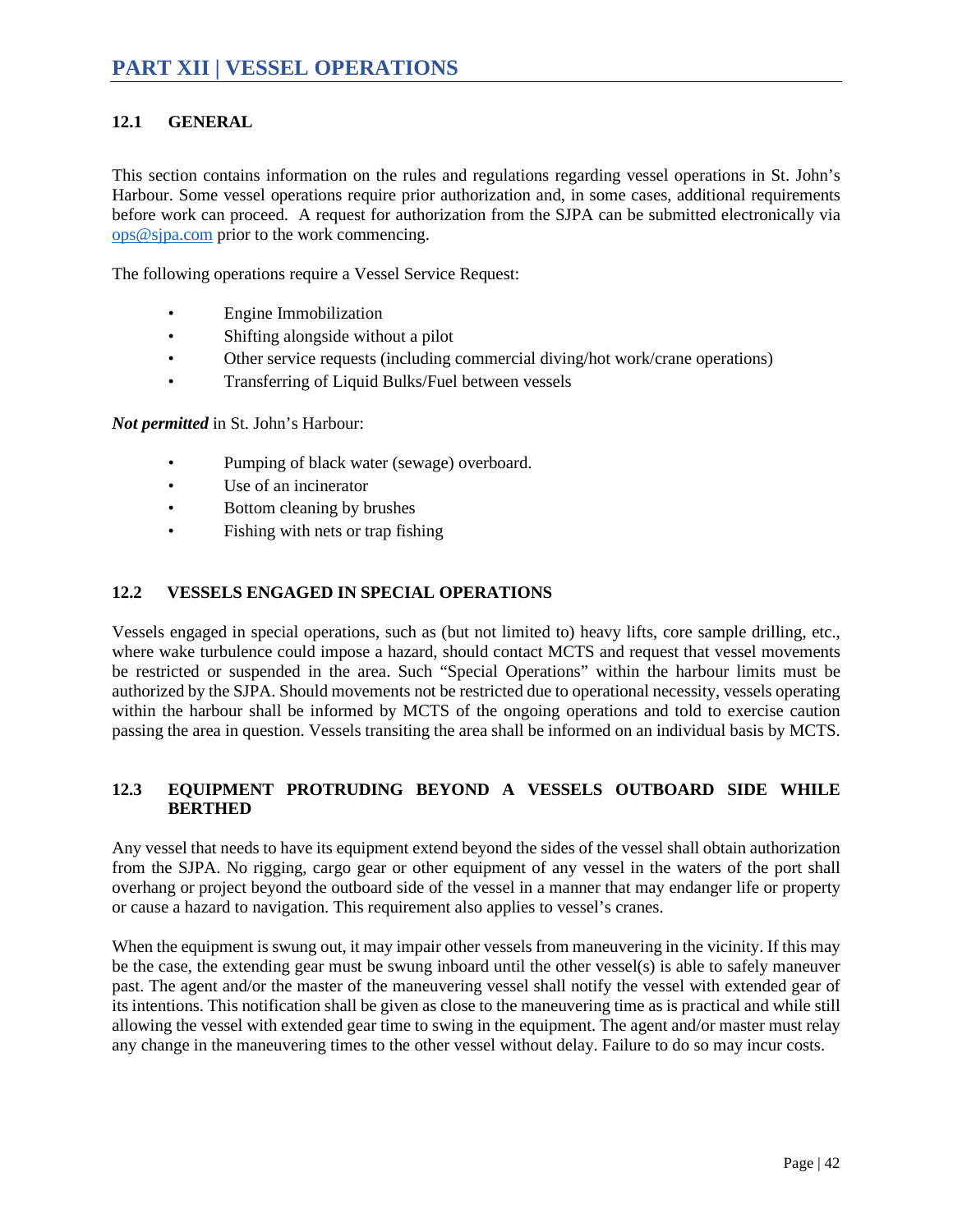## **12.4 VESSEL EXTENDING BEYOND WHARF OR PIER**

Vessels must obtain the permission of the Port Authority to extend beyond a pier or wharf. At a minimum, every vessel that is granted permission to extend into the waters of the port beyond the end of any pier, wharf, or jetty shall, from sunset to sunrise keep the projecting end of the vessel adequately illuminated so as to be readily visible from all directions. APA dispatch shall be notified of vessel overhangs prior to boarding vessel for arrival/departure/moves.

#### **12.5 MAINTENANCE AND REPAIR**

#### **(A) IMMOBILIZING MAIN ENGINES AND TESTING PROPULSION**

No vessel shall immobilize its main engines while alongside or engage/test its propulsion systems and machinery whilst alongside without the approval of the port authority [\(ops@sjpa.com\)](mailto:ops@sjpa.com) and will be addressed based on:

- The prevailing weather conditions, tide or current
- The type of berth and cargo operations
- The length of time the engines are expected to be immobilized or the machinery to be tested
- The characteristics of the vessel

If approval is given from the SJPA, then the vessel will be required to:

- Provide a continuous vigilant deck watch
- Advise Marine Communications and Traffic Services at the commencement and completion of the immobilization or machinery testing
- Provide continuous monitoring of VHF Channel 11

In some circumstances a tug may be required to stand by the vessel. A tug must stand by a vessel that requires immobilizing its engines while at anchor and is detailed in the anchor procedures. The tug must be of sufficient bollard pull to hold the vessel in place in the expected weather conditions. Nothing in these procedures relieves the master of the vessel from their obligations for safety or from following additional precautions as would be required by the normal practice of seamen. These procedures are to be considered the minimum requirements. Vessels intending to engage in equipment or machinery tests, at anchor or at SJPA leased or operated facilities (other than routine pre-sailing tests), the demobilization of main engine(s), steering gear or other shipboard system that affects the vessel's propulsion or maneuverability must apply for authorization from the SJPA through their agents.

Propulsion power shall be available at reasonable notice to move the ship when instructed to do so by the SJPA. Before any repairs, maintenance or other works are undertaken that may hinder the ship's ability to move along or clear of a harbour facility or anchorage, clearance shall be obtained from the SJPA. At any time when emergency repairs are commenced on a ship at a SJPA-managed facility, the master shall report to the SJPA the nature of the repairs and outline the effect it has on the ship's ability to move. The Master shall, at the same time, provide an estimate of the time required to complete the repairs to a condition where the ship is capable of being safely moved.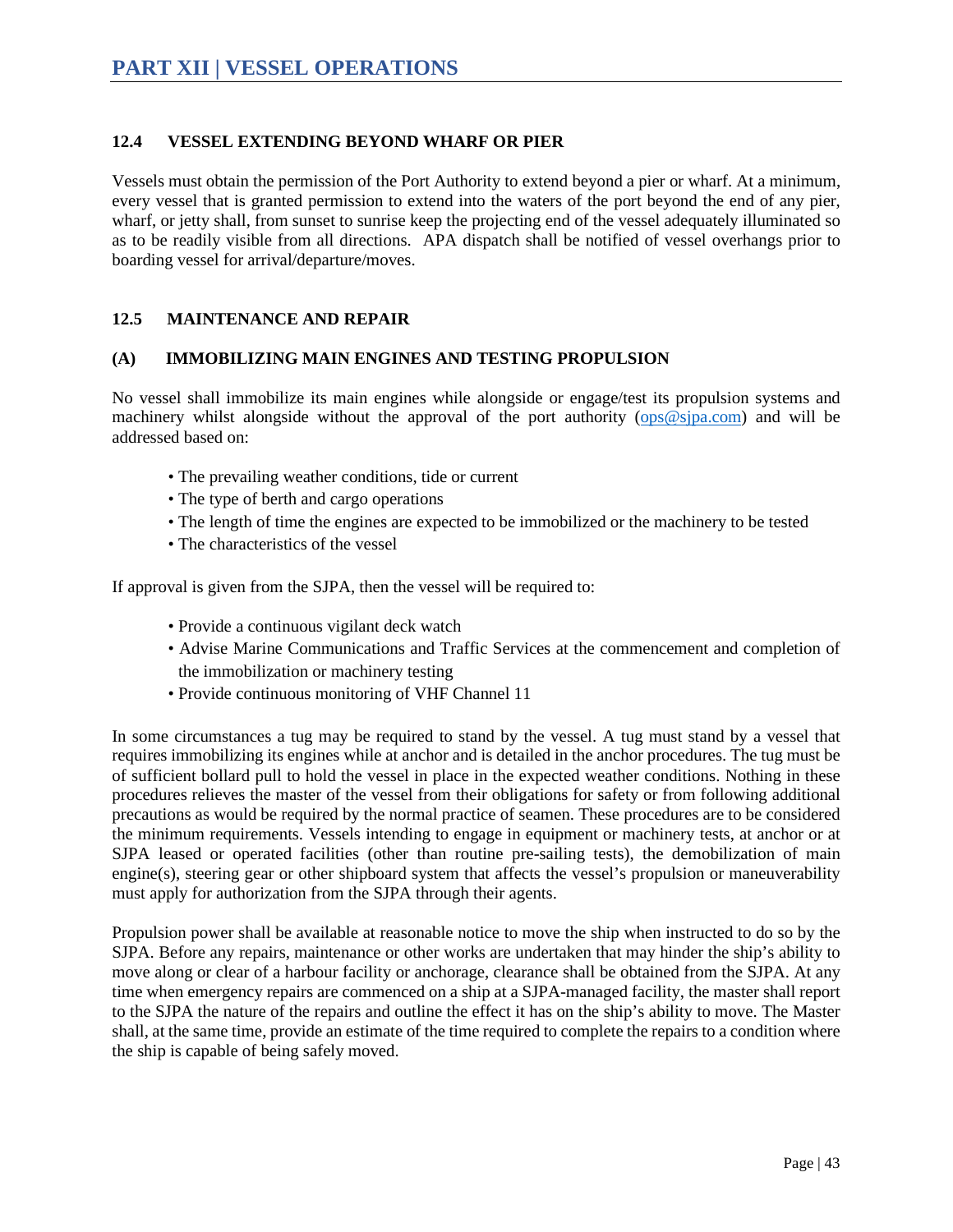## **(B) TURNING PROPELLERS ALONGSIDE**

A vessel when berthed at SJPA property or alongside another vessel at that property shall not engage in maneuvering equipment or machinery tests or any other operation likely to endanger such property or other vessels unless authorization has been given by the Port Authority.

In all cases where authorization is given, additional mooring lines will be run out and the equipment or machinery is to be run at minimum speeds.

Other activities occurring in the port require that the vessel gives notice to adjacent vessels or works in progress. The vessel may be required to postpone its tests dependent on the requirements of work or adjacent vessel.

## **(C) LOWERING BOATS AND RAFTS**

Vessels that are moored at SJPA-managed facilities, intending to lower their lifeboats or other boats, to the embarkation level or water line, and/or send their boats away from the ship, must have authorization from MCTS (St. John's Traffic Channel 11). The Master shall advise when equipment is swung out and again when it is home and stowed. MCTS may issue this authority on behalf of the Port Authority and advise SJPA afterwards. If boats are outboard between sunset and sunrise, such gear is to be illuminated.

## **(D) PAINTING OVER THE WATER**

If a vessel would like to touch up the paint on the hull while alongside, a request must be submitted via  $ops@sipa.com$ . All precautions must be taken to ensure that no paint or debris makes contact with the water, and further precautions must be taken to ensure that any crew working over the side or at a height are safe and protected at all times.

## **12.6 OTHER ACTIVITIES REQUIRING AUTHORIZATION**

As mandated in Schedule 1 (Part 13) of the Port Authorities Operations Regulations, the following activities may require written authorization from the SJPA. The purposes for obtaining this approval will include but not be limited to the following activities:

#### **(A) CONDUCTING SALVAGE OPERATIONS**

- Notice shall be given to port users to avoid the area of salvage operations.
- Measures shall be taken to reduce or mitigate further risk or damage.
- Emergency response resources shall be notified in advance and/or on-scene.

#### **(B) BUNKERING**

- Conducted at a specified bunkering facility, between adjacent ships or bunkering barge moored alongside.
- Measures taken to reduce or mitigate risk.
- Emergency response resources notified and/or on-scene.
- Displaying an all-around red light or code flag "Bravo".
- Conducted in areas where emergency response resources can respond to incident.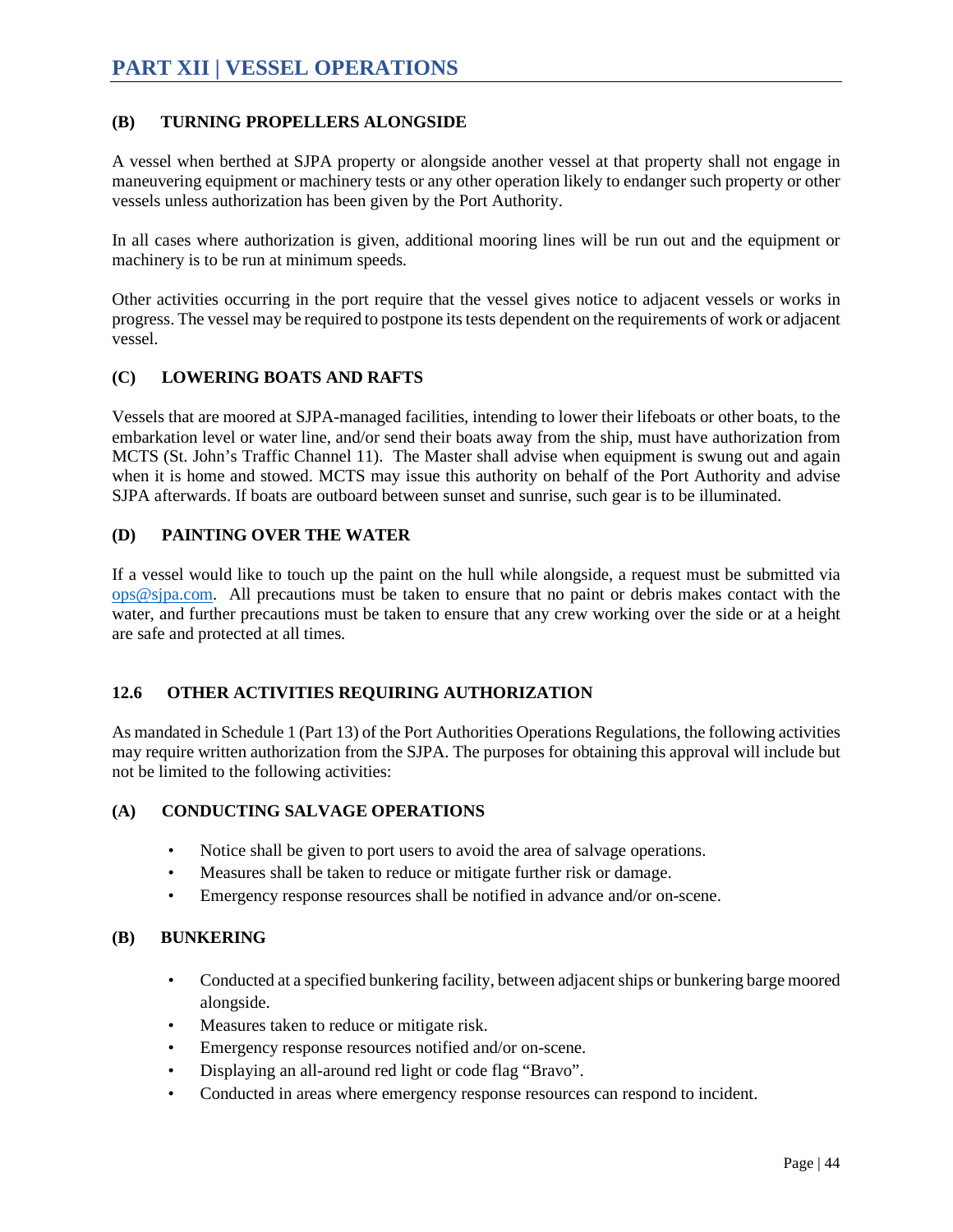• Prior authorization for ship-to-ship activities is required by the Harbour Master's office via [ops@sjpa.com.](mailto:ops@sjpa.com)

## **(C) CARRYING OUT AN OIL TRANSFER OPERATION**

- Conducted at a specified facility or between adjacent ships/barges using appropriate cargo transfer equipment.
- Measures are taken to reduce or mitigate risk.
- Emergency response resources notified and/or on-scene.
- Conducted in areas where emergency response resources can respond to incident.
- Are in full compliance with the provisions of the Vessel Pollution and Dangerous Chemicals Regulations SOR/2012-69 as amended and MARPOL.
- Prior Authorization granted by the Harbour Master's office via [ops@sjpa.com.](mailto:ops@sjpa.com)

## **(D) PLACING AND/OR OPERATING A LIGHT OR DAY MARKER**

- Suitable device being used (i.e. type, appearance will not be confused with standard day markers that have specified meanings).
- Minimize impact on marine traffic and harbour use.
- Approval must be granted by the Harbour Master's office via [ops@sjpa.com.](mailto:ops@sjpa.com)

## **(E) OVERBOARD MAINTENANCE**

Vessels alongside SJPA facilities and intending to engage their crews in shipboard maintenance work that involves painting, chipping, scraping of the vessel's outer hull areas by means of such processes as abrasive sandblasting, needle guns, electrically-powered wire wheels must obtain the Port Authority's authorization. No process may be undertaken which produces sources of ignition when in areas near combustibles. Measures must be taken to ensure that the wastes or hull coatings do not enter the port waters.

## **(F) UNDERWATER INSPECTION/CLEANING**

All vessels wishing to complete an underwater inspection and/or hull cleaning must receive prior approval by contacting the Harbour Master's office via [ops@sjpa.com](mailto:ops@sjpa.com) and submitting an application [http://www.sjpa.com](http://www.sjpa.com/) (diving notification) . All applications should include a copy of the vessel anti-fouling certificate and an approved environmental plan that references the cleaning method to be used.

Vessels are also required to follow IMO Guidelines for Control and Management of Ship's Biofouling (IMO Guidelines for Control and Management of Ship's Biofouling) and all applicable Transport Canada regulations regarding the cleaning of ship's hulls.

## **(G) DIVING OPERATIONS (COMMERCIAL)**

Diving Notification Forms can be found on the SJPA website at [www.sjpa.com.](http://www.sjpa.com/)

Authorization to conduct diving operations shall be granted prior to commencing any diving by completing the Diving Notification Form at [www.sjpa.com](http://www.sjpa.com/) and by contacting MCTS at (709) 227-2181. The annual Diving Permit does not relieve the diving company of its responsibility to ensure an authorization permit is completed prior to each dive and all requirements are met each time a diving operation takes place within the waters of St. John's Harbour.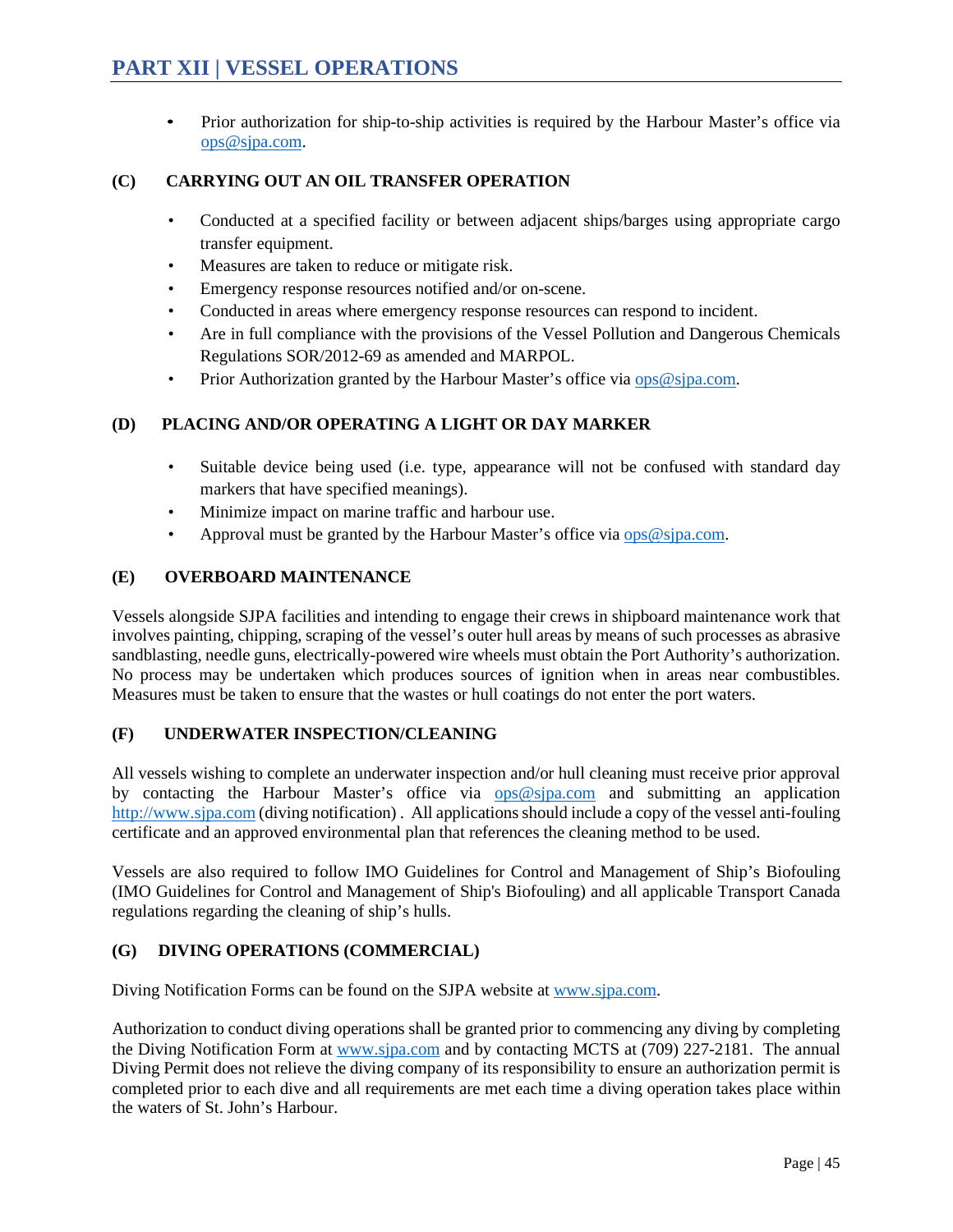Work must be performed in strict accordance with the latest edition of all applicable codes, standards, acts and regulations, including but not necessarily limited to, the following:

- Canada Labour Code, Part II and Canada Occupational Safety and Health Regulations;
- *Provincial Occupational Health and Safety Act and Regulations* made pursuant to the *Act*;
- CSA Standard Z275.2, Occupational Safety Code for Diving Operations; CSAZ275.4 Competency Standards for Diving Operations, and CSAZ180.1, Compressed Breathing Air and Systems;
- Port Authorities Operations Regulations and SJPA Practices and Procedures; and
- As appropriate, Confined Space Entry requirements of the Canada Labour Code and provincial *Occupational Health and Safety Act* will apply, as will fire, safety and hot work requirements.

All divers must be deemed competent to perform the type of dive to be undertaken. Such competency shall be determined based upon the requirements of the Canadian and Provincial Occupational Health and Safety Regulations. Should a conflict in the regulations arise, the most stringent regulation shall apply.

A Dive Safety Plan and Hazard Assessment must be completed prior to all dives and all personnel must be aware of the plan, prior to each dive operation. Dive plans must consider the contaminated environment of the harbour and to the limited visibility available therein.

Dive crew must adhere to MCTS and SJPA Harbour Master's Office instructions for each dive operation. MCTS must be advised prior to and on completion of each dive, or as otherwise directed by MCTS. VHF Channel 11 must be continually monitored by the dive crew throughout the dive. MCTS can be reached at (709) 227-2181 and the Harbour Master's Office at (709) 682-5197.

## **12.7 PUMPING BALLAST IN ST. JOHN'S HARBOUR**

For the purpose of this procedure:

- "ballast water" is defined as water with its suspended matter taken on board a ship to control the trim, list, draught, stability and stresses of the ship, and includes the sediment settled out of the ballast water within a ship.
- "ballast water system" refers to tanks, spaces and/or compartments on a vessel that are used for carrying, loading or discharging ballast water, including any multi-use tank, space or compartment designed to allow the carriage of ballast water, as well as the piping and pumps.
- Permission to "take in" ballast water, or to discharge compliant ballast water is not required. However, vessels which intend to discharge ballast water while in the Port of St. John's, or "take in" ballast while in the Port of St. John's and intend to discharge that ballast water in another port in Canada, on the same voyage, shall ensure that they have complied fully with Transport Canada's Ballast Water Control and Management Regulations. These regulations have been in force since June 8, 2006.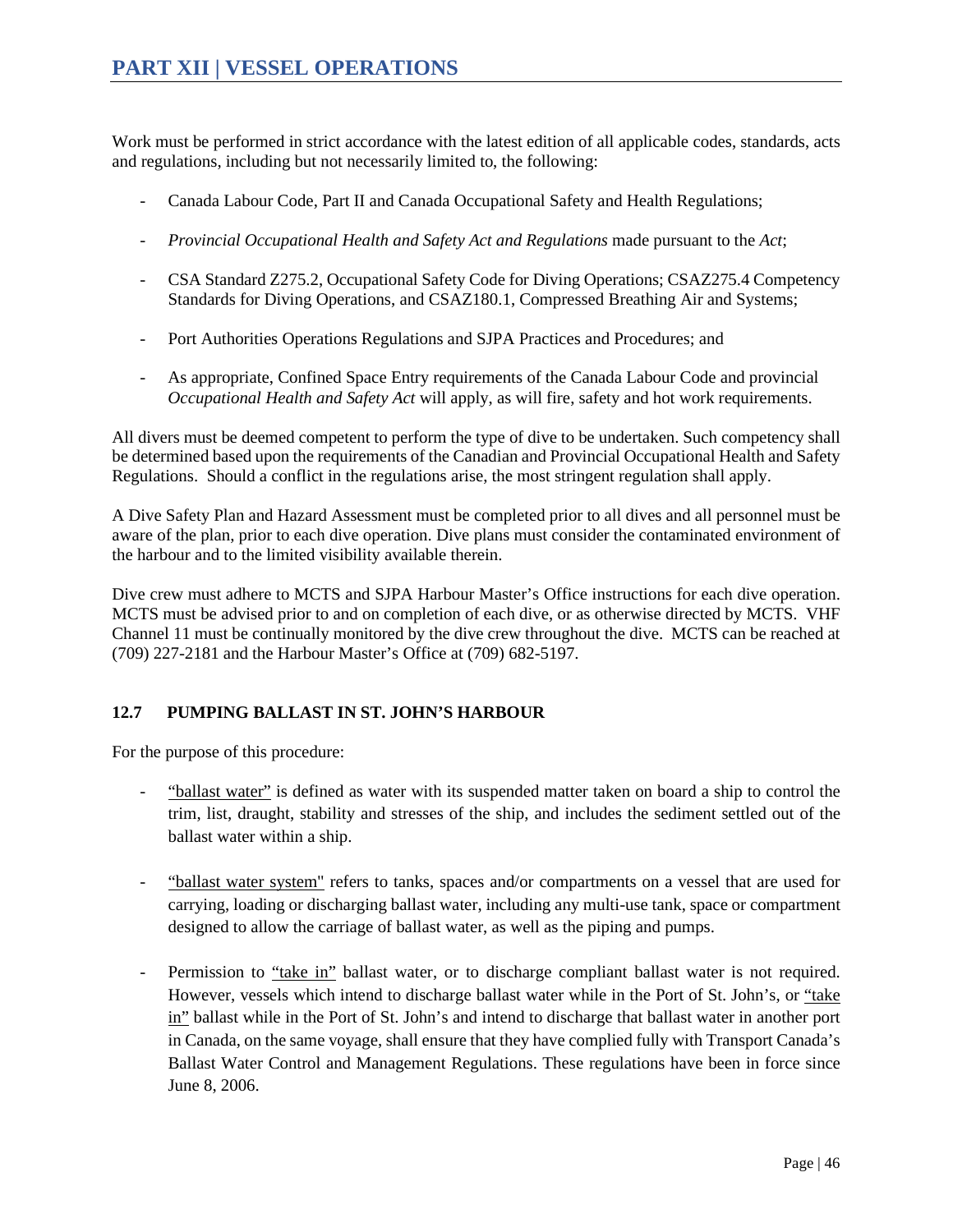- Ballast Water Control and Management Regulation: <http://laws-lois.justice.gc.ca/eng/regulations/SOR-2011-237/>
- TP 13617 A Guide to Canada's Ballast Water Control and Management Regulations:  $\blacksquare$  "Search: TP 13617"

<http://tc.canada.ca/en/marine-transportation/marine-safety/managing-ballast-water>

Ballast Water Reporting Form: link < Forms Catalogue > "85-0430E or 85-0430F". [https://wwwapps.tc.gc.ca/Corp-Serv-Gen/5/forms-formulaires/download/85-0512A\\_BO\\_PX](https://wwwapps.tc.gc.ca/Corp-Serv-Gen/5/forms-formulaires/download/85-0512A_BO_PX) [https://wwwapps.tc.gc.ca/Corp-Serv-Gen/5/forms-formulaires/download/85-0512B\\_BO\\_PX](https://wwwapps.tc.gc.ca/Corp-Serv-Gen/5/forms-formulaires/download/85-0512B_BO_PX) [https://wwwapps.tc.gc.ca/Corp-Serv-Gen/5/forms-formulaires/download/85-0512C\\_BO\\_PX](https://wwwapps.tc.gc.ca/Corp-Serv-Gen/5/forms-formulaires/download/85-0512C_BO_PX)

Note: Sediments removed from the routine cleaning of ballast water tanks shall not be discharged into the waters of the port or into any other waters under Canadian jurisdiction. The purpose of the regulations and guidelines are to ensure that the non-indigenous species, pathogens and other micro-organisms that may be present in the ballast water are not discharged into the ecosystem of the port.

For any queries relating to ballast water, contact Atlantic Ballast Water at: [atlanticballastwater@tc.gc.ca](mailto:atlanticballastwater@tc.gc.ca) or call (902) 426-3214.

## **12.8 NESTING OF VESSELS**

A vessel may make fast to or secure alongside another vessel at SJPA berths only with authorization of the Port Authority. Every vessel, when ordered by the Port Authority, shall permit any other vessel to make fast to, or secure alongside it. Sufficient mooring lines from the outboard vessel shall be passed ashore to ensure that excessive stresses are not placed on the inner ship's lines. The most seaward barge in a series of nested vessels shall be adequately illuminated at all times.

Where a vessel is made fast to or secured alongside another vessel, a free and unencumbered passage over the inner vessel shall be allowed to the outboard vessel for loading, unloading and access to and from the shore. Where a vessel is made fast to or secured alongside another vessel, the outboard vessel shall ensure that adequate fendering is provided.

Unless otherwise agreed to between the two vessels, the vessel with the higher freeboard shall provide gangways.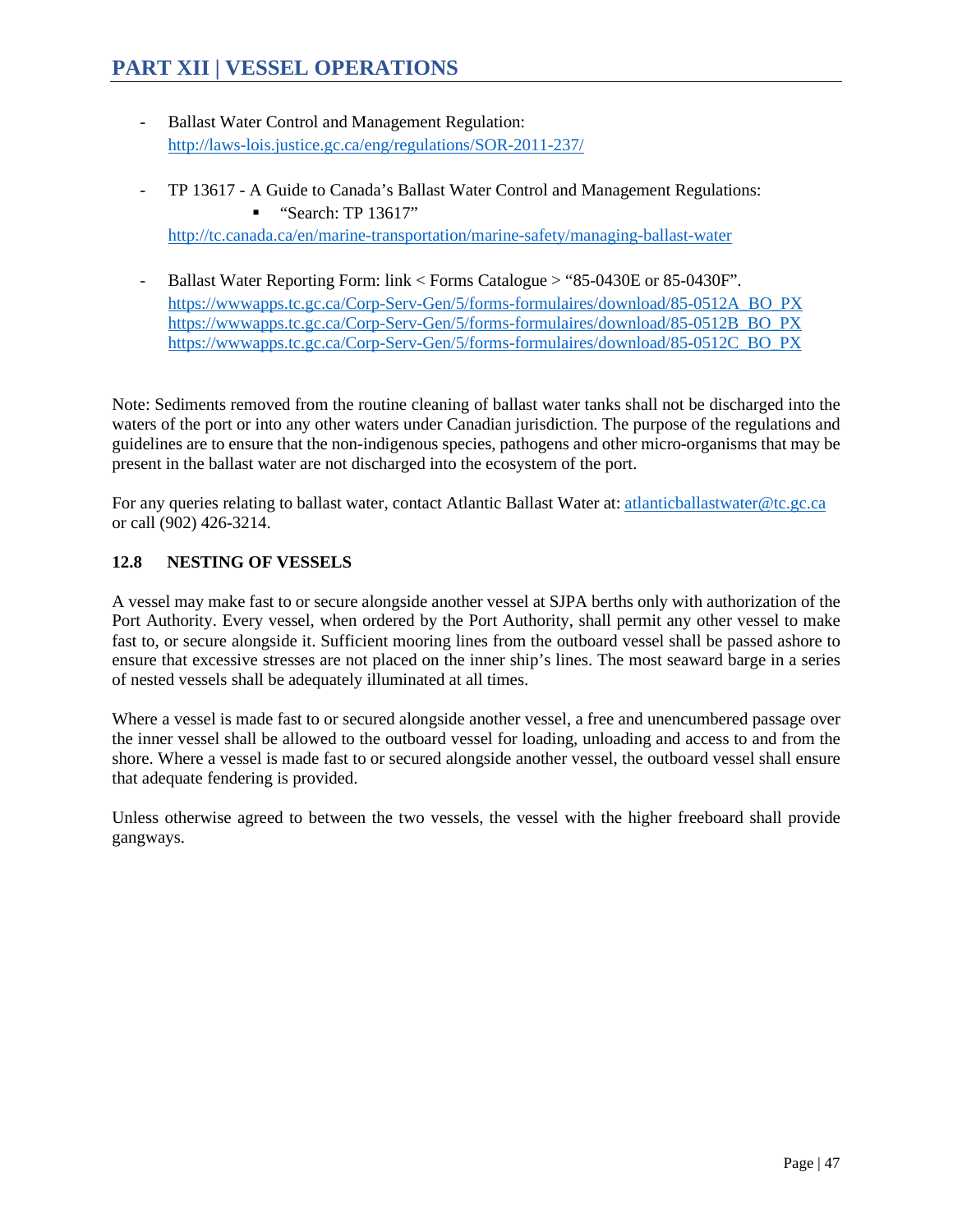# 13. PORT INSPECTIONS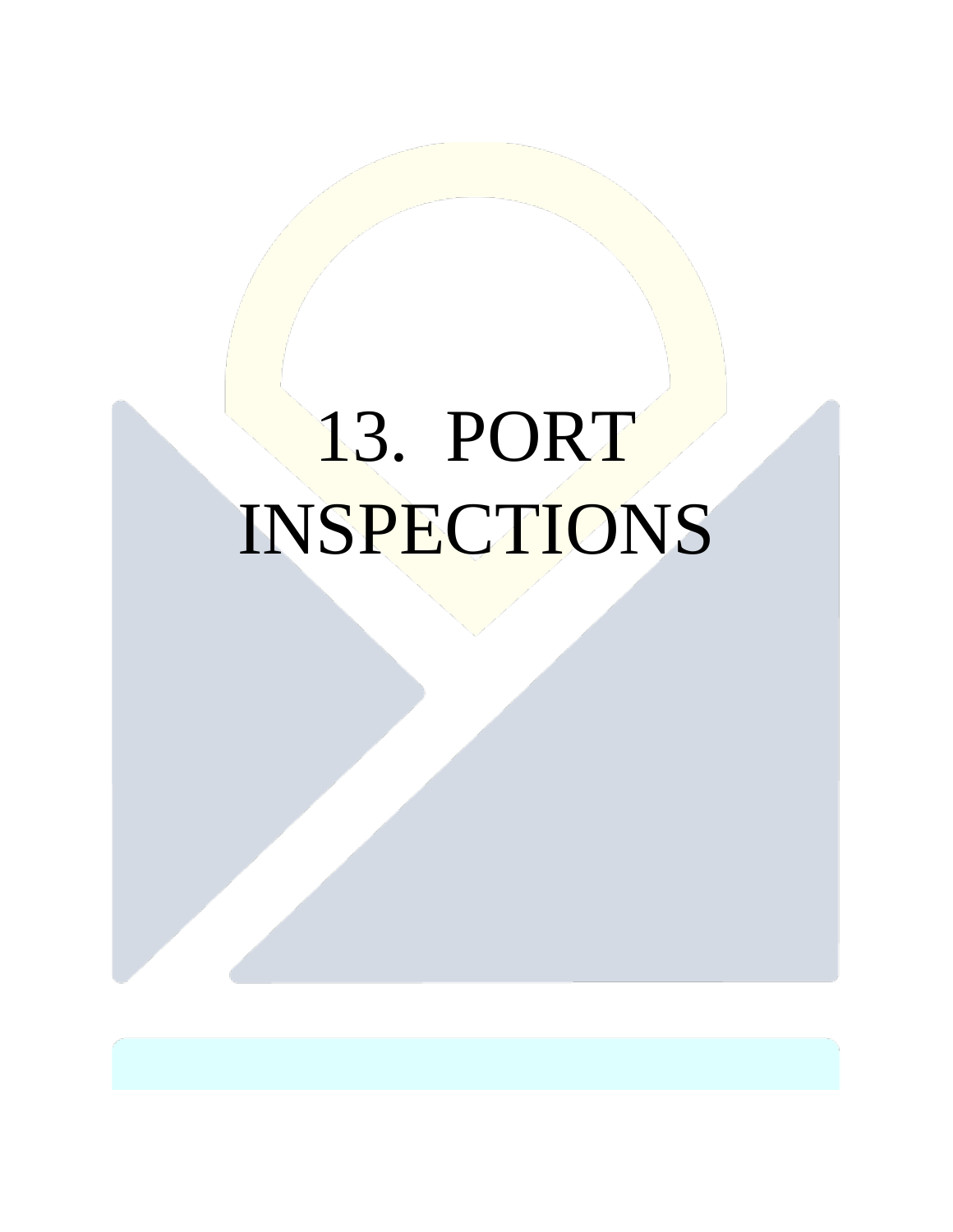## **PART XIII | PORT INSPECTIONS**

## **13.1 GENERAL**

This section describes relevant inspections that one can expect in the Port of St. John's.

#### **13.2 INSPECTIONS FROM PORT STATE CONTROL**

The Tokyo and Paris Memorandum of Understanding (MOU) on Port State Control both aim to eliminate substandard shipping by ensuring compliance with applicable international conventions. Canada was a driving force in the creation of the Tokyo MOU, which focuses specifically on the Asia-Pacific region, and has been a member since its inception in December 1993. Ship inspections are carried out by Marine Safety Inspectors (MSI) from the Marine Safety Branch of Transport Canada. An inspection database and list of detained ships are maintained by the headquarters group at Transport Canada.

More information on Port State Control can be found on Transport Canada's Port State Control website.

#### **CONTACT DETAILS**

Transport Canada Marine Safety and Security (AMSEA) 330 Sparks Street, 10th Floor Ottawa, ON K1A 0N5 E-mail: [oep-epe@tc.gc.ca](mailto:oep-epe@tc.gc.ca) Telephone: (855) 859-3123 (Toll Free) or (613) 991-3143 Teletypewriter/TDD: (888) 675-6863 Fax: (613) 993-8196

Transport Canada Marine Safety and Security Services 10 Barters Hill, 9th Floor St. John's, NL A1C 6H8 Telephone: (709) 772-5166 Fax: (709) 772-0210

#### **13.3 INSPECTIONS FROM OTHER PARTIES**

#### **(A) CANADIAN FOOD INSPECTION AGENCY**

The Canadian Food Inspection Agency (CFIA) uses a risk-based approach to verify that domestically produced and imported products meet Canadian standards and regulations. CFIA compliance and enforcement actions occur all along the supply chain and they involve numerous stakeholders and jurisdictions. Vessels arriving in St. John's may be subject to inspection by CFIA. More information may be found on the CFIA website.

#### **CONTACT DETAILS:**

Canadian Food Inspection Agency 10 Barter's Hill St. John's, NL A1C 5X1 Telephone: (709) 772-4424 Fax: (709) 772-2282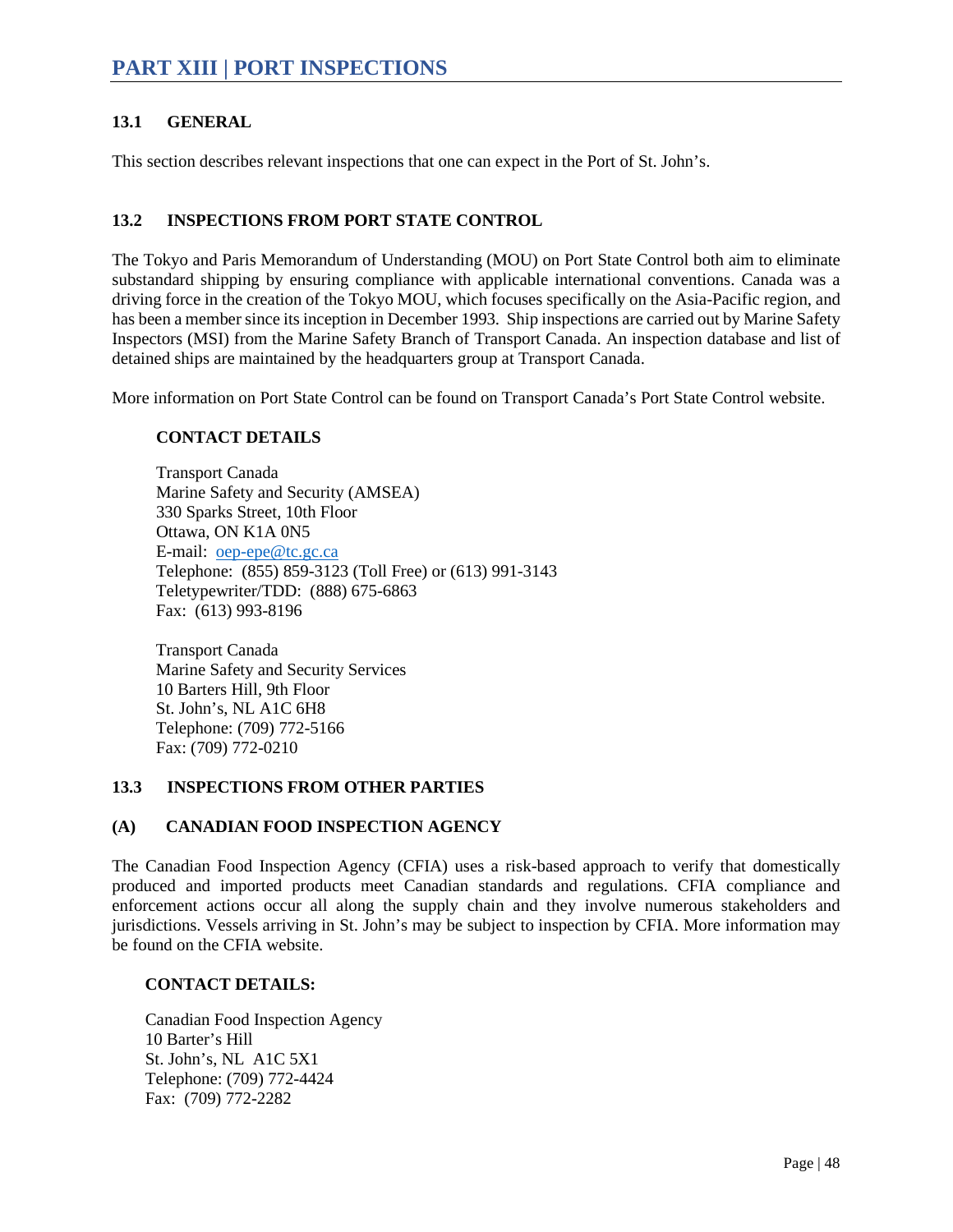## **(B) ST. JOHN'S PORT AUTHORITY**

During a ship's stay in St. John's, the ship may be visited by officials representing the Harbour Master/Operations Department for inspections and checks on standards for cargo handling and regulations, such as the Practices and Procedures listed in this Port Information Guide. Furthermore, MARPOL inspections may be carried out on behalf of Port State Control. The ship's management is responsible for ensuring that such an official has access to all relevant ship documents 24 hours a day. See Section 4.2 for a list of the required documentation that needs to be available.

## **(C) ENFORCEMENT OFFICER**

An SJPA Enforcement Officer who is designated pursuant to section 108 of the Canada Marine Act may board any vessel and conduct inspections of the vessel to determine whether the vessel complies with any of the provisions of these practices and procedures. The Enforcement Officer may direct any vessel to provide them with reasonable information concerning the condition of the vessel, its equipment, the nature and quantity of its fuel and the manner and locations in which the cargo and the fuel of the vessel are stored, and any other reasonable information that they consider appropriate for the administration of these practices and procedures. The Enforcement Officer may take any action or issue any orders on board a vessel with respect to that vessel that they consider necessary or reasonable in the circumstance to:

- Prevent the occurrence, commission or continuation of a violation or offence under law, or any other Act or regulation within the Authority's authority, responsibility or jurisdiction; or
- Gather evidence, information, materials or samples of any substance or material that may be required by the Authority with respect to a violation or offence under any other Act or Regulation within the Authority's authority, responsibility or jurisdiction.

The Master of any vessel and every person on board the vessel shall give the SJPA all reasonable assistance to enable the Enforcement Officer to carry out their duties and functions under this section. No person shall obstruct or hinder the Enforcement Officer while they are engaged in carrying these duties and functions, or knowingly make a false or misleading statement, either orally or in writing, to the Authority.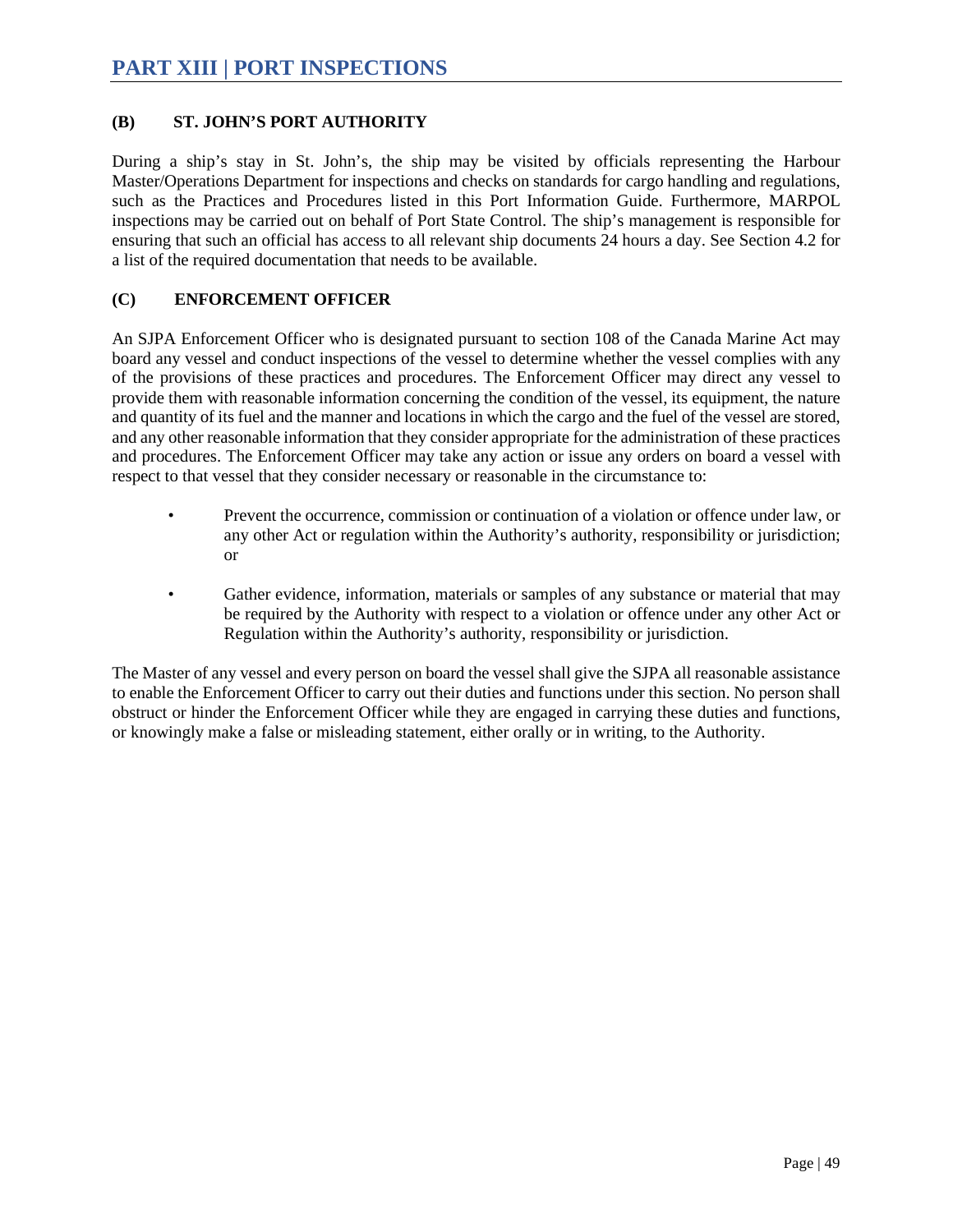# 14. PORT SERVICES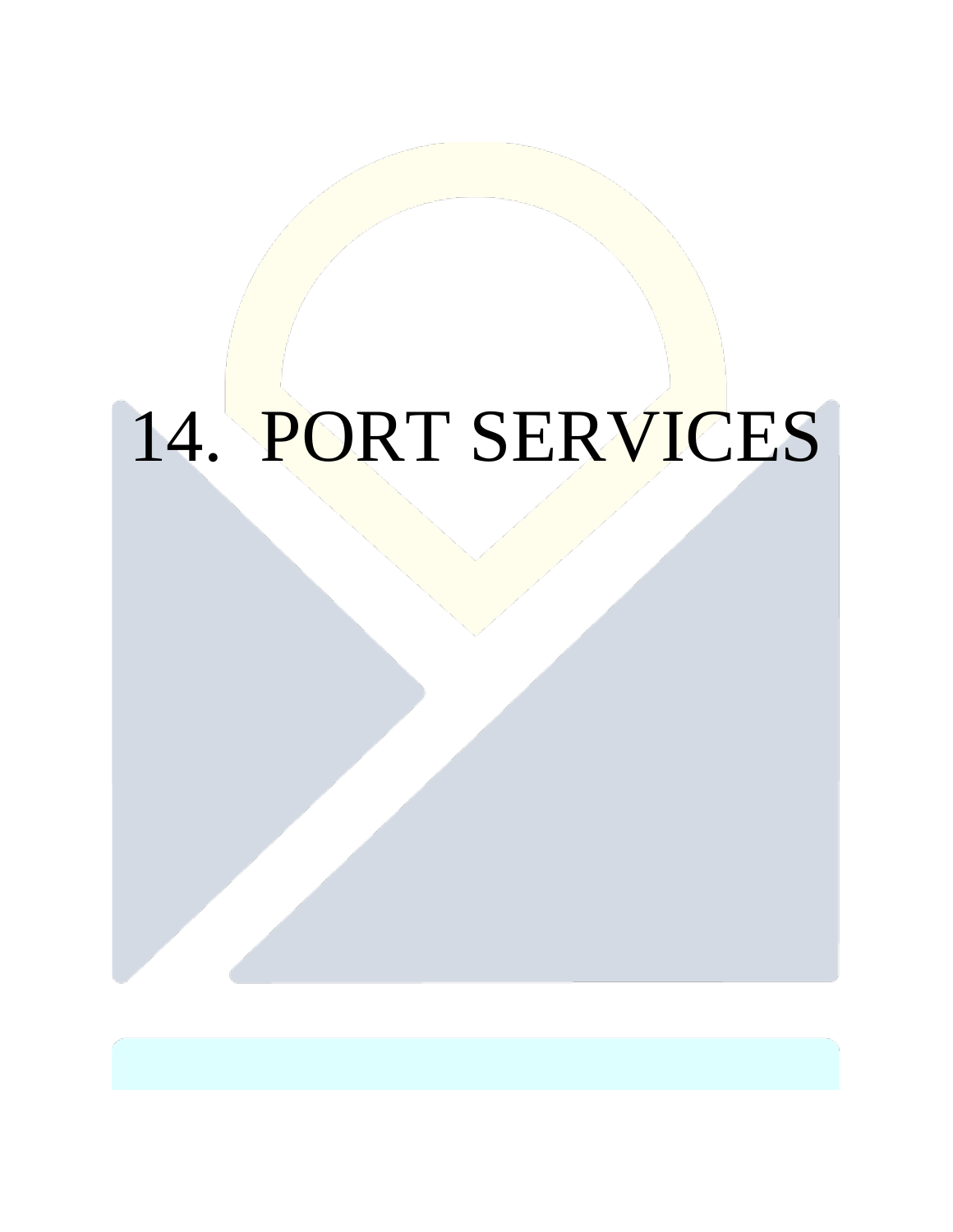## **14.1 GENERAL**

#### **(A) ST. JOHN'S PORT AUTHORITY**

- Administration Offices St. John's Port Authority (709) 738-4782
- Harbour Master's Office (709) 682-5197 / (709) 738-4777
- Port Security (709) 682-5196 / (709) 738-4775
- MFSO/PSO/Alternate (709) 682-5197

## **(B) LINE HANDLING / VESSEL WATERING**

- Harbour Services (709) 682-8761
- Vessel Services (709) 727-3730

## **(C) SJPA: PIER 9 AND PIER 17 SECURITY OFFICES**

- Pier 9 Gate/Guard House (709) 330-5196
- Pier 17 Gate/Guard House (709) 725-2404

## **(D) MARINE COMMUNICATIONS**

• Canadian Coast Guard (CCG) Marine Communication & Traffic Service (MCTS) (709) 227-2181 or VHF Channel 11

## **(E) CANADIAN COAST GUARD OIL SPILL RESPONSE**

• CCG Oil Spill Response (709) 227-2181

#### **(F) OTHER**

- Ambulance (709) 777-6320 or 911
- APA Dispatch (877) 272-3477
- Canada Border Service Agency (CBSA) (800) 772-8544
- Dockyard/NewDock (709) 690-9877
- East Coast Response Corporation (ECRC) (709) 364-6600
- Fire Department (709) 722-1234 or 911
- Health Canada (800) 545-7661
- Irving Oil Limited (Fuel Dock) (709) 758-3003
- Port State Control/Transport Canada (709) 772-5166
- Royal Newfoundland Constabulary (RNC) (709) 729-8000 or 911
- Transport Canada Marine Security (888) 857-4003

## **14.2 FUEL AND LUBRICATION OIL**

A variety of bunker fuels including ultra-low sulphur fuel are available in the port. Vessels should make arrangements through their agent for delivery.